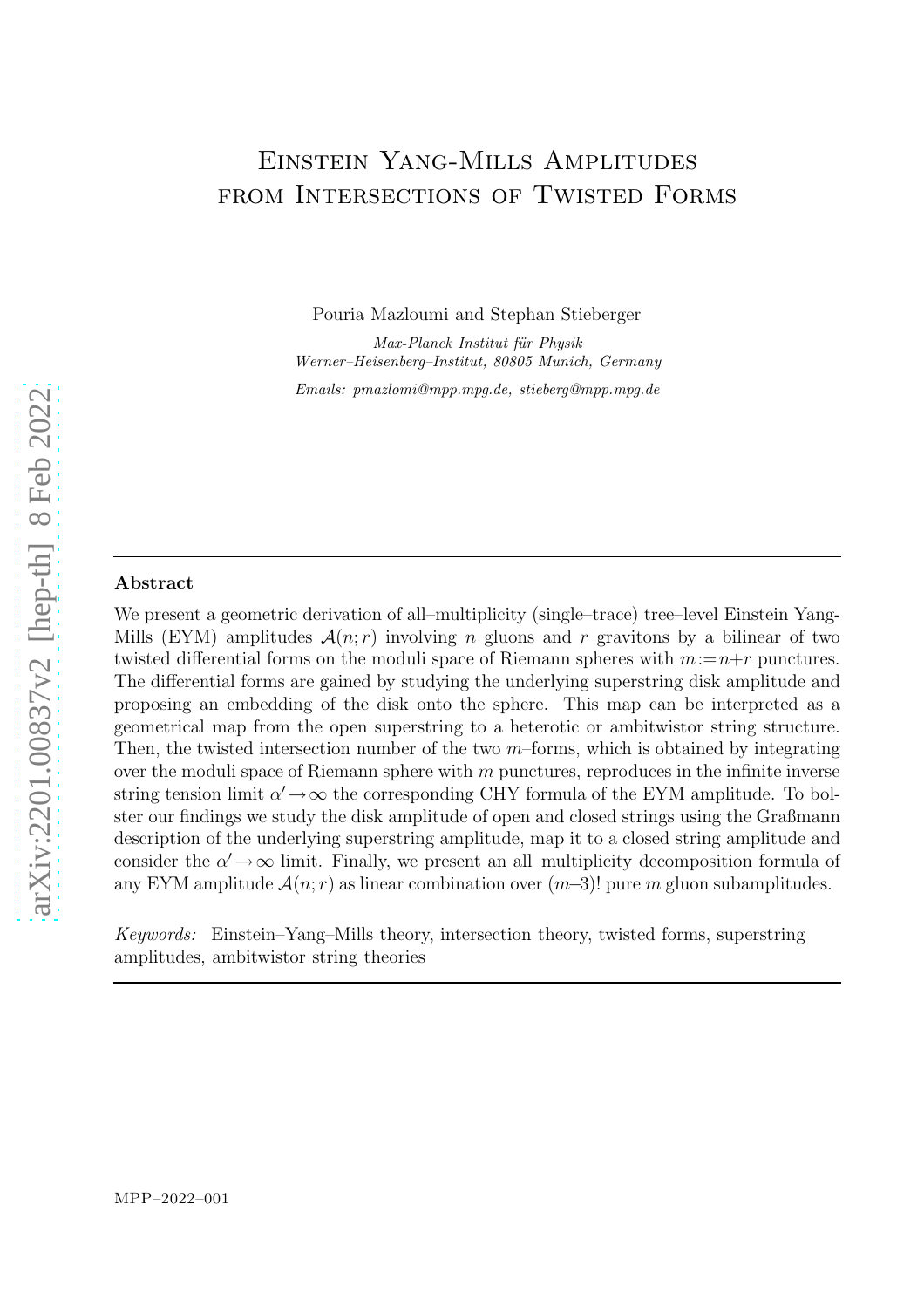## Contents

| $\mathbf{1}$            | Introduction                                                                                                                                                                                                                                                                                                                    | 3                                              |
|-------------------------|---------------------------------------------------------------------------------------------------------------------------------------------------------------------------------------------------------------------------------------------------------------------------------------------------------------------------------|------------------------------------------------|
| $\bf{2}$                | Amplitudes from Riemann surfaces with marked points<br>2.1<br>Scattering equations from intersection of twisted forms and $\alpha' \to \infty$ limit<br>2.2<br>2.3                                                                                                                                                              | $\overline{5}$<br>$\overline{5}$<br>9<br>$9\,$ |
| 3                       | From disk amplitudes to twisted forms for Einstein-Yang Mills<br>3.1<br>$3.2\,$<br>3.3                                                                                                                                                                                                                                          | 11<br>11<br>13<br>17                           |
| 4                       | Embedding of the disk onto the sphere<br>4.1<br>Sphere integrand from the disk embedding $\ldots \ldots \ldots \ldots \ldots \ldots$<br>4.2                                                                                                                                                                                     | 19<br>19<br>21                                 |
| $\bf{5}$                | Twisted form and intersections for EYM amplitudes with one graviton                                                                                                                                                                                                                                                             | 22                                             |
| 6                       | Twisted form and intersections for general EYM amplitudes<br>Twisted form and intersections for amplitudes of $n$ gluons and two gravitons<br>6.1<br>Twisted form and intersections for amplitudes of $n$ gluons and $r$ gravitons.<br>6.2<br>Decomposing EYM amplitudes in terms of pure gluon subamplitudes $\ldots$ .<br>6.3 | 25<br>25<br>30<br>32                           |
| $\overline{\mathbf{7}}$ | Concluding remarks                                                                                                                                                                                                                                                                                                              | 34                                             |
|                         | Appendix A<br>Unifying world-sheet description of gluons and gravitons                                                                                                                                                                                                                                                          | 35                                             |
|                         | Calculation of correlator $\psi_1$<br>Appendix B                                                                                                                                                                                                                                                                                | 36                                             |
|                         | References                                                                                                                                                                                                                                                                                                                      |                                                |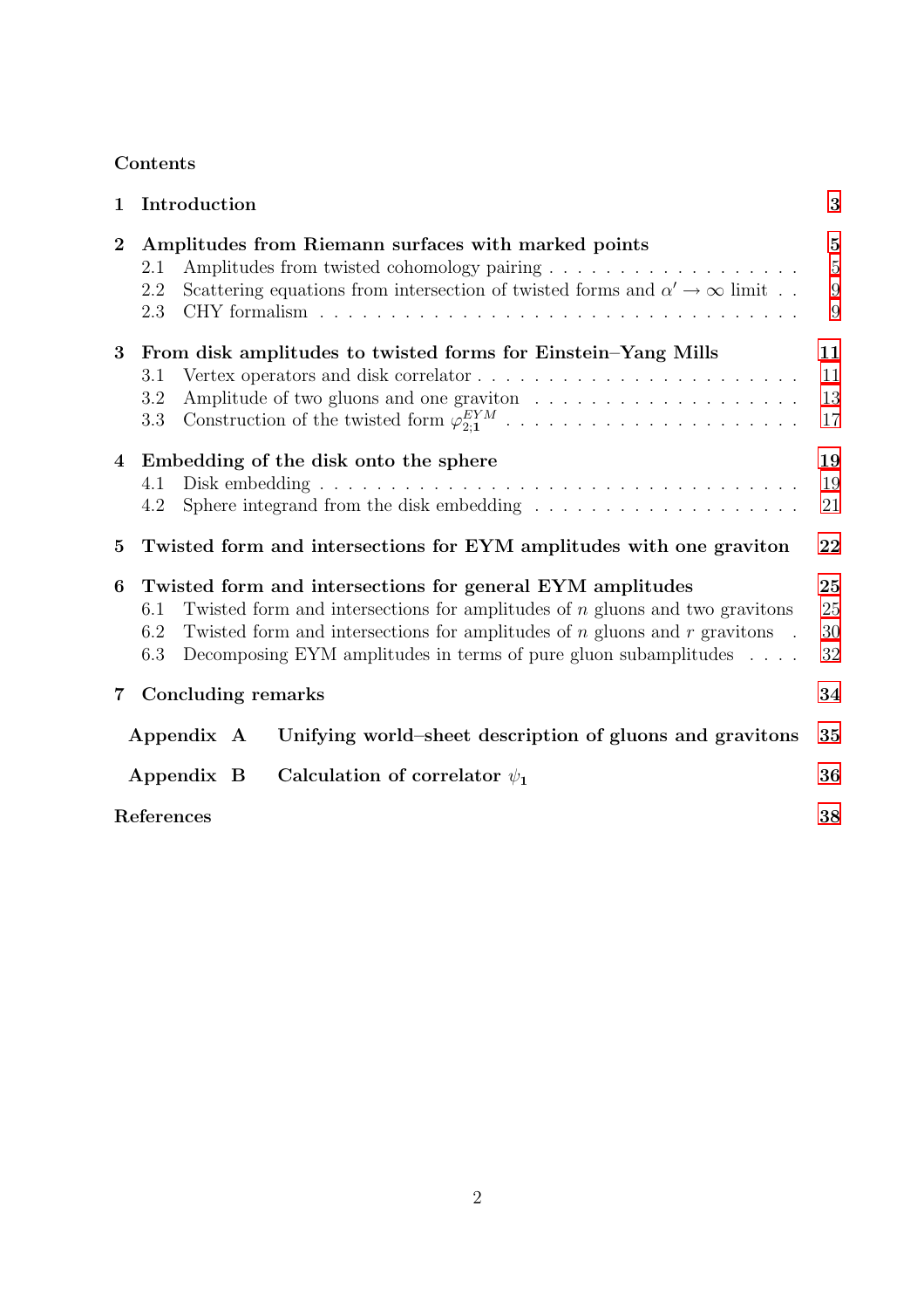#### <span id="page-2-0"></span>1. Introduction

Amplitudes are traditionally formulated in four–dimensional momentum space where translation symmetry is manifest. However, not all symmetries are manifest in this formulation. The study of hidden symmetries of scattering amplitudes has revealed deep connections between gauge and gravitational interactions established in striking identities such as Kawai–Lewellen–Tye (KLT) [\[1\]](#page-37-0) and Bern–Carrasco–Johansson (BCJ) [\[2\]](#page-37-1) equations - manifested also in double–copy–constructions [\[3\]](#page-37-2). Currently, there is an intense global research activity to understand the origin of these relations. Furthermore, based on the works [\[4](#page-37-3)– [8](#page-37-4)] on Einstein–Yang–Mills (EYM) amplitudes and their relations to pure gluon amplitudes there has been growing interest in the study of their underlying structure [\[9](#page-37-5)[–16](#page-37-6)], cf. also some earlier work [\[17](#page-38-0)[–19\]](#page-38-1). These connections within and between gravity and gauge theory scattering amplitudes ask for a unification between these theories of the sort inherent to some more fundamental formulation or dual description of interactions.

A natural geometric framework for amplitudes is provided by the geometry of Riemann surfaces (a two–dimensional complex manifold) with marked points. Riemann surfaces are ubiquitous in the modern description of amplitudes: as string world–sheets describing interactions of strings, in the Cachazo–He–Yuan (CHY) formalism and twisted intersection theory. Formulating amplitudes in terms of functions on Riemann surfaces allocates the power of algebraic geometry to derive new amplitude relations between gauge and gravity and enlarge our current understanding about symmetries and dualities in  $D=4$ . By holomorphic maps of a Riemann sphere into complex momentum space on a sphere one can define the so–called scattering equations as relating the space of kinematic invariants of  $n$  massless particles and that of the positions of  $n$  points. These equations are the fundament of describing tree–level scattering of massless particles in any space–time dimensions as integrals over the moduli space of a punctured sphere [\[20](#page-38-2)]. The CHY integrals are localized on the solutions of the scattering equations and yield the same propagators as in the field–theory limit of world–sheet string integrals [\[21\]](#page-38-3). Indeed, the scattering equations have a natural appearance in string theory as saddle point equations describing its high energy limit [\[22,](#page-38-4) [23\]](#page-38-5) and the sphere is the world–sheet describing the tree–level interactions of closed strings. In string theory each  $n$ –point scattering process is described by an underlying Riemann manifold with  $n$  punctures accounting for the string world–sheet with  $n$  vertex operator insertions. In fact, symmetries of the string world–sheet turn out to have profound impact on the structure of field–theory amplitudes itself and yield novel relations for field–theory. E.g. the KLT relations follow from studying the analytic continuation of string vertex operator positions on the Riemann sphere. Similarly, Kleiss–Kuijf and BCJ relations follow from considering world–sheet monodromies of open string vertex operators on the world–sheet disk [\[24,](#page-38-6) [25\]](#page-38-7). Similar results are derived at one–loop [\[26](#page-38-8), [27](#page-38-9)], cf. also [\[28,](#page-38-10) [29\]](#page-38-11). In summary, both the CHY formulae and string perturbation theory use a Riemann sphere to describe tree–level scattering and it is natural to ask how these approaches are intertwined.

In fact, a supplementary framework is provided by intersection theory [\[30](#page-38-12)]. In this setup tree–level amplitudes are described by specifying a pair of twisted differential forms on a Riemann sphere and their intersection numbers. Twisted de Rahm cohomology is suitable for considering multi–valued differential forms as they naturally appear on the string world– sheet. As a corollary world–sheet string integrands can be recycled for constructing twisted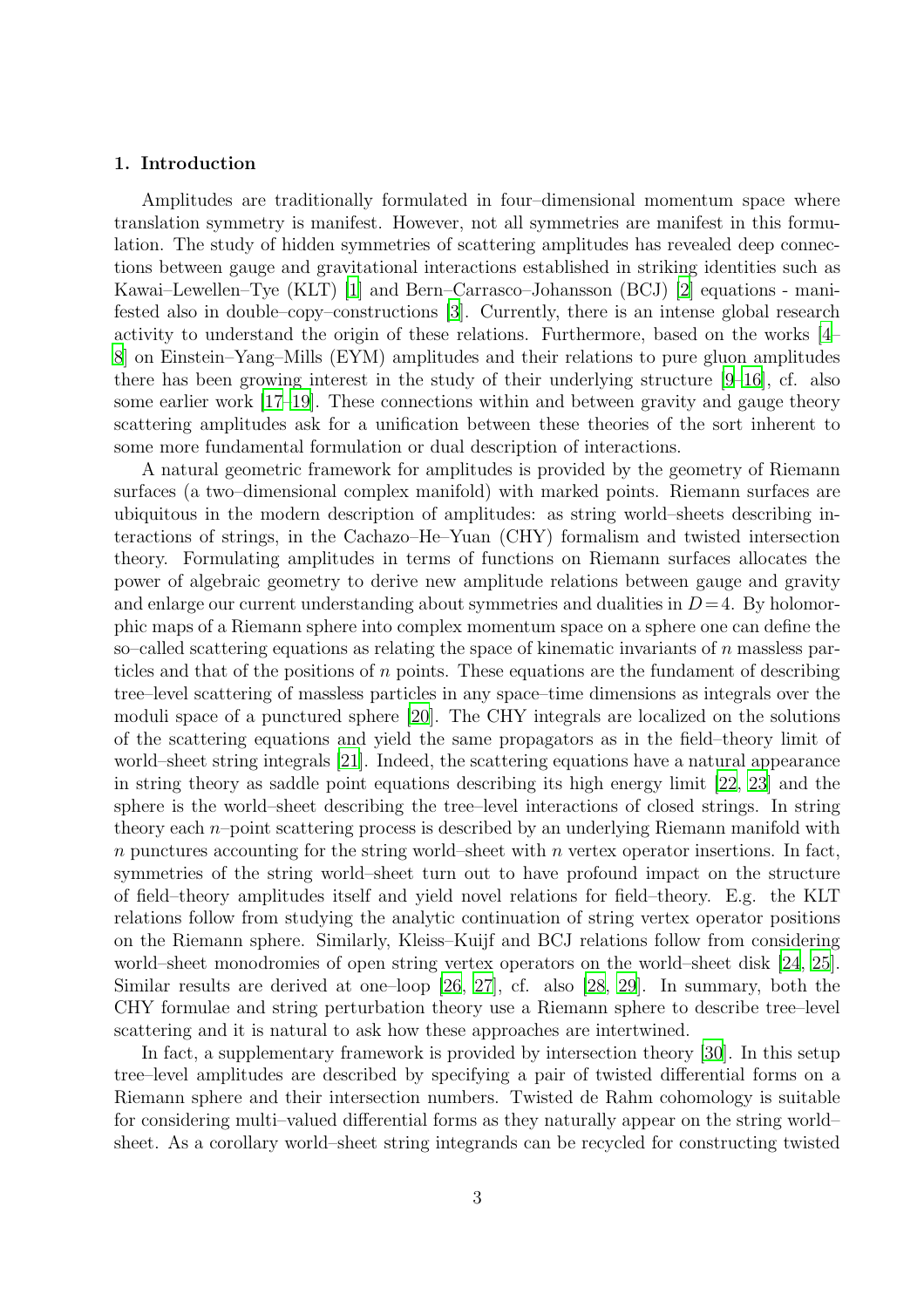forms describing pure field–theory amplitudes. In this language the KLT relations can be interpreted as twisted period relations [\[31\]](#page-38-13). Likewise, the CHY formulae [\[20\]](#page-38-2) for pure gauge and gravitational amplitudes can be derived after specifying two differential forms and considering a special limit (corresponding to the high energy limit of string theory) of their intersection numbers. More precisely, a saddle point approximation of the twisted period relations reproduces exactly the CHY formulae for pure both gauge and gravity amplitudes [\[32](#page-38-14)]. It is one of the goals of this work to find the relevant differential forms describing EYM amplitudes and express the latter as intersection number of two twisted differential forms. By all means the theory of twisted cycles and intersection theory on Riemann surfaces nicely connects the formulae of the CHY formalism to string theory.

In addition, in the construction of ambitwistor string theories, which are chiral infinite tension analogues of ordinary RNS string theories, the amplitudes are localized on the scattering equations on genus zero Riemann surfaces [\[33\]](#page-38-15). The CHY formulae can be derived from a family of ambitwistor string theories and include universal representations of different types of amplitudes such as pure gluon and pure graviton and the Einstein Yang–Mills scattering, cf. [\[34](#page-39-0)]. These constructions rely on a pair of worldsheet systems providing world–sheet correlators, which give rise to the amplitudes. It has been shown that for pure gravity and pure Yang–Mills these result can be reproduced in limits of twisted intersection numbers [\[32](#page-38-14)]. However, so far in this approach mixed amplitudes involving both gluons and gravitons could not be described in a straightforward way. In fact, in here we shall suggest an extension of disk correlators to sphere correlators by means of mapping open string fields to closed string fields. This is achieved by appending proper anti–holomorphic fields to the open string fields and adjusting the underlying conformal field theory.

In this work we shall provide all–multiplicity expressions for EYM amplitudes in terms of twisted intersection numbers. We shall proceed as follows. In section 2 we review some aspects of twisted intersection theory and the construction of certain field theory amplitudes in terms of intersections of twisted differential forms. We then demonstrate how the CHY formulae are recovered in the limit  $\alpha' \to \infty$ . In section 3 we present the necessary tools to compute disk amplitudes involving open and closed strings in terms of Graßmann variables. A detailed example for the simple case of two gluons and one graviton is provided. We calculate this superstring disk amplitude directly and write it in terms of fermionic variables. This gives an exact relation independent on  $\alpha'$ . The comparison with the corresponding CHY formula allows us to find the associated twisted differential forms. The generic expression of the twisted intersection numbers in the  $\alpha' \to \infty$  limit is then used to construct the EYM amplitude. In section 4 we propose an explicit embedding of the disk amplitude onto the sphere. Our embedding is compatible with the equations of motion of the string fields. We use this embedding to construct the twisted differential forms for generic EYM amplitudes with an arbitrary number of gluons and gravitons. While the case of one graviton is devoted to section 5 the case of an arbitrary number of gravitons is worked out in section 6. We first determine the full integrand of the underlying superstring disk amplitude in terms of fermionic variables, apply the embedding formalism and read off the candidates for a pair of twisted forms. Again, the twisted intersection numbers of the latter reproduce in the  $\alpha' \to \infty$  limit the EYM amplitudes. Furthermore, we present an all–multiplicity decomposition formula expressing any EYM amplitude as linear combination over a minimal basis of pure gluon subamplitudes. Finally, in section 7 we give some concluding remarks and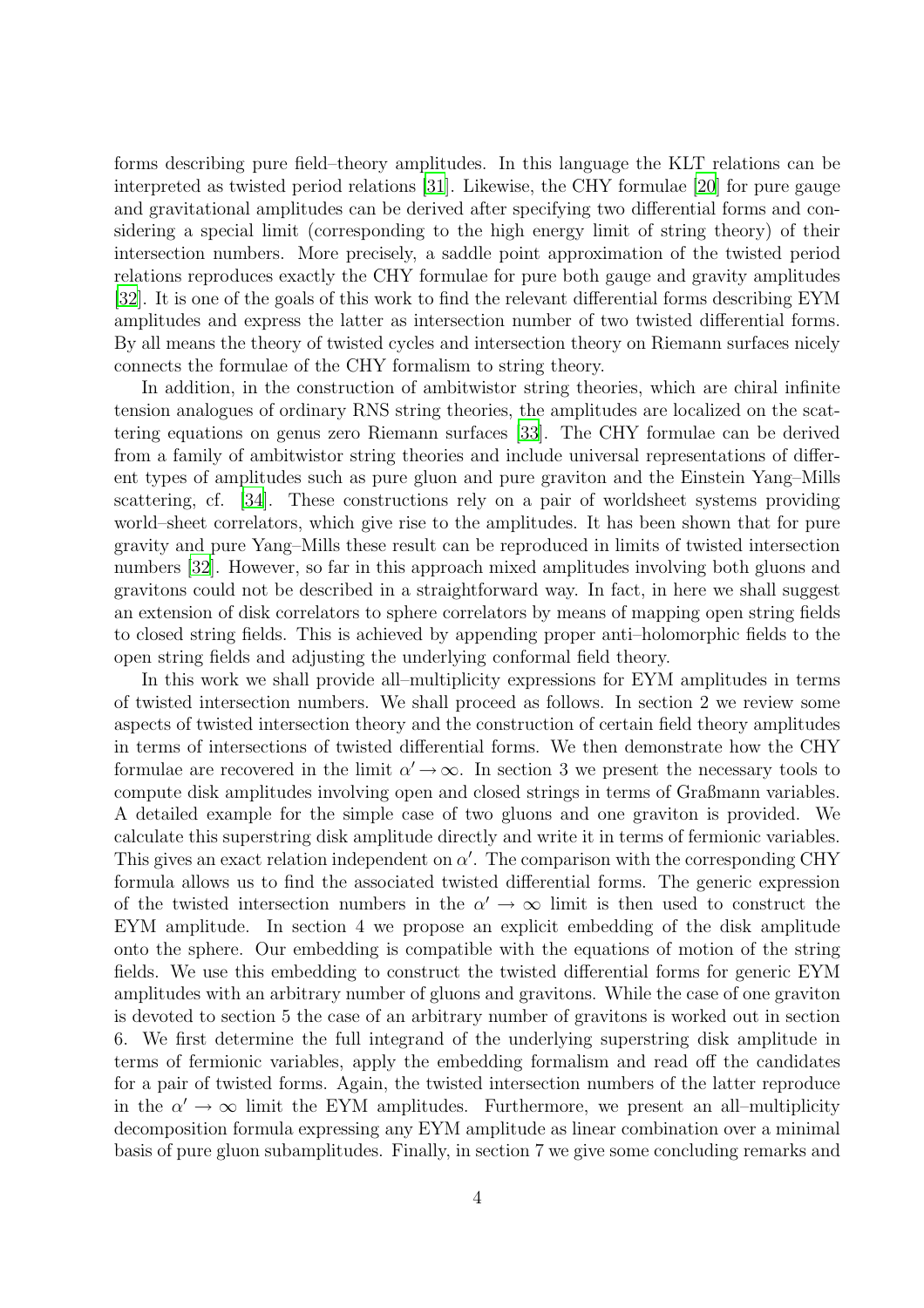further directions. Appendix A is relegated to a unifying description of gluon and graviton world–sheet data on the sphere and Appendix B contains some supplementary material.

## <span id="page-4-0"></span>2. Amplitudes from Riemann surfaces with marked points

In this section we present the necessary background for the present article. For a review and a detailed list of references we refer the reader to [\[32\]](#page-38-14). We shall review some basics about both intersection theory and CHY formalism which both lead to a framework to define field– theories on a genus–zero Riemann surface  $\Sigma$ . Despite the field–theories are formulated on a string world–sheet in these setups not any string  $\alpha'$ –corrections appear. We consider the configuration space  $\mathcal{M}_{0,n}$  of  $n \geq 3$  punctures  $z_i \in \Sigma$ ,  $i = 1, \ldots, n$  on a genus–zero Riemann surface  $\Sigma$ . The action of the automorphism group  $SL(2, \mathbb{C})$  allows to fix three points  $z_j, z_k, z_l$ such that:

<span id="page-4-2"></span>
$$
\mathcal{M}_{0,n} = \{ (z_1, \ldots, z_i, \ldots, z_n) \in (\mathbf{CP})^{n-3} , i \neq j, k, l \mid \bigvee_{m \neq n} z_m \neq z_n \} .
$$
 (2.1)

<span id="page-4-1"></span>The space  $(2.1)$  gives rise to the moduli space of Riemann spheres with n punctures.

#### *2.1. Amplitudes from twisted cohomology pairing*

Given a Riemann surface of genus zero we introduce differential forms on the moduli space  $\mathcal{M}_{0,n}$ . More precisely, due to the  $SL(2,\mathbb{C})$  invariance we consider  $(n-3)$ –forms  $\varphi$  as elements of cohomology equivalence classes

<span id="page-4-3"></span>
$$
\varphi \simeq \varphi + \nabla_{\pm \omega} \xi \tag{2.2}
$$

with a rational  $n-4$  form  $\xi$  and the Gauss–Manin connection  $\nabla_{\pm\omega}=d\pm\omega\wedge$  with d the exterior derivative and some closed one–form (twist)  $\omega$  to be specified later. Differential forms  $\varphi$  with the property [\(2.2\)](#page-4-3) give rise to classes  $[\varphi]$  of twisted forms, which are  $\nabla_{\pm\omega}$ closed modulo  $\nabla_{\pm\omega}$ –exact ones and belong to the  $(n-3)$ –th twisted cohomology group:

$$
H_{\pm\omega}^{n-3}(\mathcal{M}_{0,n}, \nabla_{\pm\omega}) = \frac{\{\varphi \in \Omega^{n-3}(\mathcal{M}_{0,n}) \mid \nabla_{\pm\omega}\varphi = 0\}}{\nabla_{\pm\omega}\Omega^{n-4}(\mathcal{M}_{0,n})}.
$$
\n(2.3)

<span id="page-4-5"></span>The dual space  $H_{-\omega}^{n-3}$  can be obtained from  $H_{+\omega}^{n-3}$  by sending  $\omega \to -\omega$ . The intersection number on the twisted cohomology groups is the invariant pairing between two forms  $\varphi_{\pm} \in$  $H_{\pm\omega}^{n-3}$  and defined by the integral

<span id="page-4-6"></span><span id="page-4-4"></span>
$$
\langle \varphi_+, \varphi_- \rangle_{\omega} := \left( -\frac{\alpha'}{2\pi i} \right)^{n-3} \int_{\mathcal{M}_{0,n}} \iota_{\omega}(\varphi_+) \wedge \varphi_- \tag{2.4}
$$

over the space  $\mathcal{M}_{0,n}$ . The map  $\iota_{\omega}(\varphi_{+}) \in H^{n-3}_{+\omega}$  is the restriction of the twisted form over the compact support  $H^{n-3}_{\omega,c}(\mathcal{M}_{0,n}, \nabla_\omega)$  of  $H^{n-3}_{\omega}(\mathcal{M}_{0,n}, \nabla_\omega)$ . Otherwise, the integral over the moduli space  $\mathcal{M}_{0,n}$  would not be well-defined since the latter is non-compact. Examples of twisted forms are the  $(n-3)$  (Parke–Taylor) forms

$$
PT(\sigma) = \frac{d\mu_n}{(z_{\sigma(1)} - z_{\sigma(2)}) \dots (z_{\sigma(n-1)} - z_{\sigma(n)})} \in H_{\pm\omega}^{n-3} \quad , \quad \sigma \in S_n \; . \tag{2.5}
$$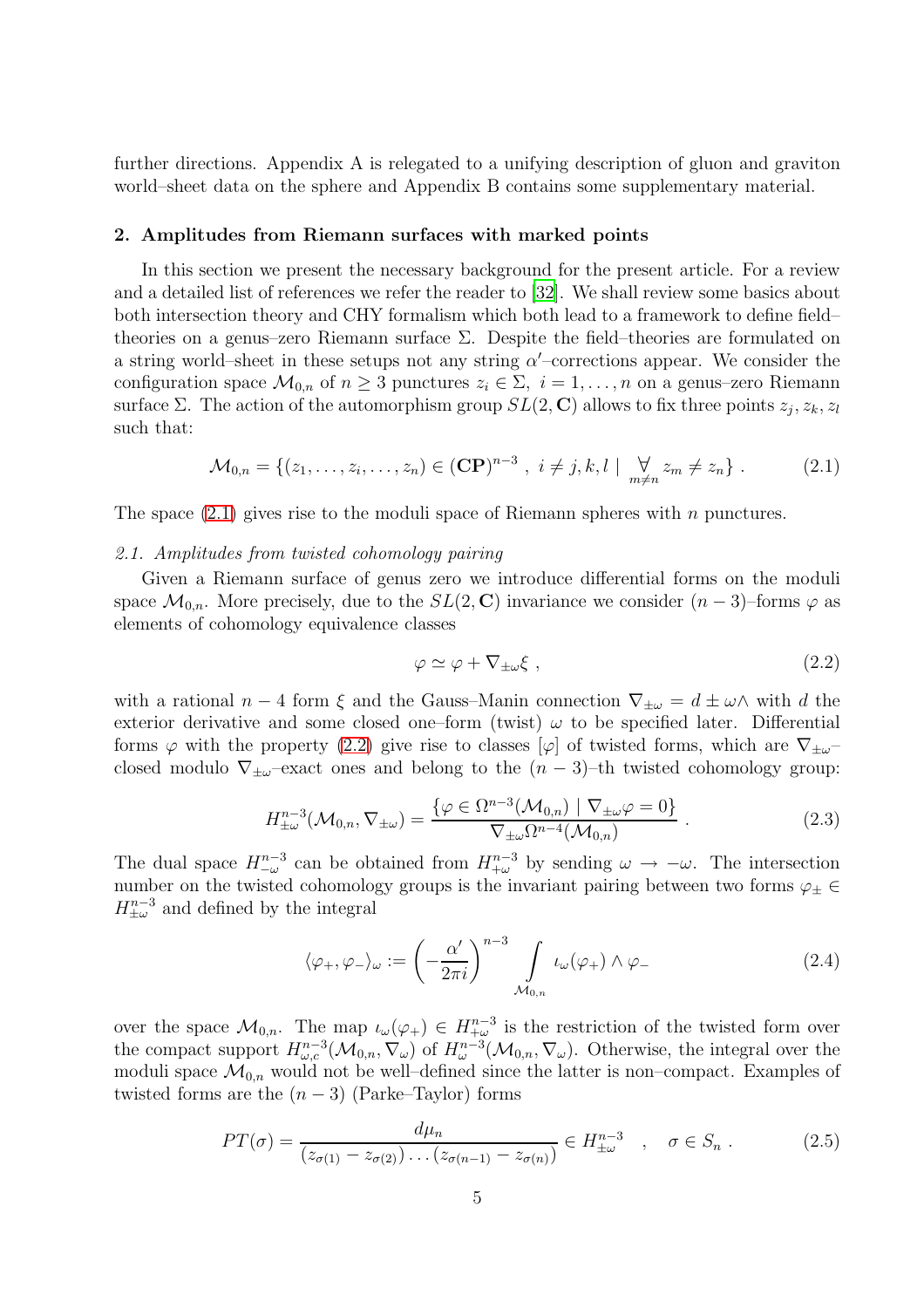Above we have the measure

<span id="page-5-5"></span>
$$
d\mu_n = z_{jk} z_{jl} z_{kl} \prod_{\substack{i=1 \ i \notin \{j,k,l\}}}^n dz_i , \qquad (2.6)
$$

which is a degree  $n-3$  holomorphic form on  $\mathcal{M}_{0,n}$ , with  $z_j, z_k, z_l$  being three arbitrary marked points fixed by  $SL(2, \mathbb{C})$  invariance.

In order to make contact to physical amplitudes for the twist  $\omega$  one can select a potential W with  $\omega = dW$  as generating function such that

<span id="page-5-1"></span><span id="page-5-0"></span>
$$
\omega = \alpha' \sum_{1 \le i,j \le n} 2p_i p_j \ d \ln(z_i - z_j) \ , \tag{2.7}
$$

with n on-shell momenta  $p_i$ . The factor  $\alpha'$  is chosen such that  $\omega$  is dimensionless. One can see that the string Koba–Nielsen factor can be constructed in terms of  $\omega$  as

$$
KN \equiv \prod_{1 \le i,j \le n} |z_i - z_j|^{2\alpha' p_i \cdot p_j} = e^{\int_{\gamma} \omega}, \qquad (2.8)
$$

for some path  $\gamma$ . Intersection numbers [\(2.4\)](#page-4-4) are always rational functions of kinematic invariants with simple poles in the kinematic invariants. A concrete computation of intersection numbers [\(2.4\)](#page-4-4) yields [\[32\]](#page-38-14):

$$
\langle PT(1,2,3,4), PT(1,2,4,3) \rangle_{\omega} = \frac{1}{(p_1 + p_2)^2} \ . \tag{2.9}
$$

Here we evidence, that despite the definition  $(2.4)$  and the potential  $(2.7)$  involve higher orders in  $\alpha'$  the localization procedure entering the computation of the intersection number [\(2.4\)](#page-4-4) provides pure field–theory results. In fact, the intersection numbers [\(2.4\)](#page-4-4) localize near the boundary  $\partial \mathcal{M}_{0,n}$  of the moduli space where two or more points  $z_i$  coalesce.

While the space [\(2.3\)](#page-4-5) of ordinary of  $(n-3)$ –forms  $\varphi$  is  $(n-2)!$  dimensional the space of twisted  $(n-3)$ -forms is  $(n-3)!$  dimensional, i.e.  $\dim(H^{n-3}_{\omega}) = (n-3)!$ . Also the twisted homology group  $H_{n-3}^{\omega}(\mathcal{M}_{0,n},KN)$ , which is associated with the multivalued function  $KN$ , is  $(n-3)!$  dimensional. Elements of the latter are specified by a cycle  $C_a$  and local coefficients [\(2.8\)](#page-5-1) as:

<span id="page-5-4"></span>
$$
C_a \otimes KN \tag{2.10}
$$

<span id="page-5-3"></span>The twisted homology cycles [\(2.22\)](#page-7-0) are Poincare dual to the twisted cohomology  $H_{\omega}^{n-3}$  and one can consider the following pairing

$$
\langle C_a \otimes KN|\varphi_+ \rangle := \int_{C_a} KN \; \varphi_+ \; , \tag{2.11}
$$

which gives rise to period integrals on [\(2.1\)](#page-4-2). Since dim  $H_{\omega}^{n-3} = \dim H_{n-3}^{\omega} = (n-3)!$  one can construct a basis of  $(n-3)!^2$  period integrals  $\Pi_{ab}^+$  cf. [\[35](#page-39-1)]. A similar construction

<span id="page-5-2"></span>
$$
\tilde{C}_b \otimes KN^{-1} \tag{2.12}
$$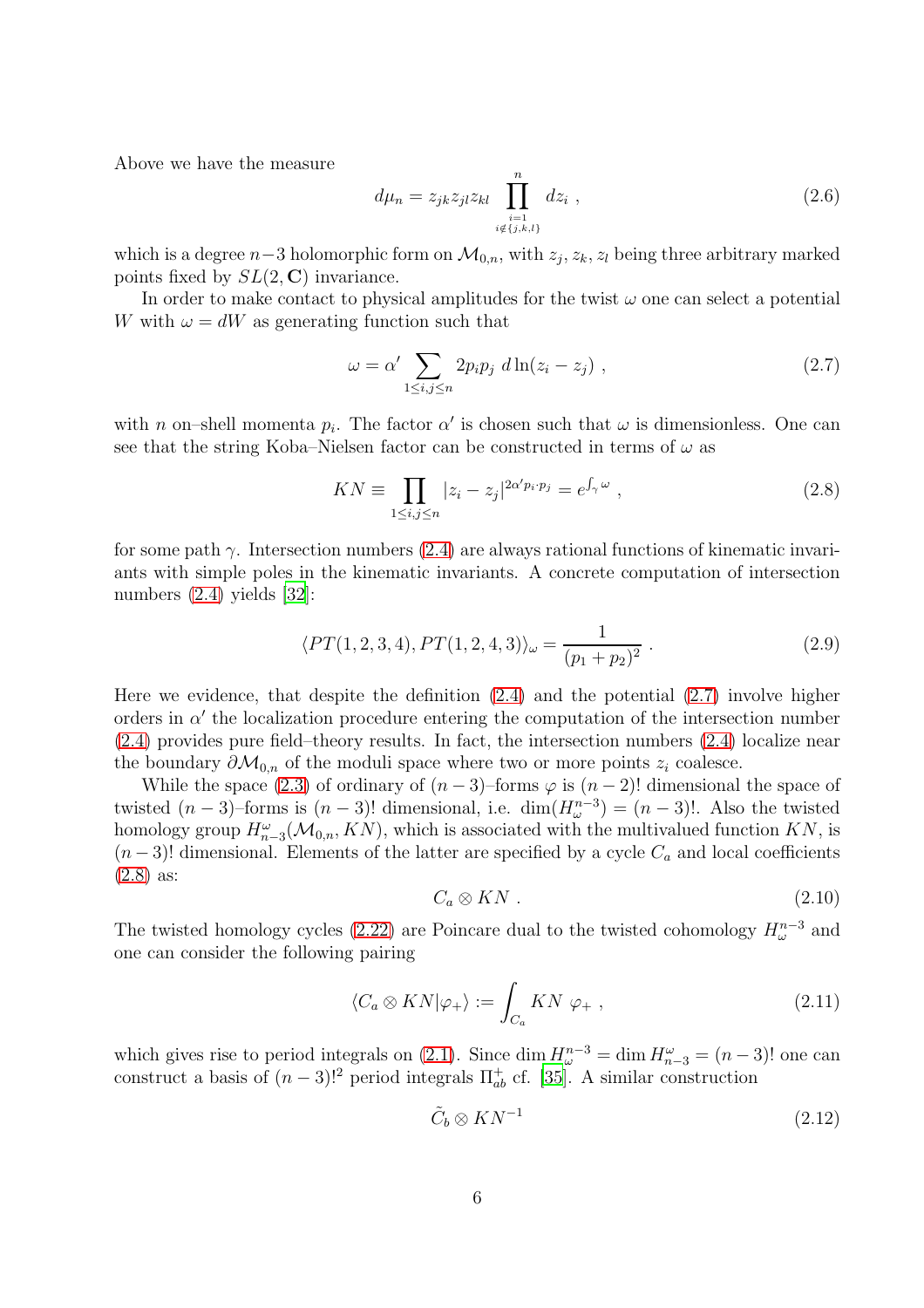applies for cycles  $\tilde{C}_b$  of the twisted homology group  $H_{n-3}^{-\omega}(\mathcal{M}_{0,n}, K N^{-1})$ , which in turn gives rise to the period integrals:

<span id="page-6-0"></span>
$$
\langle \tilde{C}_b \otimes KN^{-1}|\varphi_-\rangle := \int_{\tilde{C}_b} KN^{-1} \varphi_- . \tag{2.13}
$$

For two bases  ${C_a}_{a=1}^{(n-3)!}$  and  ${\tilde{C}_b}_{b=1}^{(n-3)!}$  of twisted cycles we have the intersection matrix:

$$
\langle C_a \otimes KN \mid \tilde{C}_b \otimes KN^{-1} \rangle = S_{ab}^{-1} . \tag{2.14}
$$

With these preparations we can expand the intersection form [\(2.4\)](#page-4-4) as

$$
\langle \varphi_+, \varphi_- \rangle_{\omega} = \sum_{a,b=1}^{(n-3)!} \langle C_a \otimes KN | \varphi_+ \rangle \langle C_a \otimes KN | \tilde{C}_b \otimes KN^{-1} \rangle \langle \tilde{C}_b \otimes KN^{-1} | \varphi_- \rangle
$$
  
= 
$$
\left(\frac{\alpha'}{2\pi i}\right)^{n-3} \sum_{a,b=1}^{(n-3)!} \left( \int_{C_a} KN \varphi_+ \right) S_{ab}^{-1} \left( \int_{\tilde{C}_b} KN^{-1} \varphi_- \right) , \qquad (2.15)
$$

which is equivalent to the twisted Riemann's period relations by Cho and Matumoto [\[36](#page-39-2)].

<span id="page-6-4"></span>There is an isomorphism between the dual twisted cohomologies thanks to Hanamura and Yoshida [\[37\]](#page-39-3):

<span id="page-6-2"></span><span id="page-6-1"></span>
$$
H_{-\omega}^{n-3} \simeq H_{\overline{\omega}}^{n-3} \ . \tag{2.16}
$$

Then, the dual homology objects [\(2.12\)](#page-5-2) and [\(2.13\)](#page-6-0) can be formulated by replacing  $KN^{-1}$ and  $\overline{KN}$ . The pairing  $H^{n-3}_{\omega}$  and  $H^{n-3}_{\overline{\omega}}$  is more suited to describe closed string world–sheet integrals. In particular, in this language the twisted period relations [\(2.15\)](#page-6-1) can be interpreted as KLT relations [\[31\]](#page-38-13). We shall make use of this isomorphism when constructing our twisted forms for EYM.

To make contact with amplitudes let us present examples of twisted forms. World–sheet string correlators are borrowed to construct these twisted forms for field–theory. Plugging the latter into the intersection number [\(2.4\)](#page-4-4) yields field–theory amplitudes.

## *2.1.1. Twisted form for the color sector*

The color ordered twisted form is given by [\(2.5\)](#page-4-6) [\[38](#page-39-4)]:

$$
\varphi_n^{color} = d\mu_n \; \frac{\text{Tr}(T^{c_1}T^{c_2}\dots T^{c_n})}{(z_1 - z_2)(z_2 - z_3)\dots(z_n - z_1)} \equiv \text{Tr}(T^{c_1}T^{c_2}\dots T^{c_n}) \; PT(1, 2, \dots, n) \; . \tag{2.17}
$$

The generators  $T^c$  carry the color degrees of freedom of a non-Abelian gauge group. Plugging [\(2.17\)](#page-6-2) and permutations thereof into [\(2.4\)](#page-4-4) provides the double ordered subamplitudes of the bi–adjoint scalar theory (cf. [\[38\]](#page-39-4)). E.g. we have:

<span id="page-6-3"></span>
$$
\langle \varphi_4^{color}, \varphi_4^{color} \rangle_{\omega} = \text{Tr}(T^{c_1}T^{c_2}T^{c_3}T^{c_4}) \text{Tr}(T^{c_1}T^{c_2}T^{c_3}T^{c_4}) \left\{ \frac{1}{(p_1 + p_2)^2} + \frac{1}{(p_1 + p_3)^2} \right\} .
$$
 (2.18)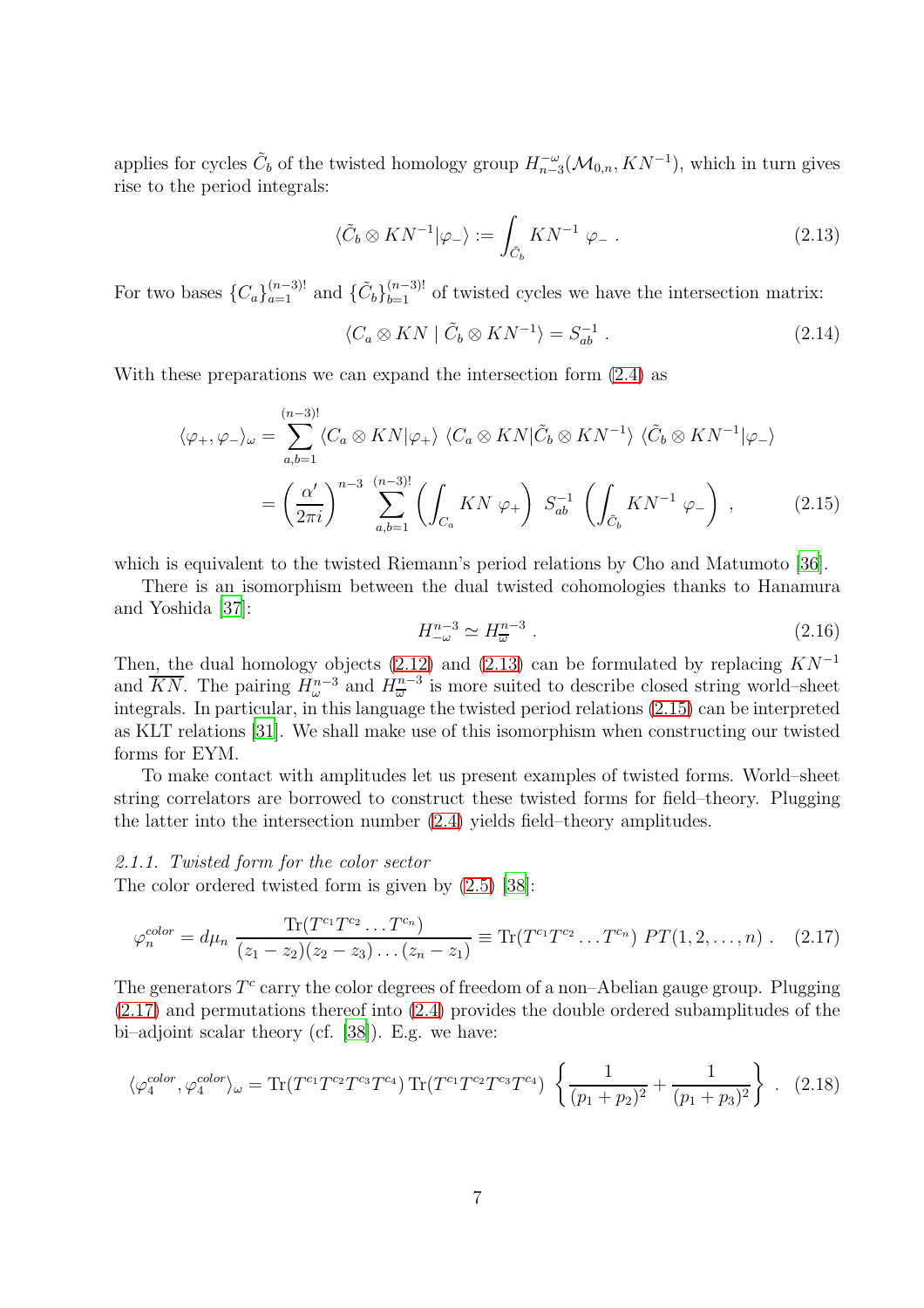### *2.1.2. Twisted form for the gauge and gravity sector*

For the twisted form describing gauge interactions one can use an expression familiar from superstring theory (cf. [\[38\]](#page-39-4))

<span id="page-7-1"></span>
$$
\varphi_{\pm,n}^{gauge} = d\mu_n \int \prod_{i=1}^n d\theta_i d\bar{\theta}_i \frac{\theta_k \theta_l}{z_k - z_l} \exp \left\{ - \sum_{i \neq j} \frac{\theta_i \theta_j p_i \cdot p_j + \bar{\theta}_i \bar{\theta}_j \varepsilon_i \cdot \varepsilon_j + 2(\theta_i - \theta_j) \bar{\theta}_i \varepsilon_i \cdot p_j}{z_i - z_j \mp \alpha'^{-1} \theta_i \theta_j} \right\},\tag{2.19}
$$

with the gauge boson polarization vectors  $\epsilon_i^{\mu}$  $i_{\underline{i}}^{\mu}, i = 1, \dots, n$ . The twisted form  $(2.19)$  involves an integral over  $2n$  Graßmann variables  $\theta_i$ ,  $\bar{\theta}_i$ .

The two twisted forms [\(2.17\)](#page-6-2) and [\(2.19\)](#page-7-1) can be used to compute the YM partial subamplitude from the intersection number [\(2.4\)](#page-4-4):

$$
\langle \varphi_n^{color}, \varphi_{+,n}^{gauge} \rangle_{\omega} = \mathcal{A}_{YM}(1, 2, \dots, n) \operatorname{Tr}(T^{c_1}T^{c_2} \dots T^{c_n}) . \tag{2.20}
$$

Furthermore, the twisted forms [\(2.19\)](#page-7-1) can be used to compute the gravitational amplitude from the intersection [\(2.4\)](#page-4-4):

<span id="page-7-3"></span><span id="page-7-2"></span>
$$
\langle \varphi_{-,n}^{gauge}, \varphi_{+,n}^{gauge} \rangle_{\omega} = \mathcal{M}(1, 2, \dots, n) . \tag{2.21}
$$

Note that after computing the intersection number [\(2.4\)](#page-4-4) in the results [\(2.18\)](#page-6-3), [\(2.20\)](#page-7-2) and  $(2.21)$  the inverse string tension  $\alpha'$  drops out and yields a pure field–theory result. This property generally applies for intersection numbers of logarithmic forms, which have at most simple poles along the boundary divisor  $\partial \mathcal{M}_{0,n}$  [\[30](#page-38-12)].

#### *2.1.3. Relation to string amplitudes*

A possible choice of homology basis  $(2.10)$  describes integration cycles  $C_a$  for color ordered open string subamplitudes (corresponding to the three fixed points  $z_1, z_{n-1}, z_n$ ):

$$
C_a = \{(z_2, \ldots, z_{n-2}) \in \mathbf{R}^{n-3} \mid z_{a(2)} < \ldots < z_{a(n-2)}\}, \ a \in S_{n-3} . \tag{2.22}
$$

Together with the twisted gauge form  $(2.19)$  the *n*-point open superstring subamplitude  $\mathcal{A}_n^{string}(a)$  corresponding to the color ordering a can be written as twisted period [\(2.11\)](#page-5-4):

<span id="page-7-0"></span>
$$
\mathcal{A}_n^{string}(a) = \int_{C_a} KN \; \varphi_{+,n}^{gauge} \; . \tag{2.23}
$$

In the low energy limit it reproduces the field–theory gauge subamplitude  $(2.20)$ , i.e.:

$$
\lim_{\alpha' \to 0} \int\limits_{C_a} KN \varphi_{+,n}^{gauge} = \langle PT(a), \varphi_{+,n}^{gauge} \rangle_{\omega} .
$$
\n(2.24)

The period matrix  $F_{ab} \equiv \Pi_{ab}^{+}$  encoding the period integrals [\(2.11\)](#page-5-4) specifies the full open superstring amplitude [\[35,](#page-39-1) [39](#page-39-5)[–42](#page-39-6)].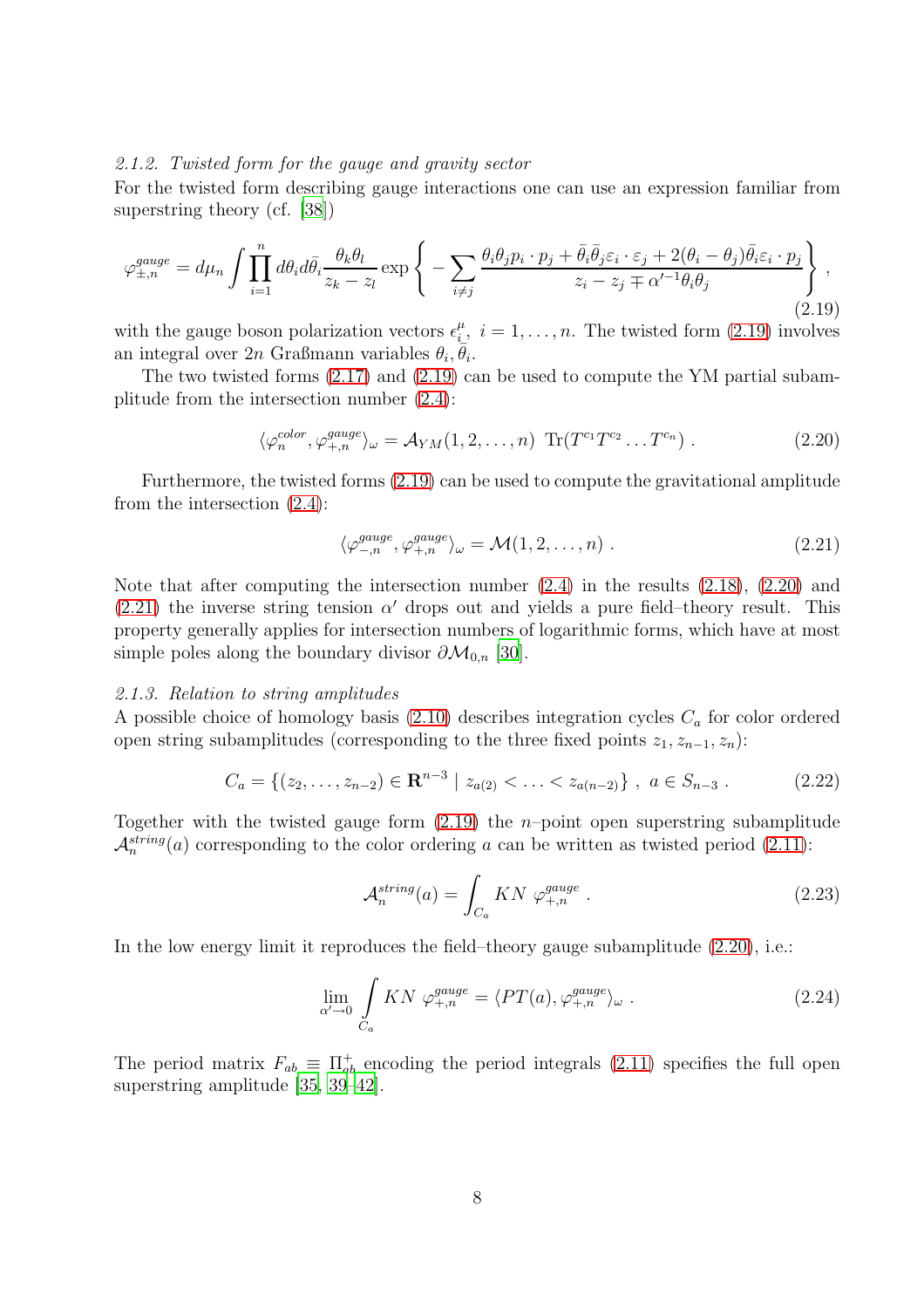## <span id="page-8-0"></span>2.2. Scattering equations from intersection of twisted forms and  $\alpha' \to \infty$  limit

The one–form [\(2.7\)](#page-5-0) is related to the scattering equations in the limit  $\alpha' \to \infty$  describing the massless limit. In fact, in this limit we have  $\nabla_{\pm\omega} \to \pm\omega\wedge$ . Then the space [\(2.3\)](#page-4-5) becomes the single space of  $(n-3)$ –forms subject to additions of  $\omega = 0$ , which gives rise to the scattering equations:

<span id="page-8-3"></span>
$$
f_k := \sum_{j \neq k} \frac{p_k p_j}{z_j - z_k} = 0 \ , \quad 1 \leq k \leq n \ . \tag{2.25}
$$

We consider the relation [\(2.15\)](#page-6-1) for a basis of orthonormal cycles  $S_{ab} = \delta_{ab}$ , which for [\(2.8\)](#page-5-1) can be written as

<span id="page-8-2"></span>
$$
\langle \varphi_+, \varphi_- \rangle_{\omega} = \left( \frac{\alpha'}{2\pi i} \right)^{n-3} \sum_{a=1}^{(n-3)!} \left( \int_{C_a} e^{\int_{\gamma} \omega} \varphi_+ \right) \left( \int_{\tilde{C}_a} e^{-\int_{\gamma} \omega} \varphi_- \right) , \tag{2.26}
$$

for some path  $\gamma$ . For  $\alpha' \to \infty$  with  $\varphi_{\pm} = \hat{\varphi}_{\pm} d^n z$  the saddle point approximation limit of  $(2.26)$  yields

$$
\lim_{\alpha' \to \infty} \langle \varphi_+, \varphi_- \rangle_{\omega} = \left( \frac{\alpha'}{2\pi i} \right)^{n-3} \sum_{a=1}^{(n-3)!} \left( \frac{(2\pi)^{\frac{1}{2}(n-3)}}{\sqrt{\det(-\frac{\partial^2 f}{\partial z_i \partial z_j})}} \lim_{\alpha' \to \infty} \hat{\varphi}_+ \right) \left( \frac{(2\pi)^{\frac{1}{2}(n-3)}}{\sqrt{\det(\frac{\partial^2 f}{\partial z_i \partial z_j})}} \lim_{\alpha' \to \infty} \hat{\varphi}_- \right) \Big|_{z_i = z_i^{(a)}}
$$

$$
= (-\alpha')^{n-3} \sum_{a=1}^{(n-3)!} \left( \det \frac{\partial^2 f}{\partial z_i \partial z_j} \right)^{-1} \lim_{\alpha' \to \infty} \hat{\varphi}_+ \hat{\varphi}_- \Big|_{z_i = z_i^{(a)}} , \qquad (2.27)
$$

with the  $(n-3)!$  saddle points  $(z_2^{(a)})$  $z_2^{(a)}, \ldots, z_{n-1}^{(a)}$  $\binom{a}{n-2}$ ,  $a = 1, \ldots, (n-3)!$ . In particular, for the case at hand [\(2.7\)](#page-5-0) we arrive at

<span id="page-8-4"></span>
$$
\lim_{\alpha' \to \infty} \langle \varphi_+, \varphi_- \rangle_{\omega} = \alpha'^{\frac{n-3}{2}} \int_{\mathcal{M}_{0,n}} d\mu_n \prod_{k=2}^{n-2} \delta(f_k) \lim_{\alpha' \to \infty} \hat{\varphi}_+ \hat{\varphi}_-,
$$
\n(2.28)

which yields the localization over the scattering equations [\(2.25\)](#page-8-3) of the CHY formulae. As a consequence in the limit  $\alpha' \to \infty$  intersection numbers become scattering amplitudes formulated in the CHY formalism. Note, that for the three examples [\(2.18\)](#page-6-3), [\(2.20\)](#page-7-2) and  $(2.21)$  the relation  $(2.28)$  is exact and independent on  $\alpha'$ . This is generically the case for logarithmic twisted forms [\[30](#page-38-12)]. On the other hand, as we shall see in this work this is not obvious for EYM amplitudes where the limit  $\alpha' \to \infty$  will apparently also give rise to subleading terms in  $\alpha'^{-1}$ .

## <span id="page-8-1"></span>*2.3. CHY formalism*

The CHY formalism provides formulae for scattering amplitudes as a sum over solutions of the scattering equations [\(2.25\)](#page-8-3) of certain Pfaffian and determinant expressions [\[20,](#page-38-2) [21,](#page-38-3) [43\]](#page-39-7). One of the main results of the present work will be to construct a pair of twisted forms  $\varphi_{\pm}^{EYM}$ ,  $\tilde{\varphi}_{\pm}^{EYM}$  which after applying in [\(2.4\)](#page-4-4) leads to the CHY formula for EYM amplitudes in the large  $\alpha'$ -limit [\(2.28\)](#page-8-4). Therefore, here we present a brief introduction to the CHY formalism and its notations which we shall use later.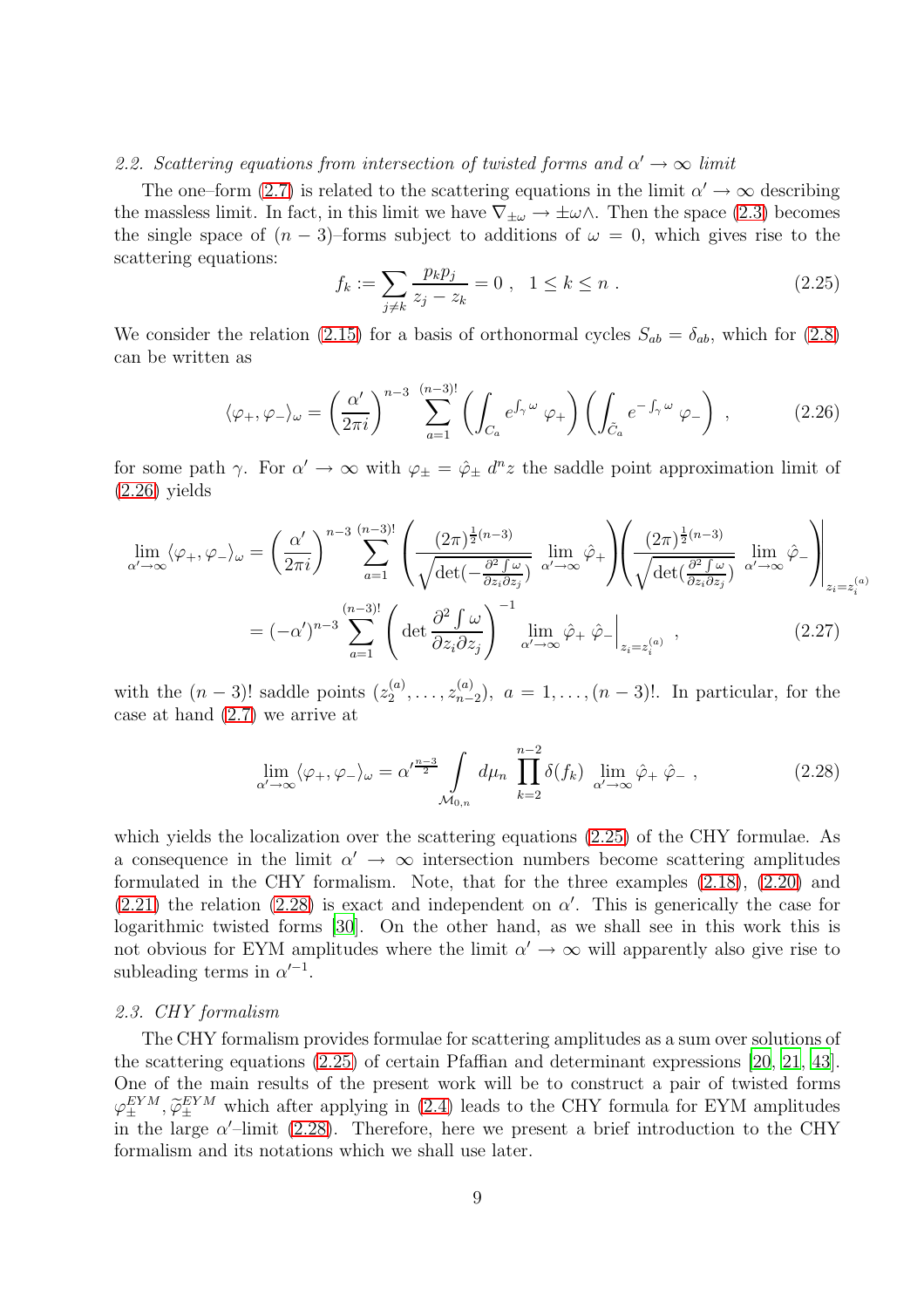<span id="page-9-0"></span>In the CHY formalism the generic EYM amplitude of  $n$  gluons and  $r$  gravitons is formulated as integral over  $(2.1)$  localizing at the solutions of the scattering equations  $(2.25)$  [\[43\]](#page-39-7):

$$
\mathcal{A}_{CHY}(n;r) = \int_{\mathcal{M}_{0,n+r}} d\mu_{n+r} \prod_{a=1}^{n+r} \delta(f_a) \mathcal{I}_{n+r}(p,\varepsilon,\sigma) . \qquad (2.29)
$$

Note, that this amplitude refers to a single trace color structure of the form  $\text{Tr}(T^{c_1} \dots T^{c_n})$ . Above, the localization of the amplitude at the scattering equation [\(2.25\)](#page-8-3) is achieved through the delta–functions  $\delta(f_a)$  with support on

<span id="page-9-6"></span>
$$
f_a \equiv \sum_{\substack{b=1 \ b \neq a}} \frac{p_a p_b}{\sigma_a - \sigma_b} \quad , \quad a = 1, \dots, n + r \tag{2.30}
$$

and  $p_a$  denote the set of both gluon and graviton momenta, which we shall properly introduce in [Appendix A.](#page-34-0) In [\(2.29\)](#page-9-0) the prime at the product means that due to  $SL(2, \mathbb{C})$  invariance three of the delta functions must be removed and the measure  $d\mu_{n+r}$  refers to the gauge fixed expression [\(2.6\)](#page-5-5) w.r.t.  $n+r$  coordinates  $\sigma^a$ . Finally, the integrand  $\mathcal{I}_{n+r}$  is defined as

$$
\mathcal{I}_{n+r}(1,2,\ldots,n;1,2,\ldots,r) = \mathcal{C}(1,2,3,\ldots,n) \text{ Pf}\Psi_{S_r} \text{ Pf}'\Psi_S(k_a,q_a,\varepsilon,\sigma) ,\qquad (2.31)
$$

with gluon momenta  $k_a$  and graviton momenta  $q_a$  (all collectively denoted by  $p_l$ ). The set  $S_r = \{i_1, \ldots, i_r\}$  encompasses all r graviton labels  $i_l$ , while the set  $S = \{i_1, \ldots, i_{n+r}\}$  packages all  $n+r$  gluon and graviton numbers. If not otherwise stated we have  $S_r = \{n+1, \ldots, n+r\}$ and write  $\Psi_{S_r} = \Psi_r$  and  $\Psi_S = \Psi_{n+r}$ . Here, Pf' is the reduced Pfaffian

<span id="page-9-7"></span><span id="page-9-4"></span><span id="page-9-3"></span><span id="page-9-1"></span>
$$
\text{Pf}'\Psi \equiv \frac{(-1)^{i+j}}{\sigma_i - \sigma_j} \text{Pf}(\Psi)_{ij}^{ij} , \qquad (2.32)
$$

with the index  $i, j$  denoting removals of rows  $i, j$  and columns  $i, j$ .

For the specific case of one graviton the integrand [\(2.31\)](#page-9-1) can be written as

$$
\mathcal{I}_{n+1}(1,2,...,n;q) = \mathcal{C}(1,2,...,n) \ C_{qq} \ \Pr'\Psi_{n+1}(k_a,q,\varepsilon,\sigma) \ , \tag{2.33}
$$

with  $C(1, 2, ..., n)$  the Parke–Taylor (cf. also  $(2.5)$ ) factor given by:

$$
\mathcal{C}(1, 2, ..., n) = \frac{1}{(\sigma_1 - \sigma_2)(\sigma_2 - \sigma_3)...(\sigma_n - \sigma_1)}.
$$
\n(2.34)

Furthermore, for  $C_{qq}$  we have (with  $\sigma_{l,m} = \sigma_l - \sigma_m$ )

$$
C_{qq} = \sum_{l=1}^{n-1} (\varepsilon_q \cdot x_l) \frac{\sigma_{l,l+1}}{\sigma_{l,q} \sigma_{l+1,q}} = \text{Pf}\Psi_{S_1} \equiv \text{Pf}\Psi_1 , \qquad (2.35)
$$

with the definition  $x_l^{\mu} = \sum_l$  $j=1$  $p_i^{\mu}$  $j_i^{\mu}$  and  $S_1 \equiv \{q\}$  with  $q \equiv n+1$ . For a given subset  $S = \{i_1, \ldots, i_m\}$ the kinematic matrix  $\Psi_S$  is defined as  $2m \times 2m$ –matrix<sup>[1](#page-9-2)</sup>

<span id="page-9-8"></span><span id="page-9-5"></span>
$$
\Psi_S = \begin{pmatrix} A & -C^T \\ C & B \end{pmatrix} , \qquad (2.36)
$$

<span id="page-9-2"></span><sup>&</sup>lt;sup>1</sup>In some references the submatrices  $A, B$  and  $C$  are multiplied by a factor of two [\[43\]](#page-39-7). Here we shall use the convention of [\[9,](#page-37-5) [32\]](#page-38-14).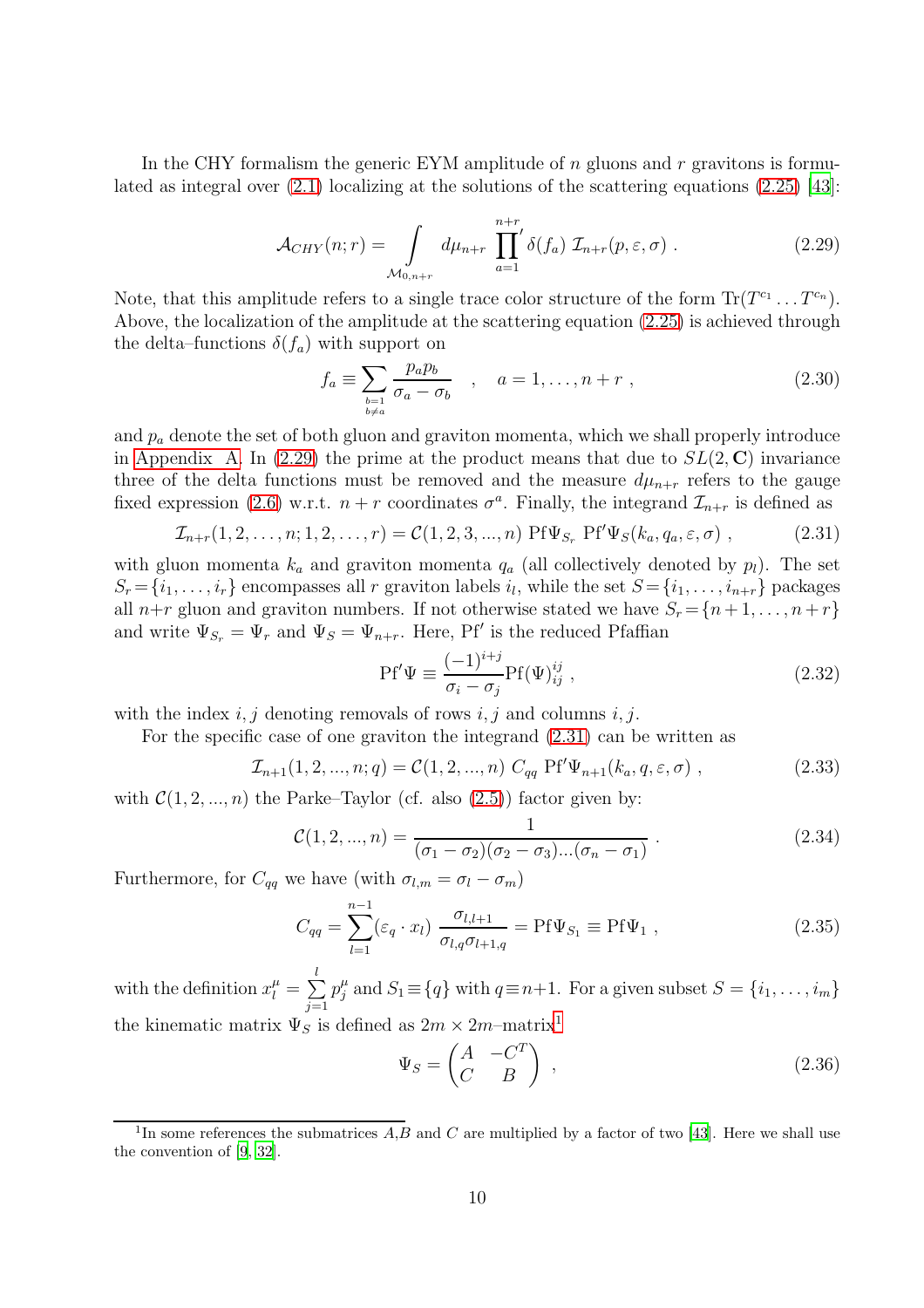with the three  $r \times r$ –submatrices:

<span id="page-10-5"></span>
$$
A = \begin{cases} 0, & i = j \\ \frac{p_i p_j}{\sigma_i - \sigma_j}, & i \neq j \end{cases}, \quad C = \begin{cases} -\sum_{k \neq i}^{n+r} \frac{\varepsilon_i p_k}{\sigma_i - \sigma_k}, & i = j \\ \frac{\varepsilon_i p_j}{\sigma_i - \sigma_j}, & i \neq j \end{cases}, \quad B = \begin{cases} 0, & i = j \\ \frac{\varepsilon_i \varepsilon_j}{\sigma_i - \sigma_j}, & i \neq j \end{cases} \tag{2.37}
$$

#### <span id="page-10-0"></span>3. From disk amplitudes to twisted forms for Einstein–Yang Mills

The object [\(2.19\)](#page-7-1) originates in string theory to compactly write superstring amplitudes [\[44](#page-39-8)]. String amplitudes are described by a punctured Riemann surface with each puncture representing a vertex operator position associated to creation or annihilation of a string state. E.g. the closed superstring tree–level amplitude assumes the form

<span id="page-10-4"></span>
$$
\mathcal{A}(n) = \int_{\mathcal{M}_{0,n}} d\mu_n \langle V(\varepsilon_1, p_1, z_1) \dots V(\varepsilon_n, p_n, z_n) \rangle = \int_{\mathcal{M}_{0,n}} \prod_{i < j}^n |z_i - z_j|^{2\alpha' p_i \cdot p_j} |F(p, \varepsilon)|^2 ,\qquad(3.1)
$$

with the measure  $(2.6)$  and the twisted gauge form  $(2.19)$ :

<span id="page-10-3"></span>
$$
F(p,\varepsilon) = d\mu_n \int \prod_{i=1}^n d\theta_i d\bar{\theta}_i \frac{\theta_k \theta_l}{z_k - z_l} \exp\left(\sum_{i \neq j} \frac{\theta_i \theta_j p_i \cdot p_j + \bar{\theta}_i \bar{\theta}_j \varepsilon_i \cdot \varepsilon_j + 2(\theta_i - \theta_j) \bar{\theta}_i \varepsilon_i \cdot p_j}{z_i - z_j - \alpha'^{-1} \theta_i \theta_j}\right).
$$
\n(3.2)

In this work we deal with the massless states of the closed and open superstring describing a graviton and a gluon, respectively. Scattering amplitudes of open and closed strings at tree– level are described by a disk world–sheet. In the sequel we shall introduce some necessary tools for computing disk amplitudes. Later we shall use the latter to construct twisted forms for EYM amplitudes. For this it is instrumental that we look at the standard vertex operators of superstring theory in terms of Graßmann variables [\[44](#page-39-8)].

#### <span id="page-10-1"></span>*3.1. Vertex operators and disk correlator*

On the world–sheet disk open string vertex positions  $x_i$  are located at the boundary of the disk, while closed string vertex positions  $z_i$  are inserted in the bulk of the disk. The momentum and polarization of a massless gluon are given by  $k_{\rho}$  and  $\epsilon_{\mu}$  while those of a massless graviton by  $q_{\rho}$  and  $\epsilon_{\mu\nu}$ , respectively. To cancel the ghost background charge on the genus zero Riemann surface we define their vertex operators in the zero and (−1)–ghost pictures. We have the following list of vertex operators:

• Open string vertex operator in zero–ghost picture:

<span id="page-10-2"></span>
$$
V_o^{(0)}(x,\varepsilon,k) = \varepsilon_\mu \left[ \partial X^\mu + \alpha'(k \cdot \psi) \psi^\mu \right] e^{ik \cdot X}
$$
  
= 
$$
\int d\theta d\bar{\theta} \exp \left\{ ik \cdot X + \theta \bar{\theta} \varepsilon \cdot \partial X + \theta \sqrt{\alpha'} k \cdot \psi + \bar{\theta} \sqrt{\alpha'} \varepsilon \cdot \psi \right\}
$$
(3.3)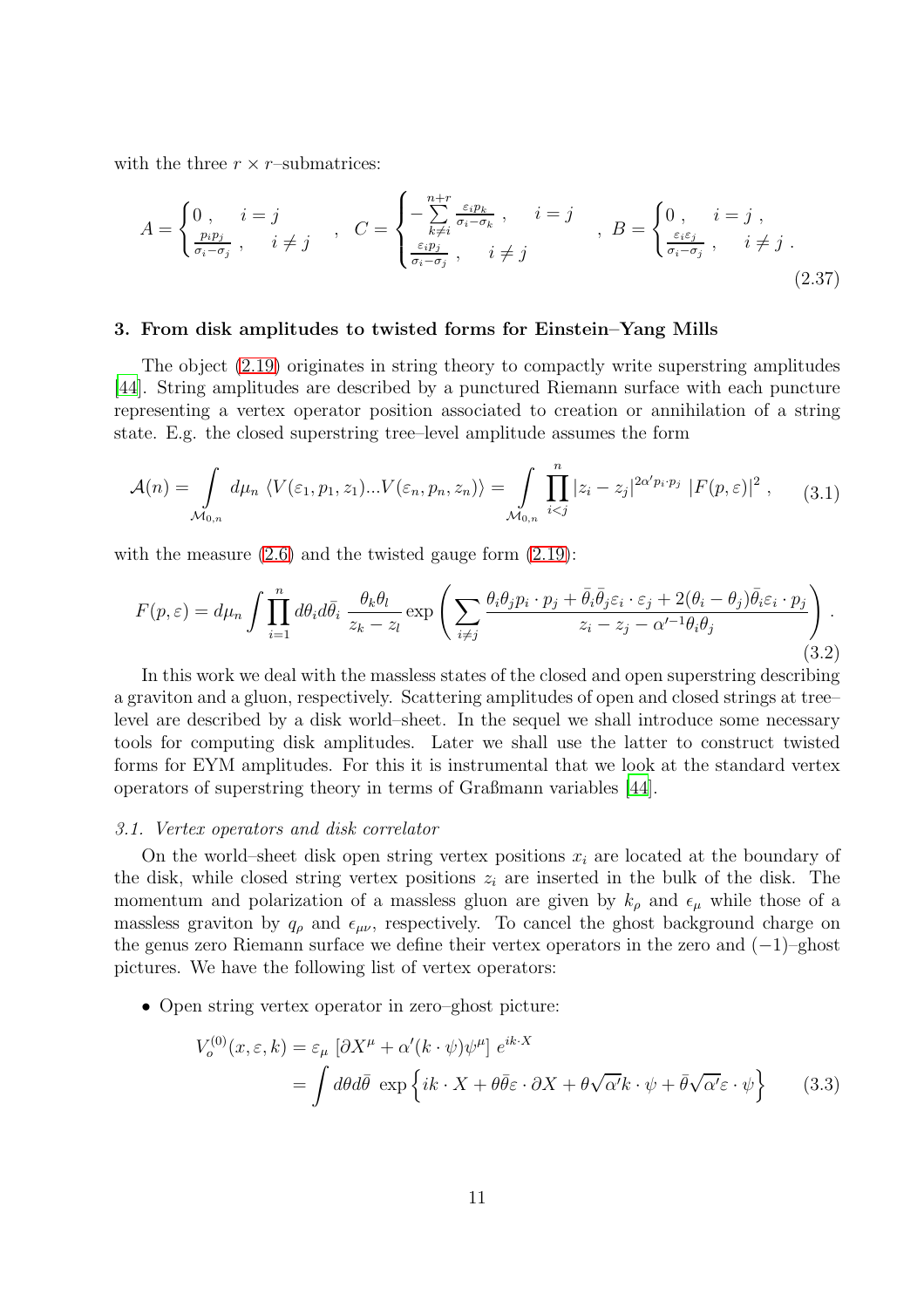• Closed string vertex operator in  $(0, 0)$ –ghost picture:

$$
V_c^{(0,0)}(z,\overline{z},\varepsilon,q) = \varepsilon_{\mu\nu} \left[ i\overline{\partial}\widetilde{X}^{\mu} + \frac{\alpha'}{2} (\widetilde{q}\widetilde{\psi}) \widetilde{\psi}^{\mu}(\overline{z}) \right] \left[ i\partial X^{\nu} + \frac{\alpha'}{2} (q\psi) \psi^{\nu}(z) \right] e^{iqX(z,\overline{z})}
$$
  

$$
= \int d\theta_1 d\overline{\theta}_1 d\theta_2 d\overline{\theta}_2 \exp \left\{ iq \cdot X + i\widetilde{q} \cdot \widetilde{X} + \theta_1 \overline{\theta}_1 \varepsilon \cdot \partial X + \theta_1 \sqrt{\alpha'}q \cdot \psi + \overline{\theta}_1 \sqrt{\alpha'}\varepsilon \cdot \psi + \theta_2 \overline{\theta}_2 \varepsilon \cdot \overline{\partial}\widetilde{X} + \theta_2 \sqrt{\alpha'}\widetilde{q} \cdot \widetilde{\psi} + \overline{\theta}_2 \sqrt{\alpha'}\varepsilon \cdot \widetilde{\psi} \right\}.
$$
 (3.4)

• Open string vertex operator in the  $(-1)$ –ghost picture:

$$
V_o^{(-1)}(x,\alpha,k) = \varepsilon_\mu \ e^{-\phi(x)} \psi^\mu(x) \ e^{ik \cdot X(x)} = \int d\theta \exp\left\{ik \cdot X + \theta \varepsilon \cdot \psi\right\} \ . \tag{3.5}
$$

• Closed string vertex operator in the  $(-1, -1)$  picture:

$$
V_c^{(-1,-1)}(z,\overline{z},\varepsilon,q) = \varepsilon_{\mu\nu} e^{-\bar{\phi}(\overline{z})} \widetilde{\psi}^{\mu}(\overline{z}) e^{-\phi(z)} \psi^{\nu}(z) e^{iq \cdot X(z,\overline{z})}
$$
  
= 
$$
\int d\theta d\bar{\theta} \exp\left\{ iq \cdot X + i\widetilde{q} \cdot \widetilde{X} + \overline{\theta}\widetilde{\varepsilon} \cdot \widetilde{\psi} + \theta\varepsilon \cdot \psi \right\}.
$$
 (3.6)

Finally, for the string S–matrix the following on–shell conditions must be imposed:

<span id="page-11-5"></span><span id="page-11-3"></span><span id="page-11-2"></span><span id="page-11-1"></span>
$$
k^2 = q^2 = 0 ,
$$
  
\n
$$
k^{\mu} \varepsilon_{\mu} = 0 , \qquad q^{\mu} \cdot \varepsilon_{\mu\nu} = 0 , \qquad \varepsilon^{\mu}_{\mu} = 0 .
$$
\n(3.7)

These are the standard massless, transverse and traceless conditions of on–shell string states.

We shall be interested in the disk amplitudes<sup>[2](#page-11-0)</sup>  $\mathcal{A}(n;r)$  involving n open strings and r closed strings. This leads to the following disk correlator

<span id="page-11-4"></span>
$$
\left\langle \prod_{i=1}^{n} V_o(\varepsilon_i, k_i, x_i) \prod_{s=1}^{r} V_c(\varepsilon_s, q_s, z_{n+s}, \bar{z}_{n+s}) \right\rangle_{D^2}, \qquad (3.8)
$$

involving the above vertex operators. On the disk boundary conditions have to be imposed for the closed string fields. In the following we shall only be concerned with Neumann boundary conditions leading to  $q_s = \tilde{q}_s$ . Then, the correlator can be evaluated by standard conformal field theory techniques. At this point it is important to notice that there is a universal Koba–Nielsen factor [\[24](#page-38-6)]

$$
KN_{D_2} = \prod_{i
$$
\times \prod_{i=1}^{n} \prod_{a=1}^{r} |z_{n+a} - x_i|^{2\alpha' k_i q_a} , \qquad (3.9)
$$
$$

involving open string positions  $x_i$  and closed string positions  $z_{n+a}$  and external momenta  $k_i$ and  $q_a$ . We relegate a universal description for the momenta, polarizations and positions of the string vertex operators into the [Appendix A.](#page-34-0)

<span id="page-11-0"></span><sup>2</sup>The open string vertices [\(3.3\)](#page-10-2) and [\(3.5\)](#page-11-1) carry also gauge degrees of freedom accounted for by Chan–Paton factors  $T<sup>c</sup>$ . Their respective ordering in the disk amplitude provides the color ordering of the amplitude. Since in the sequel we shall only be concerned with the integrand of the amplitude we can drop all Chan–Paton factors.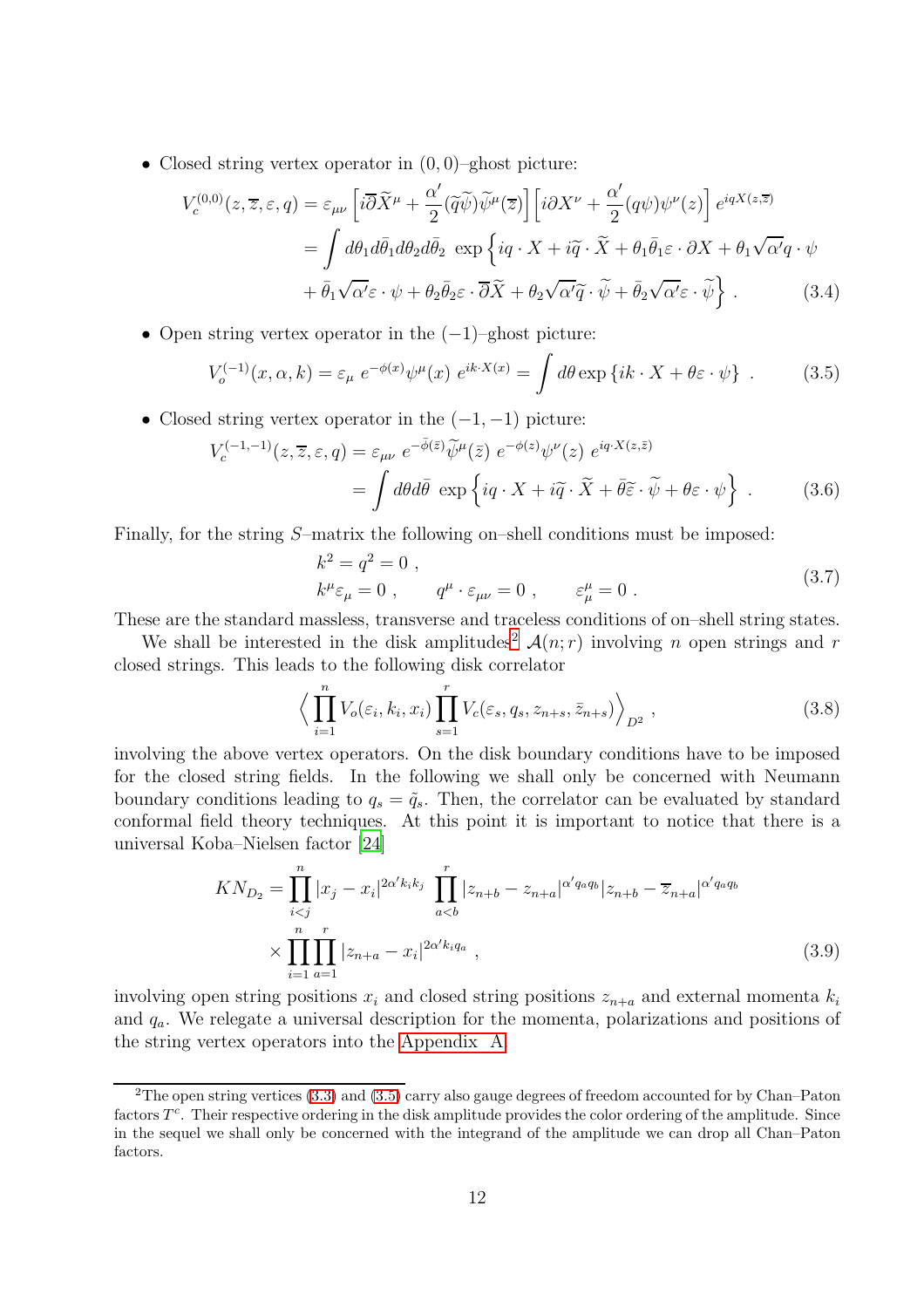## <span id="page-12-0"></span>*3.2. Amplitude of two gluons and one graviton*

As a first step we shall look at the simple example of an amplitude involving two gluons and one graviton represented in string theory by a world–sheet disk with two open strings and one closed string. Computing the latter and putting it into the form [\(3.2\)](#page-10-3) will allow us to extract the twisted forms describing the EYM amplitude.

#### *3.2.1. Disk amplitude of two gluons and one graviton*

In this subsection we compute the string amplitude involving two gluons and one graviton. The corresponding amplitude is described by a disk world–sheet with two open and one closed string state. We take the two open string vertex operators in the  $(-1)$ –ghost picture to furnish the required total background charge of  $(-2)$ . Using the standard notion of correlators and vertex operators  $(3.4)$  and  $(3.5)$  we write the amplitude as:

$$
\mathcal{A}(2;1) = \int \frac{dz_1 dz_2 d^2 z_3}{SL(2,\mathbf{R})} \langle V_o^{(-1)}(\varepsilon_1, k_1, z_1) V_o^{(-1)}(\varepsilon_2, k_2, z_2) V_c^{(0,0)}(\varepsilon_q, q, z_3, \bar{z}_3) \rangle
$$
  
\n
$$
= \varepsilon_{\mu} \varepsilon_{\nu} \varepsilon_{\alpha\beta} \int \frac{dz_1 dz_2 d^2 z_3}{SL(2,\mathbf{R})} \langle e^{-\phi(z_1)} \psi^\mu(z_1) e^{ik_1 \cdot X(z_1)} e^{-\phi(z_2)} \psi^\nu(z_2) e^{ik_2 \cdot X(z_2)} \rangle \langle 3.10 \rangle
$$
  
\n
$$
\times \left[ i \overline{\partial} \widetilde{X}^\alpha + \frac{\alpha'}{2} (q \widetilde{\psi}) \widetilde{\psi}^\alpha(\bar{z}_3) \right] \left[ i \partial X^\beta + \frac{\alpha'}{2} (q \psi) \psi^\beta(z_3) \right] e^{iqX(z_3, \bar{z}_3)} \rangle_{D^2}.
$$

The open string vertex positions  $z_1, z_2$  are integrated along the boundary of the disk, while the closed string position  $z_3$  is integrated over the full disk respecting the  $SL(2,\mathbf{R})$  symmetry of the disk world–sheet. The amplitude [\(3.10\)](#page-12-1) has a particular kinematic structure. We have the following on–shell constraints [\(3.7\)](#page-11-3) for the polarization and momenta of the states:

<span id="page-12-4"></span><span id="page-12-3"></span><span id="page-12-2"></span><span id="page-12-1"></span>
$$
\varepsilon_{\alpha\beta} = \varepsilon_{\alpha} \otimes \varepsilon_{\beta} ,\nk^{\mu} \varepsilon_{\mu} = 0, \quad q^{\alpha} \varepsilon_{\alpha\beta} = 0 ,\nk_1 \cdot k_2 = k_1 \cdot q = k_2 \cdot q = 0 ,\nk_1 \cdot k_2 = k_1 \cdot \widetilde{q} = k_2 \cdot \widetilde{q} = 0 .
$$
\n(3.11)

Due to the on–shell massless three–particle conditions [\(3.11\)](#page-12-2) the Koba–Nielsen factor  $KN_{D_2}$ stemming from the exponentials [\(3.9\)](#page-11-4) becomes trivial:

$$
KN_{D_2} = |z_1 - z_3|^{2\alpha' p_1 \cdot q} |z_2 - z_3|^{2\alpha' p_2 \cdot q} |z_1 - z_2|^{2\alpha' p_1 \cdot p_2} = 1.
$$
 (3.12)

After performing in [\(3.10\)](#page-12-1) the remaining contractions we get

$$
\mathcal{A}(2;1) = C \int \frac{dz_1 dz_2 d^2 z_3}{SL(2,\mathbf{R})} \frac{\varepsilon_{\mu} \varepsilon_{\nu} \varepsilon_{\alpha} \varepsilon_{\beta}}{z_1 - z_2} \times \left\{ \frac{g^{\mu \nu}}{z_1 - z_2} \left( \frac{g^{\alpha \beta}}{(z_3 - \bar{z}_3)^2} + \frac{k_1^{\alpha} z_{12}}{(z_1 - \bar{z}_3)(z_2 - \bar{z}_3)} \frac{k_2^{\beta} z_{12}}{(z_1 - z_3)(z_2 - z_3)} \right) + \frac{1}{2} \frac{k_1^{\alpha} z_{12}}{(z_1 - \bar{z}_3)(z_2 - \bar{z}_3)} \left( -\frac{q^{\mu}}{z_1 - z_3} \frac{g^{\nu \beta}}{z_2 - z_3} + \frac{q^{\nu}}{z_1 - z_3} \frac{g^{\mu \beta}}{z_2 - z_3} \right) + \frac{1}{2} \frac{k_1^{\beta} z_{12}}{(z_1 - z_3)(z_2 - z_3)} \left( -\frac{q^{\mu}}{z_1 - \bar{z}_3} \frac{g^{\nu \alpha}}{z_2 - \bar{z}_3} + \frac{q^{\nu}}{z_1 - \bar{z}_3} \frac{g^{\mu \alpha}}{z_2 - \bar{z}_3} \right) \right\} ,
$$
\n(3.13)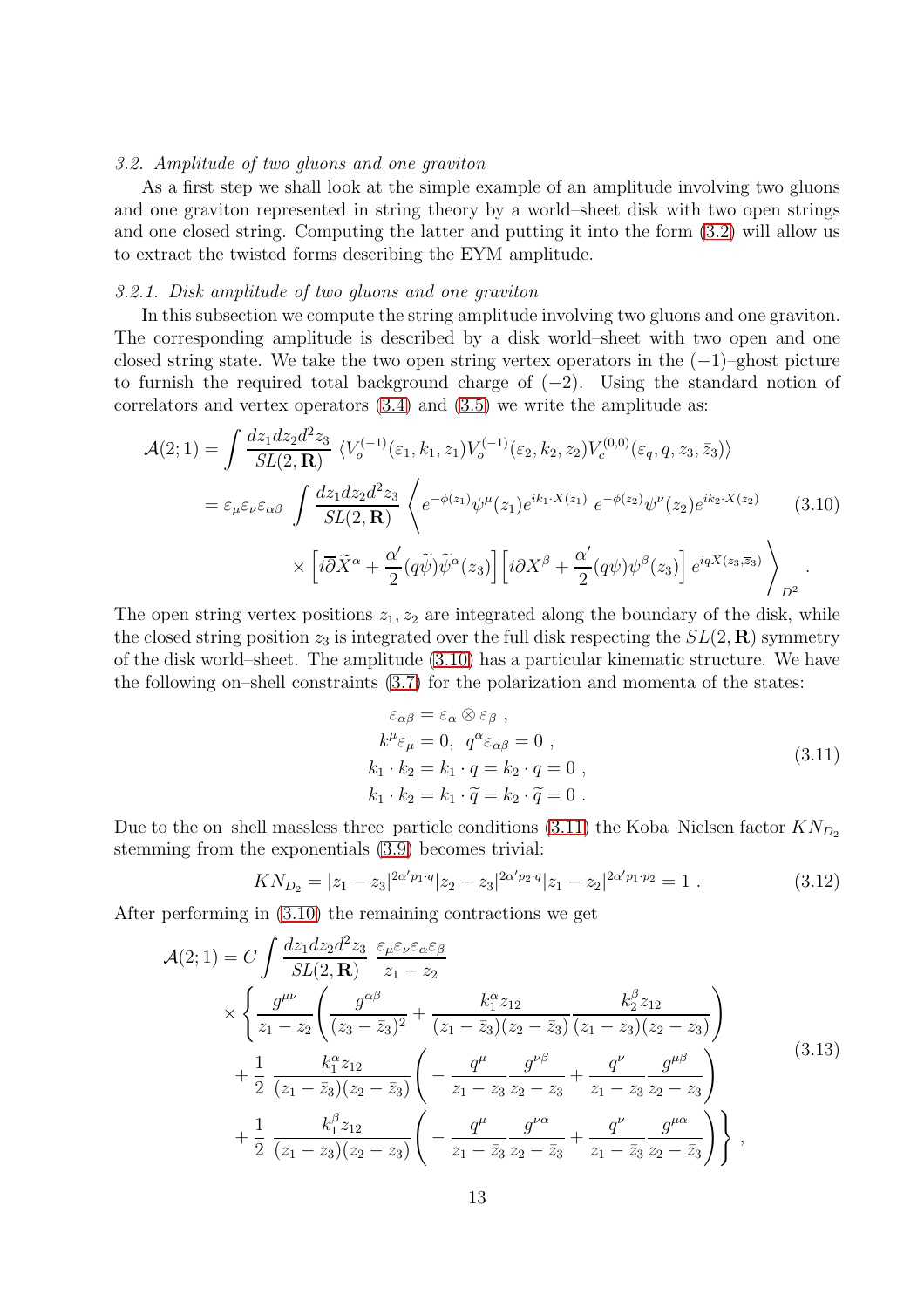which can be simplified to

$$
\mathcal{A}(2;1) = C \int \frac{dz_1 dz_2 d^2 z_3}{SL(2,\mathbf{R})} \left\{ \frac{(\varepsilon_3 k_1)}{(z_1 - z_3)(z_1 - \bar{z}_3)(z_2 - z_3)(z_2 - \bar{z}_3)} \left[ -\frac{1}{2} (\varepsilon_2 \varepsilon_4)(\varepsilon_1 q) + \frac{1}{2} (\varepsilon_1 \varepsilon_4)(\varepsilon_2 q) \right] + \frac{(\varepsilon_4 k_1)}{(z_1 - z_3)(z_1 - \bar{z}_3)(z_2 - z_3)(z_2 - \bar{z}_3)} \left[ -\frac{1}{2} (\varepsilon_2 \varepsilon_3)(\varepsilon_1 q) + \frac{1}{2} (\varepsilon_1 \varepsilon_3)(\varepsilon_2 q) + (\varepsilon_1 \varepsilon_2)(\varepsilon_3 \cdot k_2) \right] \right\},\tag{3.14}
$$

with some normalization constant  $C$ . Note, that the expression  $(3.14)$  is symmetric under the exchange  $\epsilon_3 \leftrightarrow \epsilon_4$ ,  $z_3 \leftrightarrow \bar{z}_3$ . Imposing the standard double copy structure for the graviton polarization as  $\varepsilon_4 = \widetilde{\varepsilon}_3 = \varepsilon_3$  we have:

<span id="page-13-1"></span><span id="page-13-0"></span>
$$
\mathcal{A}(2;1) = C \int \frac{dz_1 dz_2 d^2 z_3}{SL(2,\mathbf{R})} \frac{(\tilde{\varepsilon}_3 k_1)}{|(z_1 - z_3)|^2 |(z_2 - z_3)|^2} \times \left\{ - (\varepsilon_2 \varepsilon_3)(\varepsilon_1 q) + (\varepsilon_1 \varepsilon_3)(\varepsilon_2 q) + (\varepsilon_1 \varepsilon_2)(\varepsilon_3 k_2) \right\}.
$$
\n(3.15)

Note, that the result [\(3.15\)](#page-13-1) is exact to all orders in  $\alpha'$ . The calculations we have done so far are standard string amplitude computations. In the following we shall only be interested in the integrand of [\(3.15\)](#page-13-1) and treat the latter as complex function depending on the three vertex positions  $z_i \in \mathbb{C}$ . Following the steps after [\(3.1\)](#page-10-4) we shall now introduce fermionic variables  $\theta_i$ ,  $\bar{\theta}_i$  to describe the integrand of the amplitude [\(3.10\)](#page-12-1). We can write the integrand of [\(3.15\)](#page-13-1) as

<span id="page-13-2"></span>
$$
\mathcal{I}(2;1) = \left\langle \int d\theta_1 d\overline{\theta}_1 d\theta_2 d\overline{\theta}_2 d\theta_3 d\overline{\theta}_3 d\theta_4 d\overline{\theta}_4 \frac{\theta_1 \theta_2}{z_1 - z_2} \right.\times \exp[i k_1 \cdot X + \theta_1 \overline{\theta}_1 \varepsilon_1 \cdot \partial X + \theta_1 \sqrt{\alpha'} k_1 \cdot \psi + \overline{\theta}_1 \sqrt{\alpha'} \varepsilon_1 \cdot \psi] \times \exp[i k_2 \cdot X + \theta_2 \overline{\theta}_2 \varepsilon_2 \cdot \partial X + \theta_2 \sqrt{\alpha'} k_2 \cdot \psi + \overline{\theta}_2 \sqrt{\alpha'} \varepsilon_2 \cdot \psi] \times \exp[i q \cdot X + i \widetilde{q} \cdot \widetilde{X} + \theta_3 \overline{\theta}_3 \varepsilon_3 \cdot \partial X + \theta_3 \sqrt{\alpha'} q \cdot \psi + \overline{\theta}_3 \sqrt{\alpha'} \varepsilon_3 \cdot \psi + \theta_4 \overline{\theta}_4 \widetilde{\varepsilon}_3 \cdot \overline{\partial} \widetilde{X} + \theta_4 \sqrt{\alpha'} \widetilde{q} \cdot \widetilde{\psi} + \overline{\theta}_4 \sqrt{\alpha'} \widetilde{\varepsilon}_3 \cdot \widetilde{\psi}]\right\rangle_{D^2},
$$
\n(3.16)

which in turn can be expressed in terms of the Graßmann integral [\(3.2\)](#page-10-3). We open up the sums above and expand the exponential up to order in the fermionic variables  $\hat{\theta}_i$ ,  $\bar{\theta}_i$  which leads to a non-vanishing Graßmann integral:

<span id="page-13-3"></span>
$$
\mathcal{I}(2;1) = \alpha'^2 \int \prod_{i=1}^4 \frac{\theta_1 \theta_2}{z_1 - z_2} d\theta_i d\overline{\theta}_i \left\{ \frac{(\bar{\theta}_1 \theta_3 \varepsilon_1 \cdot q)(\overline{\theta}_3 \overline{\theta}_2 \varepsilon_3 \cdot \varepsilon_2)}{(z_1 - z_3)(z_3 - z_2)} \theta_4 \overline{\theta}_4 \left( \frac{(\tilde{\varepsilon}_3 \cdot k_1)}{z_1 - \overline{z}_3} + \frac{(\tilde{\varepsilon}_3 \cdot k_2)}{z_2 - \overline{z}_3} \right) + \frac{(\overline{\theta}_2 \theta_3 \varepsilon_2 \cdot q)(\overline{\theta}_3 \overline{\theta}_1 \varepsilon_3 \cdot \varepsilon_1)}{(z_3 - z_1)(z_2 - z_3)} \theta_4 \overline{\theta}_4 \left( \frac{(\tilde{\varepsilon}_3 \cdot k_1)}{z_1 - \overline{z}_3} + \frac{(\tilde{\varepsilon}_3 \cdot k_2)}{z_2 - \overline{z}_3} \right) + \frac{(\overline{\theta}_2 \overline{\theta}_1 \varepsilon_2 \cdot \varepsilon_1)}{(z_2 - z_1)} \theta_3 \overline{\theta}_3 \left( \frac{(\varepsilon_3 \cdot k_1)}{z_1 - z_3} + \frac{(\varepsilon_3 \cdot k_2)}{z_2 - z_3} \right) \theta_4 \overline{\theta}_4 \left( \frac{(\tilde{\varepsilon}_3 \cdot k_1)}{z_1 - \overline{z}_3} + \frac{(\tilde{\varepsilon}_3 \cdot k_2)}{z_2 - \overline{z}_3} \right) \right\}.
$$
\n(3.17)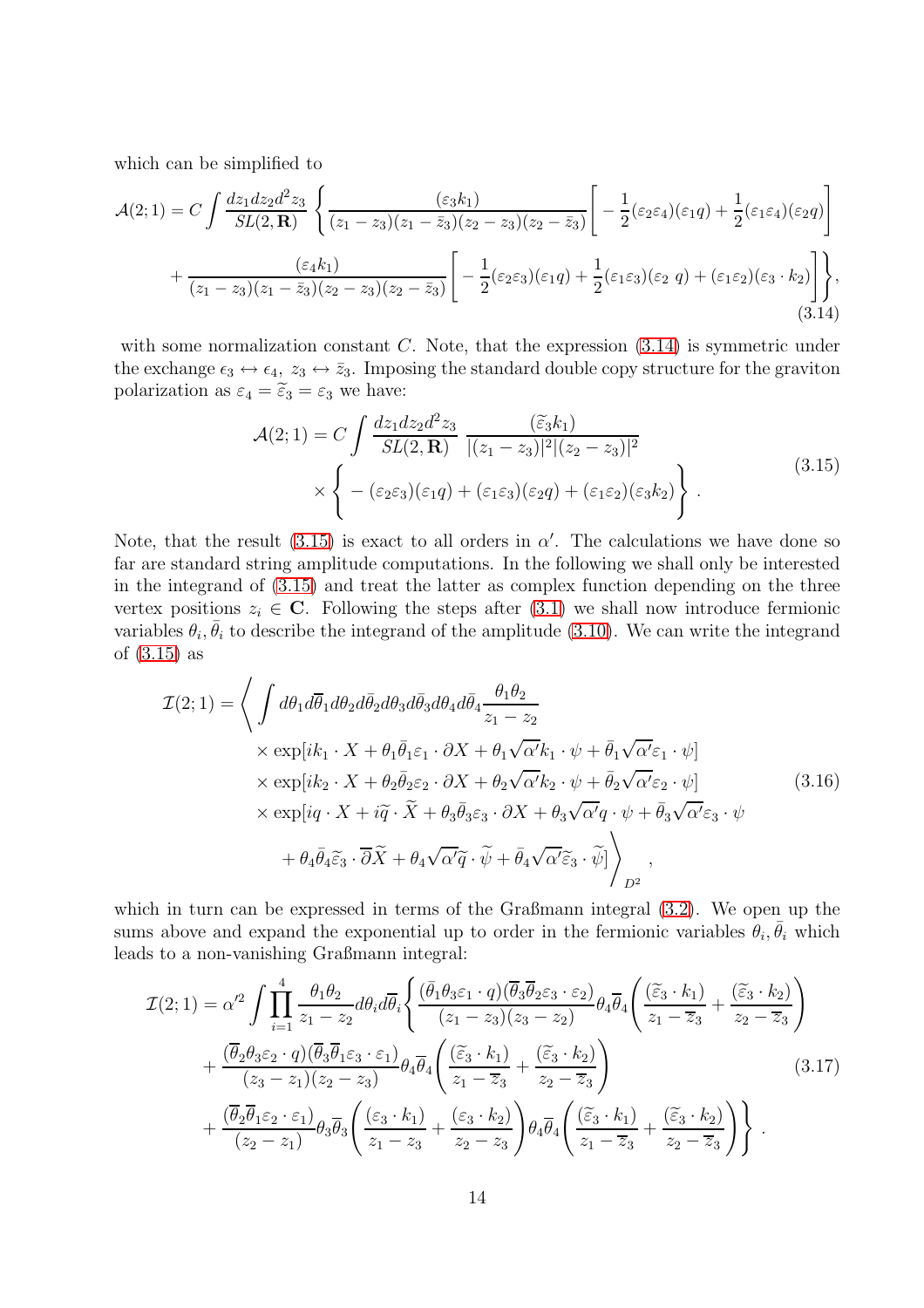Many of the possible terms vanish due to the on–shell conditions [\(3.11\)](#page-12-2). In fact, using momentum conservation and performing the Graßmann integrals we arrive at

$$
\mathcal{I}(2;1) = C \frac{(\tilde{\varepsilon}_3 \cdot k_1)}{|(z_1 - z_3)|^2 |(z_2 - z_3)|^2} \left\{ (\varepsilon_2 \cdot \varepsilon_3)(\varepsilon_1 \cdot q) - (\varepsilon_1 \cdot \varepsilon_3)(\varepsilon_2 \cdot q) - (\varepsilon_1 \cdot \varepsilon_2)(\varepsilon_3 \cdot k_2) \right\}, (3.18)
$$

which agrees with  $(3.15)$ . The result  $(3.18)$  may be compared with the four open superstring object following from [\(3.2\)](#page-10-3) for  $n = 4$ . However, the main differences in the case at hand originate from applying the on–shell condition [\(3.11\)](#page-12-2) which discards all the terms proportional to  $p_i p_j$  and leads to [\(3.18\)](#page-14-0). Furthermore, due to  $\varepsilon^{\mu}_{\mu} = 0$  in (3.18) there is not any contribution from the bosonic contraction  $\langle \partial X \partial X \rangle$ .

We now rewrite  $(3.18)$  in terms of matrix notation and Graßmann integrations. For this we introduce the  $8 \times 8$  matrix of block structure

<span id="page-14-3"></span><span id="page-14-1"></span><span id="page-14-0"></span>
$$
\Psi^{(2,1)} = \Psi_3 \otimes \Psi_1 \;, \tag{3.19}
$$

which splits into the  $6 \times 6$  block

$$
\Psi_{3} = \begin{pmatrix}\n0 & 0 & 0 & \frac{-\varepsilon_{1} \cdot q}{z_{1} - z_{3}} - \frac{\varepsilon_{1} \cdot k_{2}}{z_{1} - z_{2}} & \frac{-\varepsilon_{2} \cdot k_{1}}{z_{2} - z_{1}} & \frac{-\varepsilon_{3} \cdot k_{1}}{z_{3} - z_{1}} \\
0 & 0 & 0 & \frac{-\varepsilon_{1} \cdot k_{2}}{z_{1} - z_{2}} & \frac{-\varepsilon_{2} \cdot k_{1}}{z_{2} - z_{1}} - \frac{\varepsilon_{2} \cdot k_{1}}{z_{2} - z_{3}} & \frac{-\varepsilon_{3} \cdot k_{2}}{z_{3} - z_{1}} \\
\frac{\varepsilon_{1} \cdot q}{z_{1} - z_{3}} + \frac{\varepsilon_{1} \cdot k_{2}}{z_{1} - z_{2}} & \frac{\varepsilon_{1} \cdot k_{2}}{z_{1} - z_{2}} & \frac{\varepsilon_{1} \cdot q}{z_{1} - z_{3}} & 0 & \frac{-\varepsilon_{1} \cdot q}{z_{1} - z_{3}} & \frac{-\varepsilon_{3} \cdot k_{1}}{z_{3} - z_{1}} - \frac{\varepsilon_{3} \cdot k_{2}}{z_{3} - z_{1}} \\
\frac{\varepsilon_{2} \cdot k_{1}}{z_{2} - z_{1}} & \frac{\varepsilon_{2} \cdot k_{1}}{z_{2} - z_{1}} + \frac{\varepsilon_{2} \cdot q}{z_{2} - z_{3}} & \frac{\varepsilon_{2} \cdot q}{z_{2} - z_{3}} & -\frac{\varepsilon_{1} \cdot \varepsilon_{2}}{z_{1} - z_{2}} & 0 & \frac{\varepsilon_{1} \cdot \varepsilon_{3}}{z_{1} - z_{3}} \\
\frac{\varepsilon_{3} \cdot k_{1}}{z_{3} - z_{1}} & \frac{\varepsilon_{3} \cdot k_{2}}{z_{2} - z_{3}} & \frac{\varepsilon_{3} \cdot k_{1}}{z_{3} - z_{1}} + \frac{\varepsilon_{3} \cdot k_{2}}{z_{3} - z_{2}} & -\frac{\varepsilon_{1} \cdot \varepsilon_{3}}{z_{1} - z_{3}} & -\frac{\varepsilon_{2} \cdot \varepsilon_{3}}{z_{1} - z_{3}} & 0 & \frac{\varepsilon_{2} \cdot \varepsilon
$$

and the following  $2 \times 2$  block:

<span id="page-14-4"></span><span id="page-14-2"></span>
$$
\Psi_1 = \begin{pmatrix} 0 & \frac{\tilde{\varepsilon}_3 \cdot k_1 \overline{z}_{21}}{\overline{z}_{13} \overline{z}_{23}} \\ -\frac{\tilde{\varepsilon}_3 \cdot k_1 \overline{z}_{21}}{\overline{z}_{13} \overline{z}_{23}} & 0 \end{pmatrix} . \tag{3.21}
$$

We have defined the matrix [\(3.19\)](#page-14-1) as concatenation in order to properly describe the action of the Graßmann matrix notation. More precisely, we define:

$$
\sum_{i,j=1}^4 (\theta_j \overline{\theta}_j) \Psi^{(2;1)}\left(\frac{\theta_i}{\overline{\theta}_i}\right) := \sum_{i,j=1}^3 (\theta_j \overline{\theta}_j) \Psi_3\left(\frac{\theta_i}{\overline{\theta}_i}\right) + (\theta_4 \overline{\theta}_4) \Psi_1\left(\frac{\theta_4}{\overline{\theta}_4}\right) . \tag{3.22}
$$

With these preparations and applying the well–known formula for the Graßmann integrals

$$
\int \prod_{i=1}^{m} d\theta_i d\overline{\theta}_i \, \exp\left\{ \sum_{i,j=1}^{m} (\theta_j \, \overline{\theta}_j) M \left( \frac{\theta_i}{\overline{\theta}_i} \right) \right\} = \text{Pf } M \;, \tag{3.23}
$$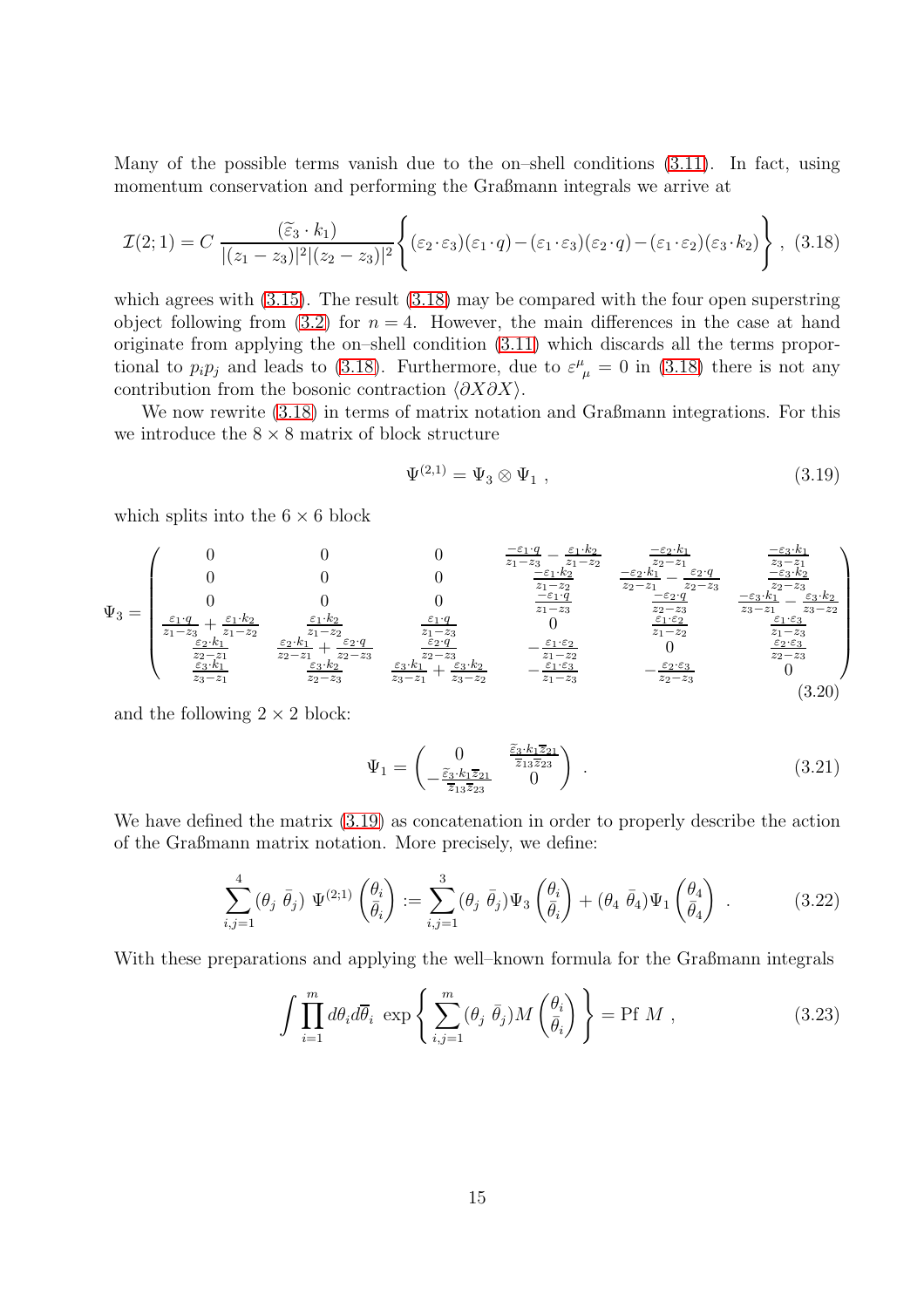with M being a  $2m \times 2m$  matrix, we can express [\(3.18\)](#page-14-0) as:

$$
\mathcal{I}(2;1) = \int \prod_{i=1}^{4} \frac{\theta_1 \theta_2}{z_1 - z_2} d\theta_i d\bar{\theta}_i \exp\left\{ \alpha'^2 \sum_{i,j=1}^{4} (\theta_j \bar{\theta}_j) \Psi^{(2;1)} \left( \frac{\theta_i}{\bar{\theta}_i} \right) \right\}
$$
  
\n
$$
= \int \prod_{i=1}^{4} \frac{\theta_1 \theta_2}{z_1 - z_2} d\theta_i d\bar{\theta}_i \exp\left\{ \alpha'^2 (\theta_3 \bar{\theta}_1 \bar{\theta}_2 \bar{\theta}_3) \Psi_3^{12} \left( \frac{\theta_3}{\bar{\theta}_1} \right) + \alpha'^2 \theta_4 \bar{\theta}_4 \frac{\tilde{\epsilon}_3 \cdot k_1 \overline{z}_{21}}{\overline{z}_{13} \overline{z}_{23}} \right\}
$$
  
\n
$$
= \text{Pf}\Psi_1 \frac{\text{Pf}\Psi_3^{12}}{z_1 - z_2} = \text{Pf}\Psi_1 \text{Pf}'\Psi_3 . \tag{3.24}
$$

According to the definition [\(2.32\)](#page-9-3) the prime at the Pfaffian accounts for the additional factor 1  $\frac{1}{z_1-z_2}$  in the integral and we have used the definition of Pf $\Psi_1$  as shown in [Appendix B:](#page-35-0)

<span id="page-15-0"></span>
$$
Pf\Psi_1 = (\varepsilon_3 k_1) \frac{\overline{z}_{12}}{\overline{z}_{13}\overline{z}_{23}}.
$$
\n(3.25)

Above, we again used that we may set  $\tilde{\varepsilon}_3 = \varepsilon_3$ . Note, that the anti-holomorphic part of the graviton vertex [\(3.4\)](#page-11-2) and hence half of its fermionic variables  $(\theta_4, \overline{\theta}_4)$  are nested into the block diagonal matrix  $\Psi_1$ , which is concatenated with the rest  $\Psi_3$ , cf. also [\(3.22\)](#page-14-2). As a consequence this procedure yields a different Graßmannian structure than in the pure open superstring case  $(3.2)$ .

Let us make some comments. Firstly, the expression [\(3.24\)](#page-15-0) is identical to the integrand of the disk amplitude [\(3.10\)](#page-12-1). This is due to  $KN_{D_2} = 1$  and our comment after eq. [\(3.15\)](#page-13-1) that we are dealing with an all order exact expression in  $\alpha'$ . All these properties are special due to the three–particle kinematics and the on-shell conditions [\(3.11\)](#page-12-2). As a consequence of all order exactness in  $\alpha'$  the three-point amplitude [\(3.10\)](#page-12-1) behaves identical in the  $\alpha' \to 0$  and  $\alpha' \to \infty$  limits, i.e. the integrand [\(3.24\)](#page-15-0) is uniform in  $\alpha'$ . Secondly, we have already pointed out after eq. [\(3.15\)](#page-13-1) that we are not concerned with the integrations of vertex positions over the string world–sheet. We may analytically continue the positions of the open string fields  $z_i$  and treat them as complex coordinates  $z_1, z_2 \in \mathbb{C}$  living on an auxiliary sphere world– sheet. Likewise the conformal Killing group is promoted from  $SL(2,\mathbf{R})$  to  $SL(2,\mathbf{C})$ . To this end, the integrand [\(3.24\)](#page-15-0) is considered as function in the three complex coordinates on the complex sphere:

<span id="page-15-2"></span><span id="page-15-1"></span>
$$
z_i \in \mathbf{C} \quad , \quad i = 1, \dots, 3 \tag{3.26}
$$

This provides a natural embedding from the disk to the sphere, which we shall formulate in the section [4.](#page-18-0) In fact, due to the special three particle kinematics the structure of the contractions in [\(3.24\)](#page-15-0) is the same regardless of the embedding onto the sphere. We shall make some more comments on this after [\(5.1\)](#page-21-1). Finally, in the next subsection we shall see, that the CHY formalism yields the same result [\(3.24\)](#page-15-0).

#### *3.2.2. Result from CHY calculation*

To compare our result [\(3.24\)](#page-15-0) with the EYM amplitude [\(2.29\)](#page-9-0) in the CHY formalism we determine the integrand [\(2.33\)](#page-9-4) for the case of two gluons and one graviton:

$$
\mathcal{I}_{2+1}(1,2;q) = \mathcal{C}(1,2) \ C_{qq} \ \Pr' \Psi_3(k_a, q, \varepsilon, \sigma) \ . \tag{3.27}
$$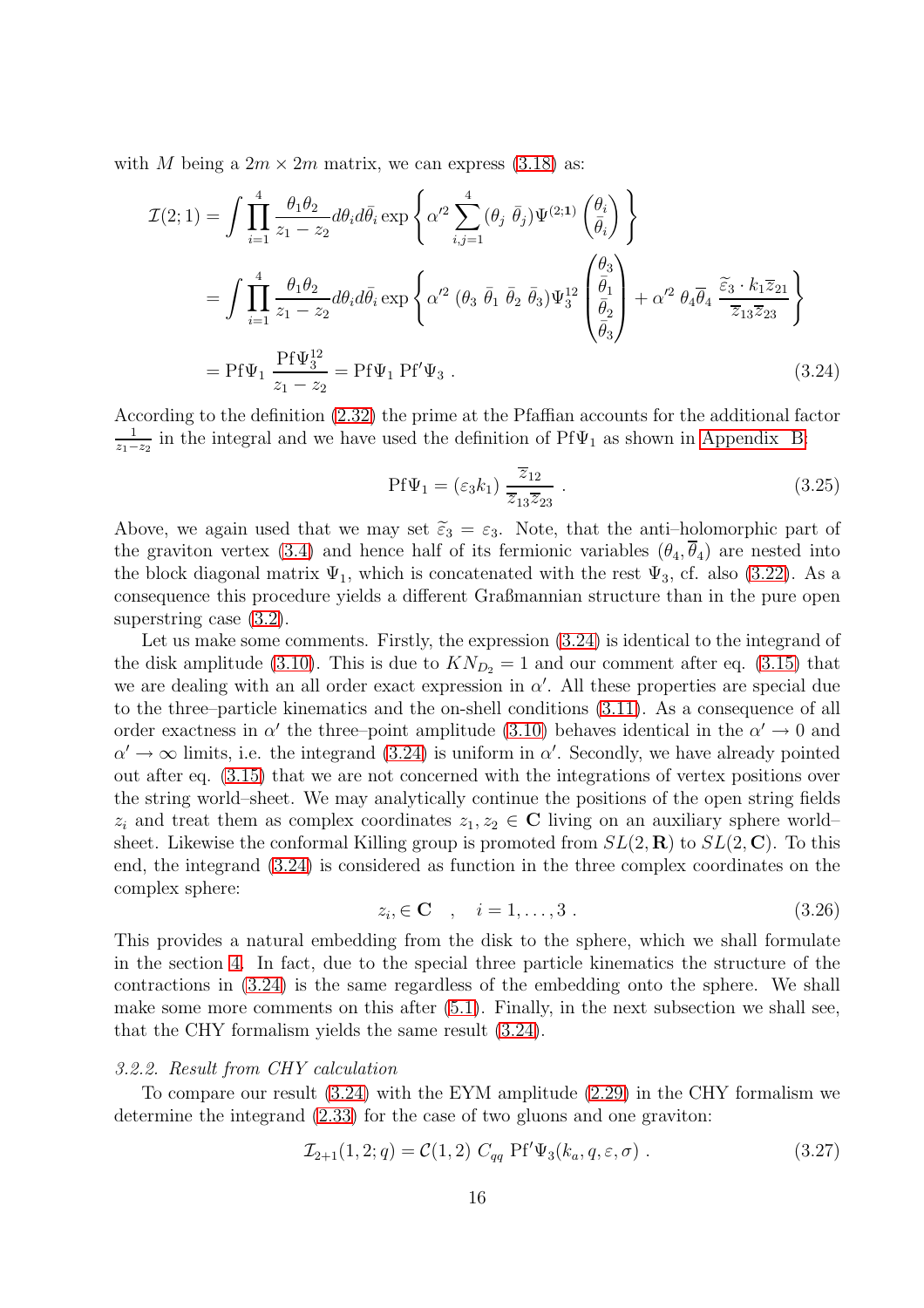Therefore, we need to compute the reduced Pfaffian Pf' $\Psi_3$  and the  $C_{qq}$ . With q denoting the third leg the latter is given by [\(2.35\)](#page-9-5):

<span id="page-16-3"></span>
$$
C_{qq} \equiv \text{Pf}\Psi_1 = \sum_{l=1}^1 (\varepsilon_3 x_l) \frac{\sigma_{l,l+1}}{\sigma_{l,3}\sigma_{l+1,3}} = (\varepsilon_3 k_1) \frac{\sigma_{1,2}}{\sigma_{1,3}\sigma_{2,3}} . \tag{3.28}
$$

The color form (2.35) becomes  $C(1, 2) = (\sigma_1 - \sigma_2)^{-2}$ . On the other hand, the corresponding matrix  $\Psi_3$  can be determined from [\(2.37\)](#page-10-5) by taking into account that for this amplitude all kinematical invariants  $p_i p_j$  are zero. It leads to the same matrix already defined in [\(3.20\)](#page-14-3) with all  $z_i$  replaced by  $\sigma_i$ . Removing from the latter matrix the first and second rows and columns gives  $\Psi_3^{12}$ . Eventually, the amplitude [\(3.27\)](#page-15-1) becomes:

$$
\mathcal{I}_{2+1}(1,2;1) = \mathcal{C}(1,2) \left(\varepsilon_3 \cdot k_1\right) \frac{\sigma_1 - \sigma_2}{(\sigma_1 - \sigma_3) \left(\sigma_2 - \sigma_3\right)} \frac{\text{Pf}\Psi_3^{12}}{\sigma_1 - \sigma_2}
$$
\n
$$
= \frac{1}{(\sigma_1 - \sigma_2)^2} \frac{\left(\varepsilon_3 \cdot k_1\right)}{(\sigma_1 - \sigma_3)^2 (\sigma_2 - \sigma_3)^2}
$$
\n
$$
\times \left\{ \left(\varepsilon_2 \cdot \varepsilon_3\right) \left(\varepsilon_1 \cdot q\right) - \left(\varepsilon_1 \cdot \varepsilon_3\right) \left(\varepsilon_2 \cdot q\right) + \left(\varepsilon_1 \cdot \varepsilon_2\right) \left(\varepsilon_3 \cdot k_1\right) \right\} .
$$
\n(3.29)

Furthermore, for the three–point massless amplitude the conditions from the scattering equa-tions [\(2.30\)](#page-9-6) are trivially satisfied since all kinematical invariants  $p_i p_j$  are zero. To this end, for the case at hand we can write [\(2.29\)](#page-9-0) as:

$$
\mathcal{A}_{CHY}(2;1) = \int \frac{d\sigma_1 d\sigma_2 d\sigma_3}{SL(2,\mathbf{C})} \frac{(\varepsilon_3 \cdot k_1)}{(\sigma_1 - \sigma_2)^2 (\sigma_1 - \sigma_3)^2 (\sigma_2 - \sigma_3)^2} \times \left\{ (\varepsilon_2 \cdot \varepsilon_3)(\varepsilon_1 \cdot q) - (\varepsilon_1 \cdot \varepsilon_3)(\varepsilon_2 \cdot q) + (\varepsilon_1 \cdot \varepsilon_2)(\varepsilon_3 \cdot k_1) \right\}.
$$
 (3.30)

<span id="page-16-0"></span>The kinematical part of [\(3.30\)](#page-16-1) agrees with [\(3.15\)](#page-13-1) stemming from the superstring calculation.

3.3. Construction of the twisted form  $\varphi_{2;1}^{EYM}$ 

Equipped with the results from the previous subsections here we want to propose a pair of appropriate twisted forms  $\varphi_+$  and  $\varphi_-$  to express the EYM amplitude [\(3.30\)](#page-16-1) involving two gluons and one graviton by an appropriate intersection number [\(2.4\)](#page-4-4). Then, the CHY amplitude [\(3.30\)](#page-16-1) is found in the leading  $\alpha' \to \infty$  limit of the latter as [\(2.28\)](#page-8-4):

<span id="page-16-1"></span>
$$
\mathcal{A}_{CHY}(2;1) = \lim_{\alpha' \to \infty} \langle \varphi_+, \varphi_- \rangle_{\omega} . \tag{3.31}
$$

In the following we shall motivate the construction of our two twisted forms by inspecting the direct sum structure [\(3.22\)](#page-14-2), which furnishes the following direct product structure of two Graßmann integrals

<span id="page-16-2"></span>
$$
\mathcal{I}(2;1) = \int \prod_{i=1}^{3} \frac{\theta_1 \theta_2}{z_1 - z_2} d\theta_i d\bar{\theta}_i \exp\left\{ \alpha'^2 \sum_{i,j=1}^{3} (\theta_j \ \bar{\theta}_j) \Psi_3 \left( \frac{\theta_i}{\bar{\theta}_i} \right) \right\} \times \int d\theta_4 d\bar{\theta}_4 \exp\left\{ \alpha'^2 (\theta_4 \ \bar{\theta}_4) \Psi_1 \left( \frac{\theta_4}{\bar{\theta}_4} \right) \right\} KN \cdot \overline{KN} ,
$$
\n(3.32)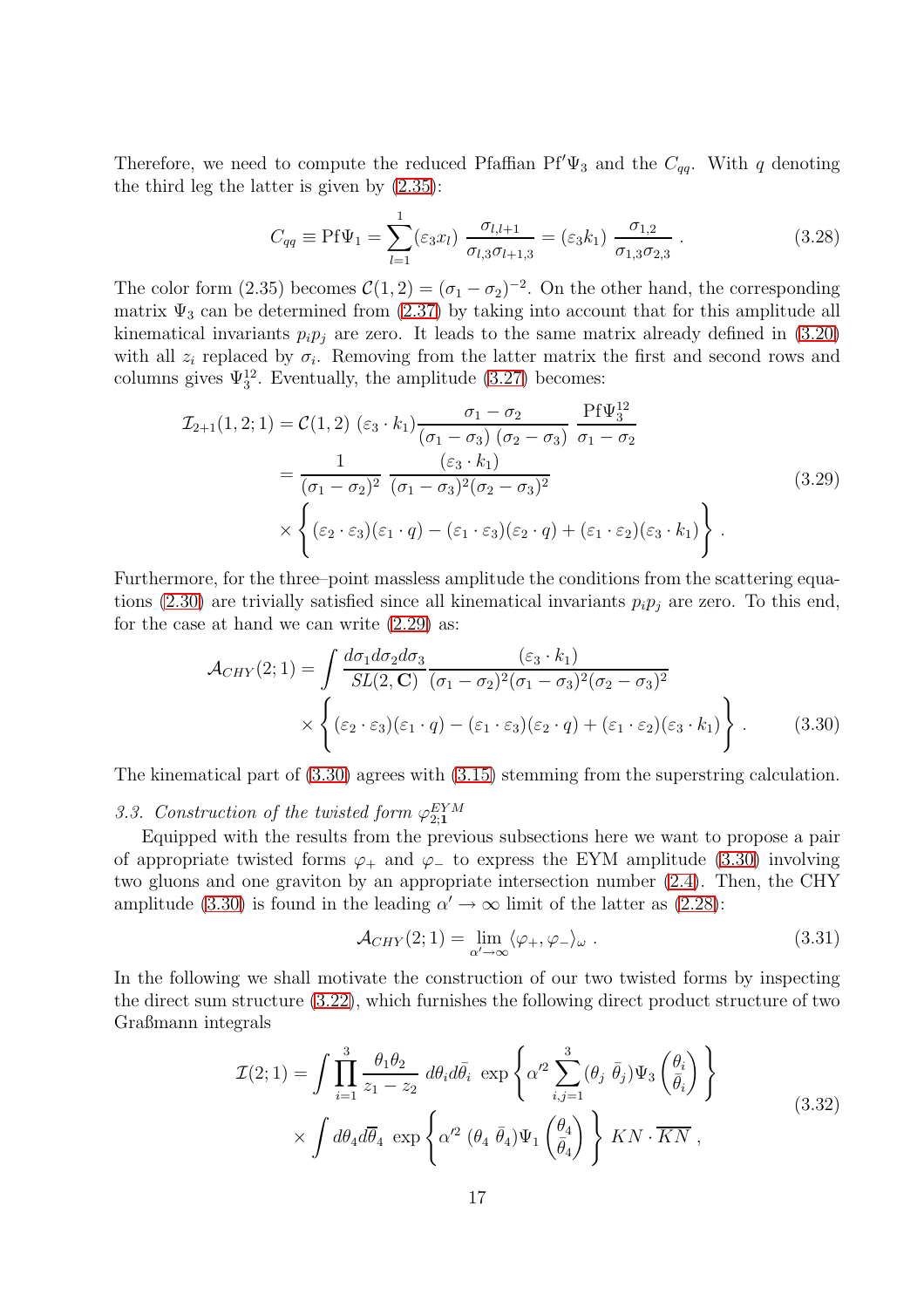with the matrices  $\Psi_3$  and  $\Psi_1$  given in [\(3.20\)](#page-14-3) and [\(3.21\)](#page-14-4), respectively. Above we have appended Koba–Nielsen factors, which of course are trivial  $KN_{D2} = |KN|^2 = 1$  due to [\(3.12\)](#page-12-3). The expression [\(3.32\)](#page-16-2) reminds of a KLT like product, which connects a holomorphic and anti–holomorphic sector yet without any color ordering. We will associate the first holomor-phic factor of [\(3.32\)](#page-16-2) to be an element of  $H_{+\omega}^{r+n-3}$ . On the other hand, by using the isomorphy [\(2.16\)](#page-6-4) between dual twisted cohomologies we may associate the second anti–holomorphic factor of [\(3.32\)](#page-16-2) with a twisted form from  $H^{r+n-3}_{-\omega}$  by imposing the map:

<span id="page-17-2"></span><span id="page-17-1"></span><span id="page-17-0"></span>
$$
\overline{z_i} \longrightarrow z_i \quad , \quad i = 1, \dots, n + r \; ,
$$
  
\n
$$
\overline{KN} \longrightarrow KN^{-1} \; .
$$
\n(3.33)

With these preparations as our first twisted form we can choose:

$$
\varphi_{\pm,2;1}^{EYM} = d\mu_3 \int \prod_{i=1}^3 \frac{\theta_1 \theta_2}{z_1 - z_2} d\theta_i d\bar{\theta}_i \exp\left\{ \alpha'^2 \sum_{i,j=1}^3 (\theta_j \bar{\theta}_j) \Psi_3 \left( \frac{\theta_i}{\bar{\theta}_i} \right) \right\}.
$$
 (3.34)

As the second twisted form we now choose

$$
\widetilde{\varphi}_{\pm,2;1}^{EYM} = d\mu_3 \mathcal{C}(1,2) \int d\theta_4 d\bar{\theta}_4 \, \exp\left\{ \alpha'^2 (\theta_4 \, \bar{\theta}_4) \Psi_1 \left( \frac{\theta_4}{\bar{\theta}_4} \right) \right\} \bigg|_{\overline{z_l} \to z_l},\tag{3.35}
$$

subject to [\(3.33\)](#page-17-0), which entails:

$$
\Psi_1\big|_{\overline{z}_l \to z_l} = \begin{pmatrix} 0 & \frac{\varepsilon_3 \cdot k_1 z_{21}}{z_{13} z_{23}} \\ -\frac{\varepsilon_3 \cdot k_1 z_{21}}{z_{13} z_{23}} & 0 \end{pmatrix} , \qquad \text{Pf}\Psi_1\big|_{\overline{z}_l \to z_l} = (\varepsilon_3 k_1) \frac{z_{12}}{z_{13} z_{23}} . \tag{3.36}
$$

In order to properly describe the color ordering of [\(3.29\)](#page-16-3) we have augmented [\(3.35\)](#page-17-1) with the following Parke–Taylor factor:

<span id="page-17-4"></span>
$$
\mathcal{C}(1,2) = \frac{1}{(z_1 - z_2)(z_2 - z_1)}.
$$
\n(3.37)

Eventually, computing the intersection number [\(2.4\)](#page-4-4) of our two twisted forms [\(3.34\)](#page-17-2) and [\(3.35\)](#page-17-1) yields

<span id="page-17-3"></span>
$$
\mathcal{A}_{CHY}(2;1) = \langle \widetilde{\varphi}_{2;1}^{EYM} | \varphi_{2;1}^{EYM} \rangle_{\omega} = \int \frac{dz_1 dz_2 dz_3}{SL(2,\mathbf{C})} \frac{(\varepsilon_3 \cdot k_1)}{(z_1 - z_2)^2 (z_1 - z_3)^2 (z_2 - z_3)^2} \times \left\{ (\varepsilon_2 \cdot \varepsilon_3)(\varepsilon_1 \cdot q) - (\varepsilon_1 \cdot \varepsilon_3)(\varepsilon_2 \cdot q) + (\varepsilon_1 \cdot \varepsilon_2)(\varepsilon_3 \cdot k_1) \right\},
$$
\n(3.38)

which is the CHY amplitude given in [\(3.30\)](#page-16-1). Actually, in the case at hand the  $\alpha' \to \infty$  limit  $(2.28)$  is exact in  $\alpha'$ , i.e.:

$$
\mathcal{A}_{CHY}(2;1) = \lim_{\alpha' \to \infty} \langle \widetilde{\varphi}_{2;1}^{EYM} | \varphi_{2;1}^{EYM} \rangle_{\omega} . \tag{3.39}
$$

Not any lower orders in  $\alpha'$  show up due to the limited number of contractions for this case.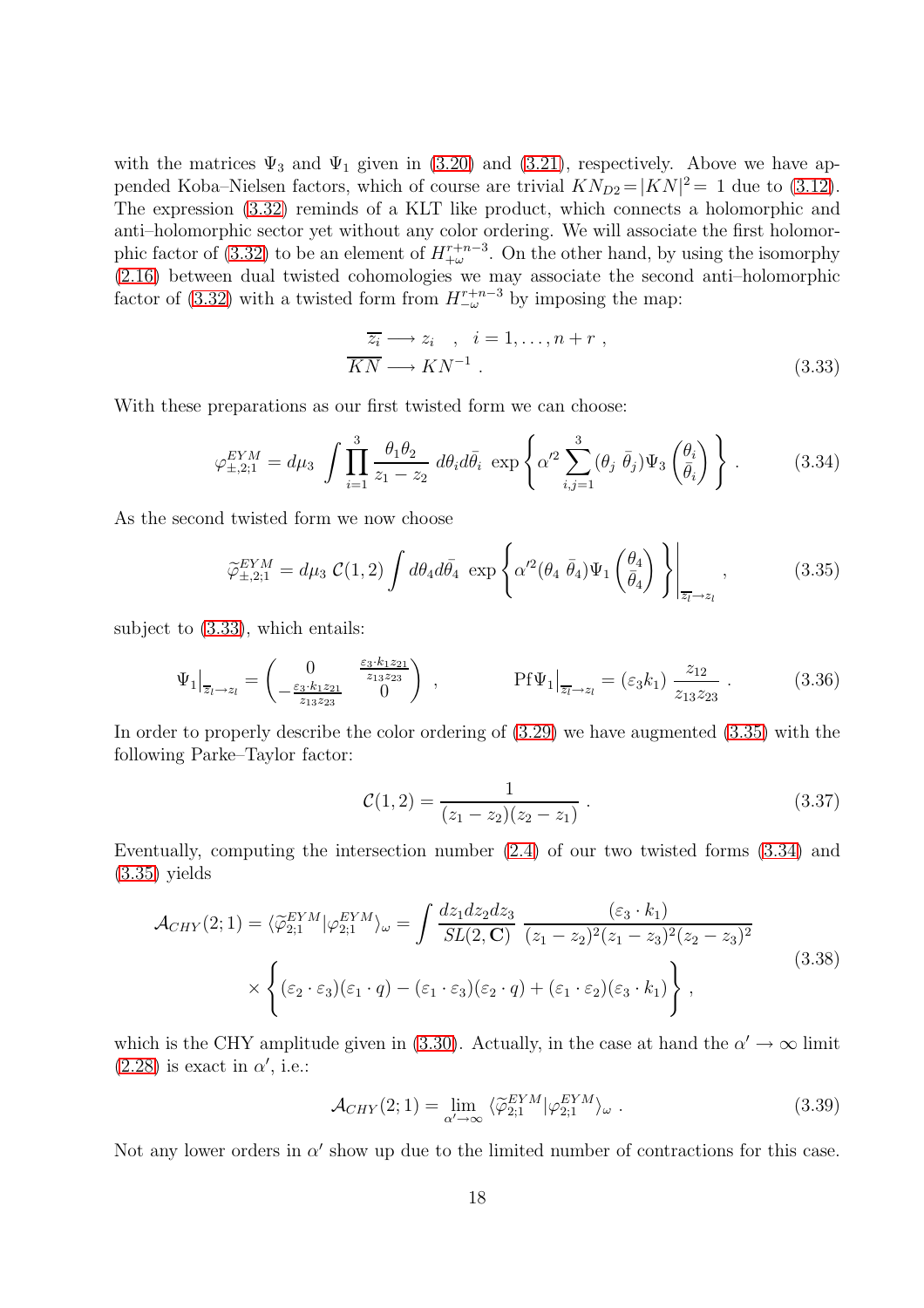#### <span id="page-18-0"></span>4. Embedding of the disk onto the sphere

The ambitwistor string has been defined as a chiral string theory whose tree amplitudes reproduce the CHY formulae for massless scattering [\[33\]](#page-38-15). By construction it only contains left–moving world–sheet fields and has no massive states. It can be described as the  $\alpha' \rightarrow 0$ limit of superstring theory.

In contrary, in this work we take the conventional superstring theory to provide twisted forms which are suitable to describe EYM amplitudes in their  $\alpha' \rightarrow \infty$  limit. The latter is also the limit, where intersection theory provides the standard CHY formulae for pure gauge and gravity amplitudes [\[32\]](#page-38-14). While the selection of the relevant twisted form [\(2.19\)](#page-7-1) to describe pure gauge and gravity amplitudes follows from an anlog expression in open superstring theory [\(3.2\)](#page-10-3) the description of the EYM amplitudes is different due to the presence of both gluons and gravitons. In fact, in string theory such an amplitude is described by a superstring disk amplitude involving both open and closed strings [\[24\]](#page-38-6). Due to the boundary of the disk world–sheet interactions between holomorphic and anti–holomorphic closed string fields appear. This mixing has to be taken into account when building the twisted forms relevant for EYM amplitudes. In this section we prepare the necessary steps for constructing the latter. In particular, we shall promote the disk correlator onto a larger space by some field extension of the open string vertex operator. This map promotes the string theory on the disk to a holomorphic theory on the sphere.

#### <span id="page-18-1"></span>*4.1. Disk embedding*

In section [3](#page-10-0) we have derived our EYM amplitude [\(3.38\)](#page-17-3) by considering a disk amplitude and extracting the pair of twisted form [\(3.34\)](#page-17-2) and [\(3.35\)](#page-17-1). On the other hand, in the setup for ambitwistor strings and intersection theory all results are derived on the sphere [\[20](#page-38-2), [30](#page-38-12), [33\]](#page-38-15). In fact, in order to proceed to the multi–leg case within our construction we shall establish an embedding of the disk amplitude onto the sphere. In lines of [\(3.26\)](#page-15-2) this requires promoting the fields of the open string vertex operators [\(3.3\)](#page-10-2) and [\(3.5\)](#page-11-1), which are defined over the real line, to the full complex plane and analyze their holomorphic and anti–holomorphic properties. In order to accomplish this we shall look at their equations of motions:

$$
\partial \overline{\partial} \widetilde{X}^{\mu} = 0 ,\n\overline{\partial} \widetilde{\psi}^{\mu} = 0 ,\n\partial \widetilde{\psi}^{\mu} = 0 .
$$
\n(4.1)

We can define an embedding of the n open string vertex positions  $x_i \in \mathbb{R}$  located on the boundary of the disk onto the the sphere  $z_i \in \mathbb{C}$  as:

$$
x_i \longmapsto z_i \quad , \quad i = 1, \dots, n \tag{4.2}
$$

Similarly, we define an embedding of the open string fields on the disk onto the sphere compatible with the equations of motion as:

$$
X^{\mu}(x) \longrightarrow X^{\mu}(z) + \tilde{X}^{\mu}(\overline{z}) \implies \begin{cases} \partial X & \mapsto \partial X \\ k \cdot X \mapsto k \cdot (X + \tilde{X}) \end{cases}, \tag{4.3}
$$
  

$$
\psi^{\mu}(x) \longmapsto \psi^{\mu}(z) .
$$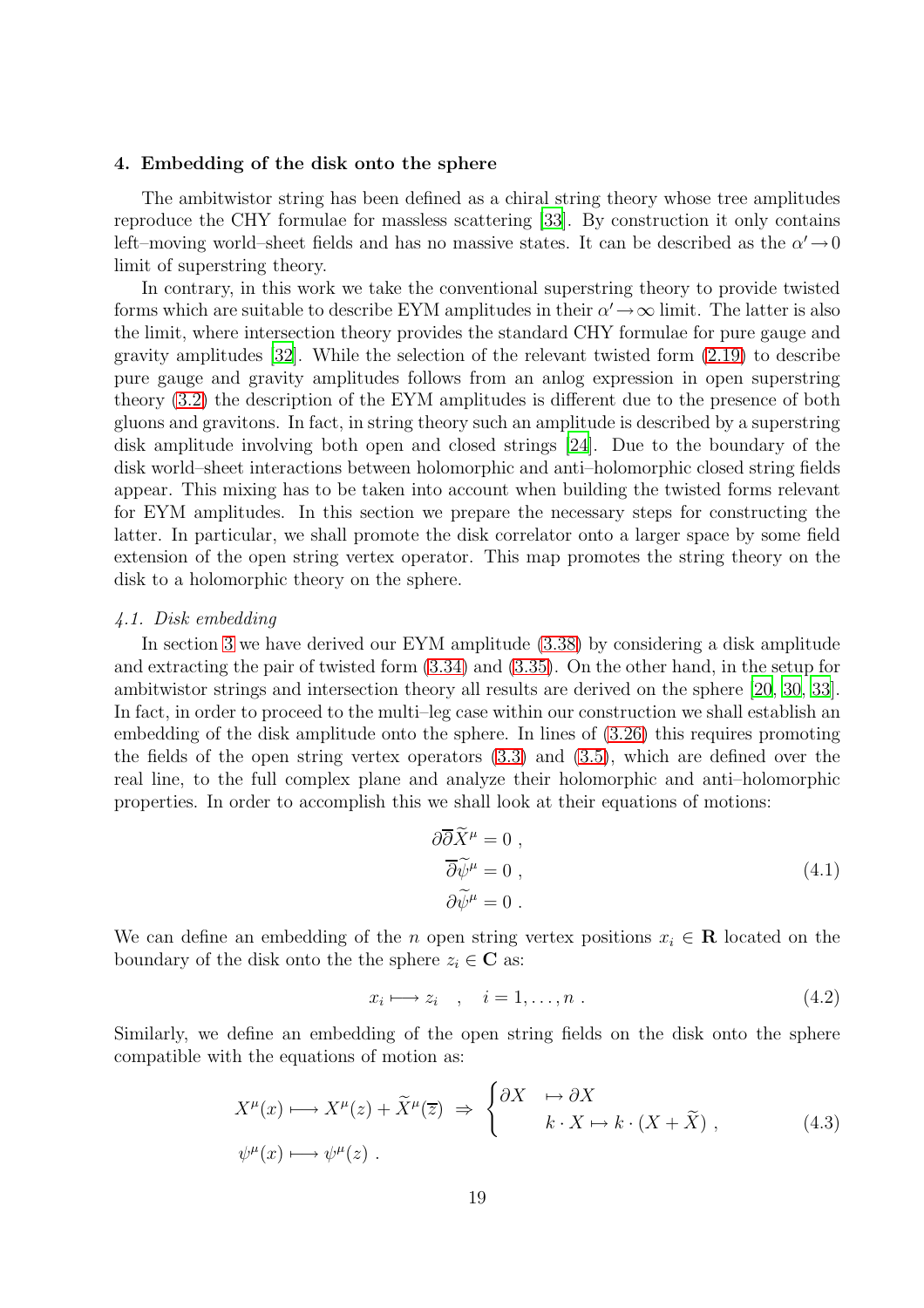In addition, to adopt a given color ordering from the disk an anti–holomorphic gauge current  $\tilde{J}^c(\bar{z})$  is appended to each open string vertex operators. In total, the string vertex operators on the sphere will be defined as:

<span id="page-19-0"></span>
$$
V_o(\varepsilon_i, k_i, x_i) \longmapsto V_o(\varepsilon_i, k_i, z_i) e^{ik_i \tilde{X}(\overline{z}_i)} \tilde{J}^{c_i}(\overline{z}_i) , \qquad i = 1, ..., n ,
$$
  

$$
V_c(\varepsilon_s, q_s, z_{n+s}, \overline{z}_{n+s}) \longmapsto V_c = V_o(\varepsilon_s, q_s, z_{n+s}) V_o(\widetilde{\varepsilon}_s, \widetilde{q}_s, \overline{z}_{n+s}) , \qquad s = 1, ..., r .
$$
 (4.4)

Thus, the open string vertex operators acquire an additional anti–holomorphic field dependence, while the closed string vertex operators remain untouched. In this embedding we also promote the conformal Killing group from  $SL(2,\mathbf{R})$  to  $SL(2,\mathbf{C})$  and the full disk correlator  $\langle \ldots \rangle_{D_2}$  has to be the treated as if it was defined on the sphere  $\langle \ldots \rangle_{S_2}$ . I.e. instead [\(3.8\)](#page-11-5) we shall now consider the product of correlators on the double cover  $S_2$ :

$$
\left\langle \prod_{i=1}^{n} V_o(\varepsilon_i, k_i, z_i) \prod_{s=1}^{r} V_c(\varepsilon_s, q_s, z_{n+s}, \overline{z}_{n+s}) \right\rangle_{D^2}
$$
\n
$$
\longmapsto \left\langle \prod_{i=1}^{n} V_o(\varepsilon_i, k_i, z_i) e^{ik_i \widetilde{X}(\overline{z}_i)} \prod_{s=1}^{r} V_c(\varepsilon_s, q_s, z_{n+s}, \overline{z}_{n+s}) \right\rangle_{S^2} \times \left\langle \widetilde{J}^{c_1}(\overline{z}_1) \dots \widetilde{J}^{c_n}(\overline{z}_n) \right\rangle_{S^2}.
$$
\n(4.5)

In particular, the map [\(4.4\)](#page-19-0) changes the Koba–Nielsen factor [\(3.9\)](#page-11-4) to a correlator on the double cover  $S_2$ 

<span id="page-19-2"></span><span id="page-19-1"></span>
$$
KN_{D_2} \longmapsto KN_{S_2} \t{,} \t(4.6)
$$

with

$$
KN_{S_2} = \prod_{i < j}^n |z_j - z_i|^{2\alpha' k_i k_j} \prod_{a < b}^r |z_{n+b} - z_{a+n}|^{2\alpha' q_a q_b} \prod_{i=1}^n \prod_{a=1}^r |z_{a+n} - z_i|^{2\alpha' k_i q_a} \equiv KN \cdot \overline{KN}, \tag{4.7}
$$

which in turn can be split into a pair of pure holomorphic and anti–holomorphic factors

$$
KN = \prod_{i  
\n
$$
= \prod_{i  
\n
$$
\overline{KN} = \prod_{i  
\n
$$
= \prod_{i\n(4.8)
$$
$$
$$
$$

respectively. Similar to [\(2.8\)](#page-5-1) in [\(4.8\)](#page-19-1) we have defined the one–forms  $\omega$  and  $\bar{\omega}$  specifying the twisted cohomologies  $H^{n+r-3}_{\omega}$  and  $H^{n+r-3}_{\overline{\omega}}$ , respectively.

It is worth pointing out the resemblance of our embedding to the construction of heterotic string theory in which one has a superstring sector for right–movers and a bosonic string sector for the left–movers. However, one crucial difference is that we are dealing with a left and right supersymmetric closed string sector and only extend the real variables of the open string. It would be interesting to find connections between our construction and that of the heterotic ambitwistor string.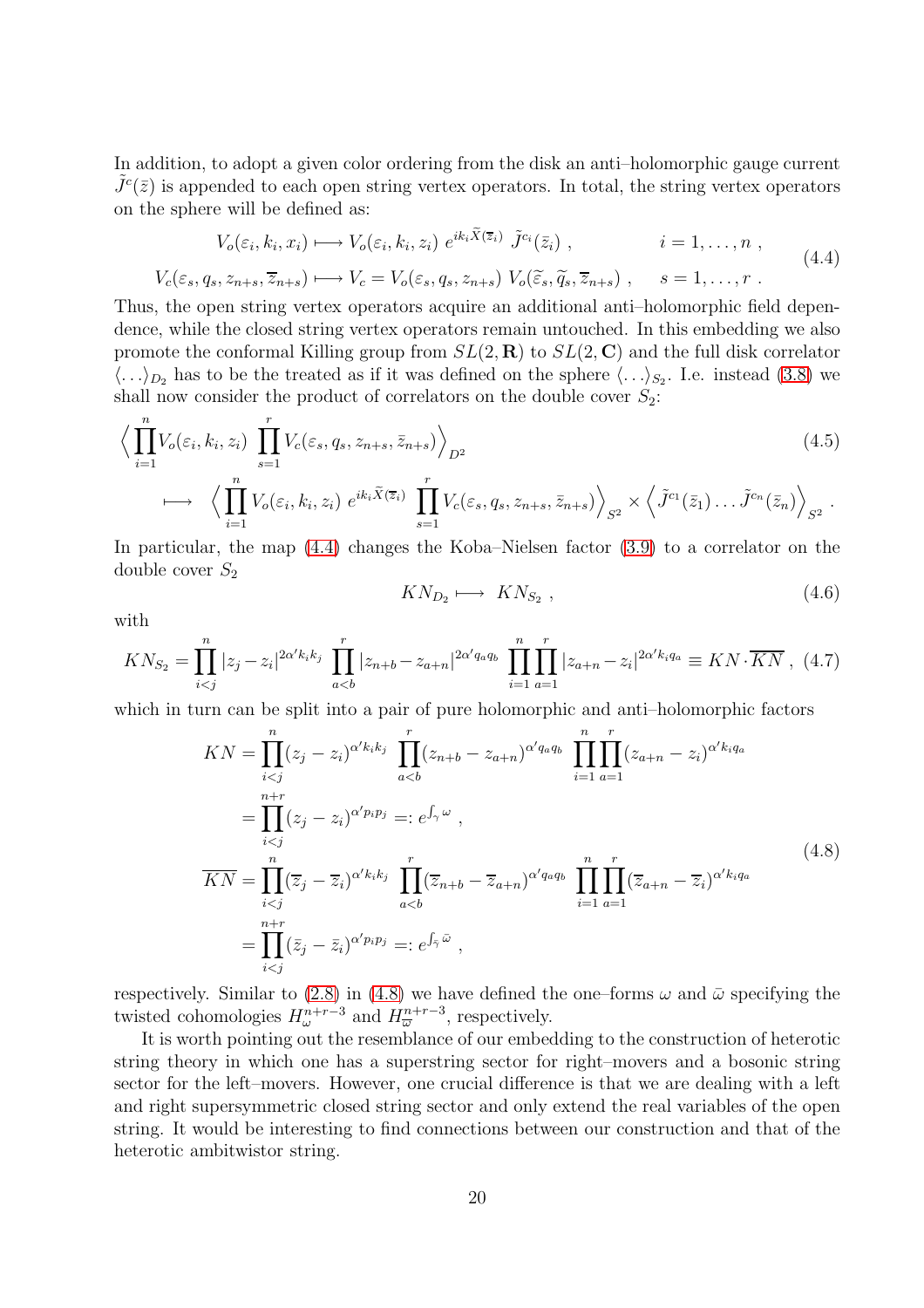#### <span id="page-20-0"></span>*4.2. Sphere integrand from the disk embedding*

Let us summarize our procedure how to extract twisted forms for EYM amplitudes from string disk amplitudes  $\mathcal{A}(n;r)$ . The latter involve *n* open and *r* closed strings described by the vertex operators given in subsection [3.1.](#page-10-1) Actually, since we are interested in the construction of twisted forms we suppress the complex integral over the vertex operator positions and consider only the disk correlator [\(3.8\)](#page-11-5), which computes the integrand  $\mathcal{I}(n; r)$ for the EYM string amplitude  $\mathcal{A}(n;r)$ . Now, we reformulate the disk correlator [\(3.8\)](#page-11-5) as a sphere correlator [\(4.5\)](#page-19-2) by extending the open string fields onto the [\(4.4\)](#page-19-0). The specific color ordering of the open strings along the disk boundary is adopted by the gauge current correlator. The gauge correlator  $\langle \tilde{J}^{c_1}(\bar{z}_1) \dots \tilde{J}^{c_n}(\bar{z}_n) \rangle_{S^2}$  decomposes into a sum over various gauge group structures. Since we are only concerned with a single trace color structure of the form  $\text{Tr}(T^{c_1} \dots T^{c_n})$  we shall project the gauge current correlator onto the relevant color form [\(2.34\)](#page-9-7)

$$
\left\langle \tilde{J}^{c_1}(\bar{z}_1) \dots \tilde{J}^{c_n}(\bar{z}_n) \right\rangle_{S^2} \longrightarrow \text{Tr}(T^{c_1} \dots T^{c_n}) \mathcal{C}(1,2,\dots,n) , \qquad (4.9)
$$

<span id="page-20-2"></span>with:

$$
\mathcal{C}(1,2,\ldots,n) = \frac{1}{(\bar{z}_1 - \bar{z}_2)(\bar{z}_2 - \bar{z}_3)\cdot\ldots\cdot(\bar{z}_n - \bar{z}_1)}.
$$
\n(4.10)

<span id="page-20-1"></span>As next step we analyze the field contractions of the correlator [\(4.5\)](#page-19-2) and express the field interactions in terms of the Graßmann formalism [\(3.2\)](#page-10-3). This leads to the following integrand:

$$
\mathcal{I}(n;r) = \mathcal{C}(1,2,\ldots,n) \times \Big\langle \int (\prod_{i=1}^{n+2r} d\theta_i d\bar{\theta}_i) \frac{\theta_1 \theta_2}{z_1 - z_2} \times \exp\Big\{ i k_1 \cdot (X + \tilde{X}) + \theta_1 \bar{\theta_1} \varepsilon_1 \cdot \partial X + \theta_1 \sqrt{\alpha'} k_1 \cdot \psi + \bar{\theta_1} \sqrt{\alpha'} \varepsilon_1 \cdot \psi \Big\}
$$
\n
$$
\vdots
$$
\n
$$
\times \exp\Big\{ i k_n \cdot (X + \tilde{X}) + \theta_n \bar{\theta}_n \varepsilon_n \cdot \partial X + \theta_n \sqrt{\alpha'} k_n \cdot \psi + \bar{\theta}_n \sqrt{\alpha'} \varepsilon_n \cdot \psi \Big\}
$$
\n
$$
\times \exp\Big\{ i q_1 \cdot X + i \tilde{q}_1 \cdot \tilde{X} + \theta_{n+1} \bar{\theta}_{n+1} \varepsilon_{n+1} \cdot \partial X + \theta_{n+1} \sqrt{\alpha'} q_1 \cdot \psi + \bar{\theta}_{n+1} \sqrt{\alpha'} \varepsilon_{n+1} \cdot \psi + \theta_{n+2} \bar{\theta}_{n+2} \tilde{\varepsilon}_{n+1} \cdot \bar{\partial} \tilde{X} + \theta_{n+2} \sqrt{\alpha'} \tilde{q}_1 \cdot \tilde{\psi} + \bar{\theta}_{n+2} \sqrt{\alpha'} \tilde{\varepsilon}_{n+1} \cdot \tilde{\psi} \Big\}
$$
\n
$$
\vdots
$$
\n
$$
\times \exp\Big\{ i q_r \cdot X + i \tilde{q}_r \cdot \tilde{X} + \theta_{2r+n-1} \bar{\theta}_{2r+n-1} \varepsilon_{n+r} \cdot \partial X + \theta_{2r+n-1} \sqrt{\alpha'} q_r \cdot \psi + \bar{\theta}_{2r+n-1} \sqrt{\alpha'} \varepsilon_{n+r} \cdot \psi + \theta_{2r+n} \bar{\theta}_{2r+n} \tilde{\varepsilon}_{n+r} \cdot \bar{\theta} \tilde{X} + \theta_{2r+n} \sqrt{\alpha'} \tilde{q}_r \cdot \tilde{\psi} + \bar{\theta}_{2r+n} \sqrt{\alpha'} \tilde{\varepsilon}_{n+r} \cdot \tilde{\psi} \Big\} \Big\rangle_{S_2} .
$$
\n(4.11)

Again, the background ghost charge is taken into account by the term  $\frac{\theta_1\theta_2}{z_1-z_2}$ . The integrand [\(4.11\)](#page-20-1) can be further simplified such that the fermionic variables  $\theta_i \overline{\theta}_i$  resemble the pattern dictated by the map [\(4.4\)](#page-19-0). Furthermore, the KLT like product structure [\(2.8\)](#page-5-1) connecting the holomorphic and anti–holomorphic sector will be exposed, which then will allow us to read off the relevant twisted forms by using the isomorphism [\(3.33\)](#page-17-0). As a last step, the  $\alpha' \to \infty$  can be taken. Following [\(2.28\)](#page-8-4) this yields the integral localization over the scattering equations.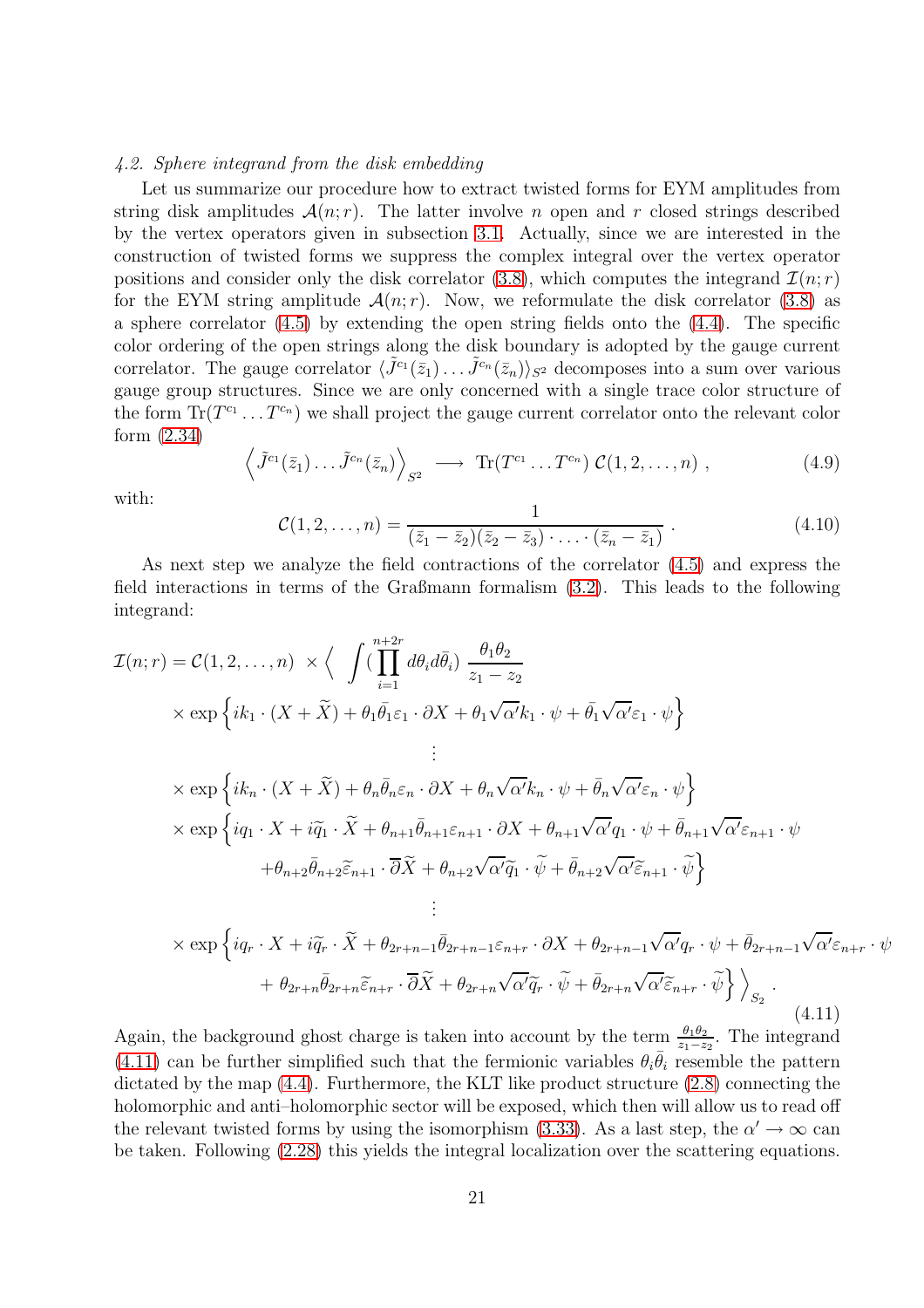#### <span id="page-21-0"></span>5. Twisted form and intersections for EYM amplitudes with one graviton

In this section we perform the first steps towards extending our result [\(3.38\)](#page-17-3) for two gluons and one graviton to the generic case by increasing the number of gluons, i.e. open strings in the underlying string correlator [\(4.5\)](#page-19-2). To simplify the Graßmann integral [\(4.11\)](#page-20-1) we perform similar steps, which took us from [\(3.16\)](#page-13-2) to [\(3.24\)](#page-15-0). In addition, following subsection [Appendix A](#page-34-0) for the open and closed string states we introduce the unifying notation (subject to  $\varepsilon_{n+1} = \widetilde{\varepsilon}_{n+1}$ :

<span id="page-21-1"></span>
$$
\{\xi_1, ..., \xi_{n+2}\} := \{\varepsilon_1, \varepsilon_2, ..., \varepsilon_n, \varepsilon_{n+1}, \widetilde{\varepsilon}_{n+1}\},\
$$
  

$$
\{p_1, ..., p_{n+2}\} := \{k_1, k_2, ..., k_n, q_1, \widetilde{q}_1\}.
$$

With these preparations we can write [\(4.11\)](#page-20-1) as

$$
\mathcal{I}(n;1) = \mathcal{C}(1,2,...,n) \int \prod_{i=1}^{n+2} d\theta_i d\bar{\theta}_i \frac{\theta_1 \theta_2}{z_1 - z_2} \n\times \exp \left\{ \alpha'^2 \left( \sum_{\substack{i,j=1 \ i \neq j}}^{n+1} \frac{(\bar{\theta}_i \theta_j \xi_i \cdot p_j)}{z_i - z_j \mp \alpha'^{-1} \theta_i \theta_j} + \sum_{i>j}^{n+1} \frac{(\bar{\theta}_i \bar{\theta}_j \xi_i \cdot \xi_j)}{z_i - z_j \mp \alpha'^{-1} \theta_i \theta_j} + \sum_{\substack{i,j=1 \ i \neq j}}^{n+1} \frac{(\theta_i \bar{\theta}_i \xi_i \cdot p_j)}{z_i - z_j \mp \alpha'^{-1} \theta_i \theta_j} \right\} \n+ \sum_{i>j}^{n+1} \frac{(\theta_i \theta_j p_i \cdot p_j)}{z_i - z_j \mp \alpha'^{-1} \theta_i \theta_j} + \sum_{j=1}^{n} \frac{(\theta_{n+2} \bar{\theta}_{n+2} \xi_{n+2} \cdot p_j)}{\overline{z}_{n+1} - \overline{z}_j \mp \alpha'^{-1} \theta_{n+2} \theta_j} \right\} \times KN \cdot \overline{KN} .
$$
\n(5.1)

Let us make some comments. Firstly,  $KN \cdot KN$  is the Koba–Nielsen factor [\(2.8\)](#page-5-1) for  $n+1$ closed strings. Secondly, comparing [\(5.1\)](#page-21-1) with [\(3.24\)](#page-15-0) we evidence that the main difference is the additional last term in the exponential of [\(5.1\)](#page-21-1). It accounts for the new type of interactions between the anti–holomorphic field  $\partial X$  from the single graviton vertex and the anti-holomorphic open string fields  $e^{ik_i \tilde{X}(\bar{z}_i)}$  from the gluon vertices subject to the map [\(4.4\)](#page-19-0). On the other hand, the disk amplitude [\(3.13\)](#page-12-4) involves additional interactions between holomorphic and anti–holomorphic fields which are accounted for by the additional terms produced by the map [\(4.4\)](#page-19-0). At any rate, due to special kinematics of the three–point amplitude  $(3.11)$  to arrive at  $(3.24)$  we had not to apply the embedding  $(4.4)$ , but simply rewrote the disk integrand [\(3.16\)](#page-13-2) in terms of [\(3.2\)](#page-10-3). Nevertheless, applying the map [\(4.4\)](#page-19-0) at  $(3.10)$  yields<sup>[3](#page-21-2)</sup> the same result  $(3.24)$ .

Now we proceed similar as in subsection [3.3](#page-16-0) by making profit of the KLT like construction of EYM amplitudes established by the map [\(4.4\)](#page-19-0). We shall construct from our integrand [\(5.1\)](#page-21-1) a pair of twisted forms  $\varphi_+,\varphi_-,$  whose intersection number  $\langle \varphi_+|\varphi_-\rangle_\omega$  will give in its  $\alpha' \to \infty$  limit [\(2.28\)](#page-8-4) the EYM amplitude formula of the CHY formalism [\(2.29\)](#page-9-0).

<span id="page-21-3"></span><span id="page-21-2"></span><sup>3</sup>In order to see this let us look at the equation [\(5.1\)](#page-21-1), which for the case  $n = 2$  and  $KN = 1$  becomes:

$$
\mathcal{I}(2;1) = \mathcal{C}(1,2) \int \prod_{i=1}^{4} d\theta_i d\bar{\theta}_i \frac{\theta_1 \theta_2}{z_1 - z_2} \exp \left\{ \alpha'^2 \left( \sum_{\substack{i,j=1 \\ i \neq j}}^3 \frac{(\bar{\theta}_i \theta_j \xi_i \cdot p_j)}{z_i - z_j \mp \alpha'^{-1} \theta_i \theta_j} + \sum_{i>j}^3 \frac{(\bar{\theta}_i \bar{\theta}_j \xi_i \cdot \xi_j)}{z_i - z_j \mp \alpha'^{-1} \theta_i \theta_j} + \sum_{i>j}^3 \frac{(\theta_i \bar{\theta}_i \xi_i \cdot p_j)}{z_i - z_j \mp \alpha'^{-1} \theta_i \theta_j} + \sum_{i>j}^3 \frac{(\theta_i \bar{\theta}_j p_i \cdot p_j)}{z_i - z_j \mp \alpha'^{-1} \theta_i \theta_j} + \sum_{j=1}^2 \frac{(\theta_4 \bar{\theta}_4 \xi_4 \cdot p_j)}{\overline{z}_3 - \overline{z}_j \mp \alpha'^{-1} \theta_4 \theta_j} \right) \right\}.
$$
\n
$$
(5.2)
$$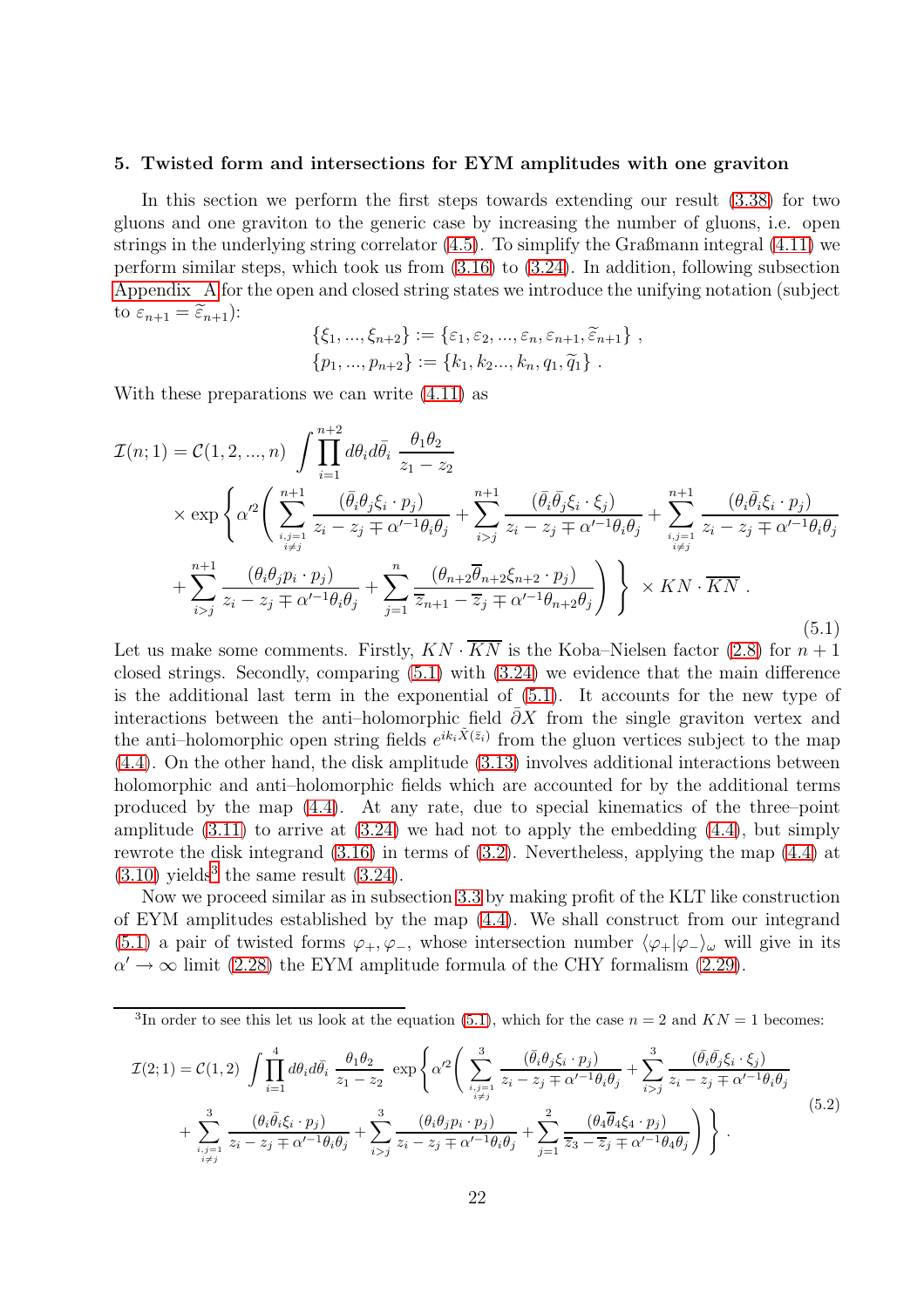For the case of  $n$  gluons and one graviton the latter yields the integrand  $(2.33)$ :

$$
\mathcal{I}_{n+1}(1,2,\ldots,n;q) = \mathcal{C}(1,2,\ldots,n) \ C_{qq} \ \mathrm{Pf}'\Psi_{n+1}(k_a,q,\varepsilon,\sigma) \ . \tag{5.4}
$$

Here  $C(1, 2, \ldots, n)$  is the Parke–Taylor factor [\(2.34\)](#page-9-7). The latter will be identified with the gauge correlator [\(4.10\)](#page-20-2) of the integrand [\(5.1\)](#page-21-1), which will be associated to the twisted form  $\tilde{\varphi}_{\pm,n;1}^{EYM}$  in the same way as proposed in subsection [3.3.](#page-16-0) To find the correct description of  $C_{qq} \equiv \overline{P}f\bar{\Psi}_1$  and  $Pf'\Psi_{n+1}(k_a, q, \varepsilon, \sigma)$  we proceed as follows. First note, that the denominators in the exponential proliferate terms subleading in  $\alpha'$ , in particular:

$$
\frac{\bar{\theta}_i \bar{\theta}_j(\xi_i \cdot \xi_j)}{z_i - z_j \mp \alpha'^{-1} \theta_i \theta_j} = \frac{\bar{\theta}_i \bar{\theta}_j(\xi_i \cdot \xi_j)}{z_i - z_j} \pm \alpha'^{-1} \frac{\theta_i \theta_j \bar{\theta}_i \bar{\theta}_j(\xi_i \cdot \xi_j)}{(z_i - z_j)^2}
$$

With this information the integrand  $(5.1)$  can be cast into the following form:

$$
\mathcal{I}(n;1) = \mathcal{C}(1,2,\ldots,n) \int \prod_{i=1}^{n+2} d\theta_i d\bar{\theta}_i \frac{\theta_1 \theta_2}{z_1 - z_2} \exp \left\{ \alpha'^2 \psi_1 \theta_{n+2} \overline{\theta}_{n+2} \right\}
$$

$$
\times \exp \left\{ \frac{1}{2} \alpha'^2 \sum_{i,j=1}^{n+1} \left( \frac{\theta_i}{\bar{\theta}_i} \right)^t \Psi_{n+1} \left( \frac{\theta_j}{\bar{\theta}_j} \right) \pm \frac{1}{2} \alpha' \sum_{i,j=1}^{n+1} \frac{\theta_i \theta_j \bar{\theta}_i \bar{\theta}_j (\xi_i \cdot \xi_j)}{(z_i - z_j)^2} \right\} \times KN \cdot \overline{KN} .
$$
\n(5.5)

In [\(5.5\)](#page-22-0) we have introduced  $(2n+2) \times (2n+2)$  matrix [\(2.36\)](#page-9-8)

$$
\Psi_{n+1} \equiv \Psi_{S_{n+1}} = \begin{pmatrix} A_{ij} & -C_{ji} \\ C_{ij} & B_{ij} \end{pmatrix} \Big|_{\sigma_l = z_l} , \quad S_{n+1} = \{1, \dots, n, n+1\} ,
$$
 (5.6)

with the  $(n+1) \times (n+1)$  matrices A, B and C being the same as [\(2.37\)](#page-10-5) with  $\sigma_l$  replaced by  $z_l, l=1,\ldots, n+1$ . Furthermore, we have defined the  $2\times 2$  matrix  $\Psi_1$ :

$$
\Psi_1 = \begin{pmatrix} 0 & \psi_1 \\ -\psi_1 & 0 \end{pmatrix} , \quad \psi_1 = \sum_{j=1}^n \frac{(\xi_{n+2} p_j)}{\overline{z}_{n+1} - \overline{z}_j} .
$$
 (5.7)

With the help of  $(B.1)$  the expression  $(5.7)$  can be cast into  $(2.35)$ . Similar as in  $(3.19)$  we can construct the  $(2n + 4) \times (2n + 4)$  matrix  $\Psi^{n,1}$  of holomorphic, anti holomorphic block structure

<span id="page-22-2"></span><span id="page-22-1"></span>
$$
\Psi^{(n;1)} = \Psi_{n+1} \otimes \Psi_1 \tag{5.8}
$$

<span id="page-22-3"></span><span id="page-22-0"></span>.

Expanding the exponential in [\(5.2\)](#page-21-3) w.r.t. the fermionic variables and using the tracelessness condition of the graviton polarization gives:

$$
\mathcal{I}(2;1) = \mathcal{C}(1,2) \int \prod_{i=1}^{4} \frac{\theta_1 \theta_2}{z_1 - z_2} d\theta_i d\overline{\theta}_i \left\{ \frac{(\overline{\theta}_1 \theta_3 \varepsilon_1 \cdot q)(\overline{\theta}_3 \overline{\theta}_2 \varepsilon_3 \cdot \varepsilon_2) \overline{z}_{21} (\overline{\theta}_4 \theta_4 \overline{\varepsilon}_3 \cdot k_1)}{(z_1 - z_3)(z_2 - z_3)(\overline{z}_1 - \overline{z}_3)(\overline{z}_2 - \overline{z}_3)} + \frac{(\overline{\theta}_2 \theta_3 \varepsilon_2 \cdot q)(\overline{\theta}_3 \overline{\theta}_1 \varepsilon_3 \cdot \varepsilon_1) \overline{z}_{21} (\overline{\theta}_4 \theta_4 \overline{\varepsilon}_3 \cdot k_1)}{(z_1 - z_3)(z_2 - z_3)(\overline{z}_1 - \overline{z}_3)(\overline{z}_2 - \overline{z}_3)} + \frac{(\overline{\theta}_1 \overline{\theta}_2 \varepsilon_1 \cdot \varepsilon_2)(\overline{\theta}_3 \theta_3 \varepsilon_3 \cdot k_1) \overline{z}_{21} (\overline{\theta}_4 \theta_4 \overline{\varepsilon}_3 \cdot k_1)}{(z_1 - z_3)(z_2 - z_3)(\overline{z}_1 - \overline{z}_3)(\overline{z}_2 - \overline{z}_3)} \right\}.
$$
\n
$$
(5.3)
$$

Up to the color factor [\(3.37\)](#page-17-4) the expression [\(5.3\)](#page-22-2) agrees with [\(3.17\)](#page-13-3) subject to the reality condition  $z_1 = \bar{z}_1$ and  $z_2 = \bar{z}_2$  of the two open string positions on the disk.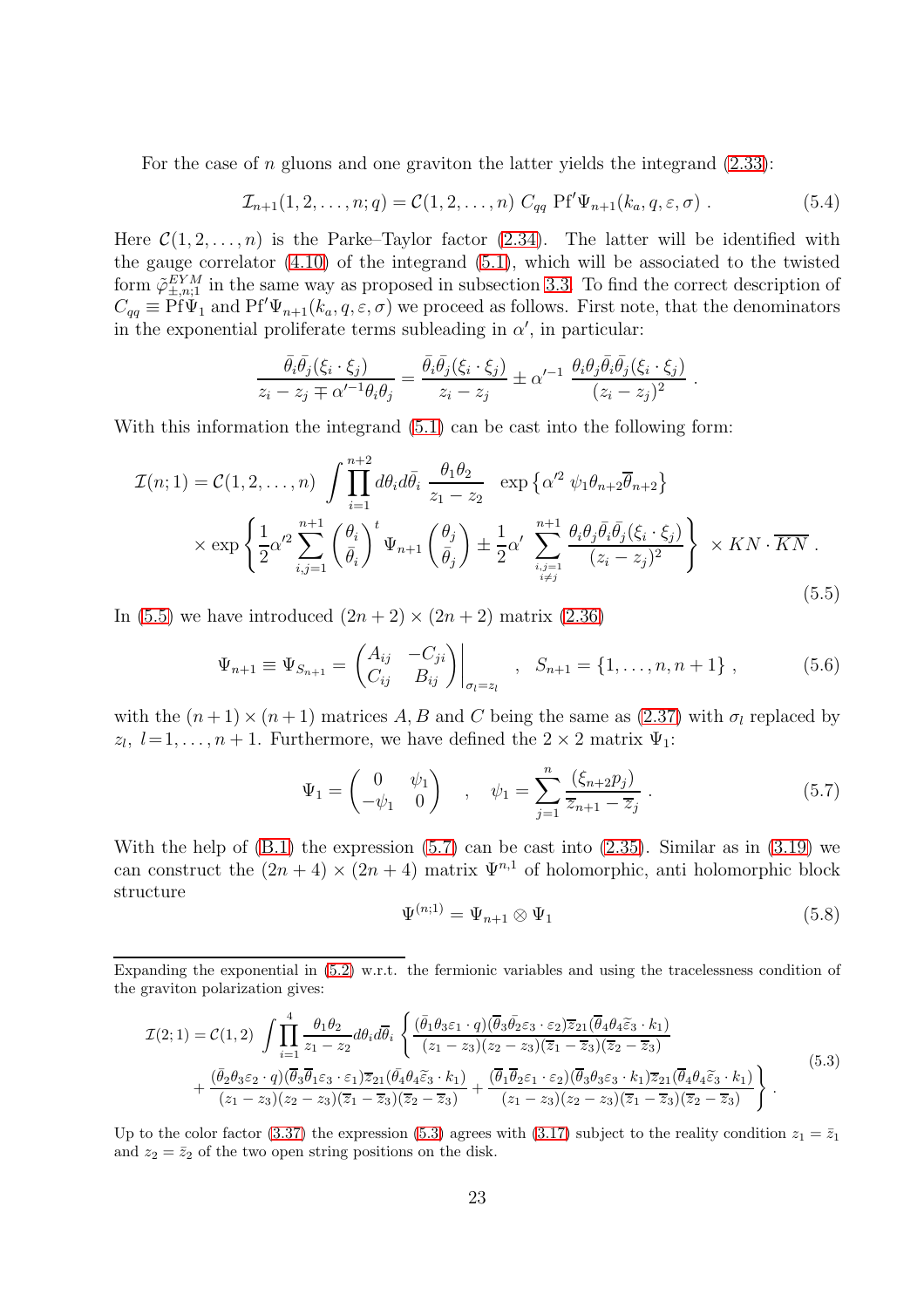to write the full  $\alpha'^2$  order of the exponential of [\(5.5\)](#page-22-0) in terms of the concatenation:

$$
\sum_{i,j=1}^{n+2} (\theta_j \ \bar{\theta}_j) \ \Psi^{(n;1)}\left(\frac{\theta_i}{\bar{\theta}_i}\right) := \sum_{i,j=1}^{n+1} (\theta_j \ \bar{\theta}_j) \Psi_{n+1}\left(\frac{\theta_i}{\bar{\theta}_i}\right) + (\theta_{n+2} \ \bar{\theta}_{n+2}) \Psi_1\left(\frac{\theta_{n+2}}{\bar{\theta}_{n+2}}\right) \ . \tag{5.9}
$$

Eventually, with this block structure we are now able to construct our pair of twisted forms. We take the holomorphic part of [\(5.5\)](#page-22-0) (described by  $\Psi_{n+1}$  and the subleading term) supple-mented by the Parke–Taylor factor [\(4.10\)](#page-20-2) to amount to the form  $\varphi_{\pm,n;1}^{EYM}$ :

<span id="page-23-1"></span><span id="page-23-0"></span>
$$
\varphi_{\pm,n;1}^{EYM} = d\mu_{n+1} \int \prod_{i=1}^{n+1} \frac{\theta_1 \theta_2}{z_1 - z_2} d\theta_i d\bar{\theta}_i \exp\left\{ \frac{1}{2} \alpha'^2 \sum_{i,j=1}^{n+1} (\theta_j \bar{\theta}_j) \Psi_{n+1} \left( \frac{\theta_i}{\bar{\theta}_i} \right) \right\}
$$
  
× 
$$
\exp\left\{ \pm \frac{1}{2} \alpha' \sum_{i,j=1 \atop i \neq j}^{n+1} \frac{\theta_i \theta_j \bar{\theta}_i \bar{\theta}_j (\xi_i \cdot \xi_j)}{(z_i - z_j)^2} \right\}.
$$
 (5.10)

Furthermore, we extract the anti–holomorphic part of [\(5.5\)](#page-22-0), apply the isomorphism [\(3.33\)](#page-17-0) to arrive at our second twisted form twisted form  $\widetilde{\varphi}_{\pm,n;1}^{EYM}$ :

$$
\widetilde{\varphi}_{\pm,n;1}^{EYM} = d\mu_{n+1} C(1,2,\ldots,n) \int d\theta_{n+2} d\bar{\theta}_{n+2} \exp\left\{ \alpha'^2 \left( \theta_{n+2} \bar{\theta}_{n+2} \right) \Psi_1 \left( \frac{\theta_{n+2}}{\bar{\theta}_{n+2}} \right) \right\} \Big|_{\overline{z_l} \to z_l} . \tag{5.11}
$$

The two twisted forms [\(5.10\)](#page-23-0) and [\(5.11\)](#page-23-1) are our candidate forms  $\varphi = \widetilde{\varphi}_{\pm,n;1}^{EYM}$ ,  $\varphi_+ = \varphi_{-,n;1}^{EYM}$ for reproducing the EYM integrand [\(5.4\)](#page-22-3). In fact, with [\(5.10\)](#page-23-0) and [\(5.11\)](#page-23-1) we are now able to derive the EYM amplitude from [\(2.28\)](#page-8-4). The twisted forms in eq. [\(5.10\)](#page-23-0) and [\(5.11\)](#page-23-1) are of the appropriate form for taking the  $\alpha' \to \infty$  limit:

<span id="page-23-2"></span>
$$
\lim_{\alpha' \to \infty} \hat{\varphi}_{\pm, n; 1}^{EYM} = \int \prod_{i=1}^{n+1} d\theta_i d\bar{\theta}_i \frac{\theta_1 \theta_2}{z_1 - z_2} \exp \left\{ \frac{1}{2} \alpha'^2 \sum_{i,j=1}^{n+1} (\theta_j \bar{\theta}_j) \Psi_{n+1} \left( \frac{\theta_i}{\bar{\theta}_i} \right) \right\} + \mathcal{O}(\alpha'^{-1})
$$
\n
$$
= \frac{\text{Pf}\Psi_{n+1}^{12}}{z_1 - z_2} + \mathcal{O}(\alpha'^{-1}) = \text{Pf}'\Psi_{n+1} + \mathcal{O}(\alpha'^{-1}),
$$
\n
$$
\lim_{\alpha' \to \infty} \hat{\tilde{\varphi}}_{\pm, n; 1}^{EYM} = \mathcal{C}(1, 2, \dots, n) \int d\theta_{n+2} d\bar{\theta}_{n+2} \exp \left\{ \alpha'^2 (\theta_{n+2} \bar{\theta}_{n+2}) \Psi_1 \left( \frac{\theta_{n+2}}{\bar{\theta}_{n+2}} \right) \right\} \Big|_{\overline{z_1} \to z_1}
$$
\n
$$
= \mathcal{C}(1, 2 \dots, n) \text{Pf}\Psi_1 \Big|_{\overline{z_1} \to z_1} .
$$
\n(5.12)

Plugging the expressions [\(4.10\)](#page-20-2) and [\(5.12\)](#page-23-2) into [\(2.28\)](#page-8-4) yields the final expression for the EYM amplitude:

$$
\mathcal{A}(1, 2, \dots, n; 1) = \lim_{\alpha' \to \infty} \langle \widetilde{\varphi}_{+,n; 1}^{EYM}, \varphi_{-,n; 1}^{EYM} \rangle_{\omega} = \int_{\mathcal{M}_{0,n+1}} d\mu_{n+1} \prod_{a=1}^{n+1} \delta(f_a) \lim_{\alpha' \to \infty} \widehat{\varphi}_{n; 1}^{EYM} \widehat{\varphi}_{n; 1}^{EYM}
$$
\n
$$
= \int_{\mathcal{M}_{0,n+1}} d\mu_{n+1} \prod_{a=1}^{n+1} \delta(f_a) \frac{\text{Pf}\Psi_1|_{\overline{z}_l \to z_l} \text{Pf}'\Psi_{n+1}}{(z_1 - z_2)(z_2 - z_3) \dots (z_n - z_1)} .
$$
\n(5.13)

In the leading order in  $\alpha'$  this result agrees with the expression given in [\(2.29\)](#page-9-0) for the Einstein Yang–Mills amplitude in the CHY formalism. The terms  $\mathcal{O}(\alpha'^{-1})$  subleading in  $\alpha'$  originate from the limit [\(5.12\)](#page-23-2).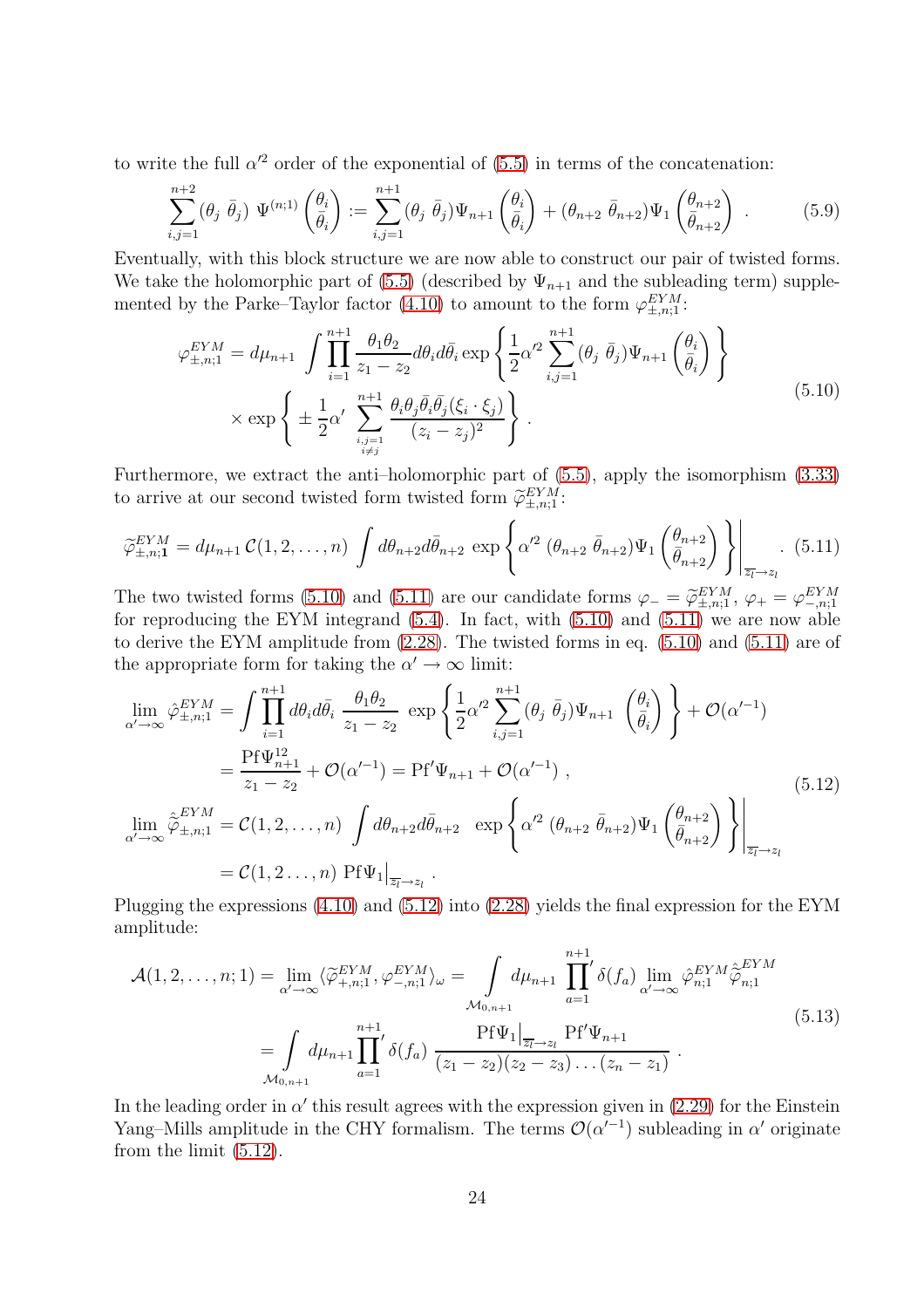#### <span id="page-24-0"></span>6. Twisted form and intersections for general EYM amplitudes

In this section we shall determine the pair of twisted forms  $\varphi_{\pm,n;r}^{EYM}$  and  $\widetilde{\varphi}_{\pm,n;r}^{EYM}$  for the multi–graviton case. To illuminate the structure and changes compared to the one–graviton case we first derive the amplitude involving  $n$  gluons and two gravitons. Equipped with these preparations we then move to the generic case of  $n$  gluons and  $r$  gravitons.

## <span id="page-24-1"></span>*6.1. Twisted form and intersections for amplitudes of* n *gluons and two gravitons*

In this subsection we consider the disk amplitude  $(3.8)$  involving n gluons and two gravitons. Subject to [\(4.4\)](#page-19-0) we embed the latter onto the sphere and arrive at [\(4.5\)](#page-19-2). As already anticipated above for the construction of the twisted differentials we do not need the position integrals and may focus on the integrand [\(4.11\)](#page-20-1) written in terms of Graßmann variables. For the case at hand we introduce the unifying notation for polarizations  $\xi_i$ , momenta  $p_j$  and positions  $\zeta_l$  exhibited in the [Appendix A,](#page-34-0) more precisely (subject to  $\tilde{\epsilon}_{n+i} = \epsilon_{n+i}, i = 1, \ldots, r$ )

<span id="page-24-3"></span><span id="page-24-2"></span>
$$
\{\zeta_1, ..., \zeta_{n+4}\} = \{z_1, z_2, ..., z_n, z_{n+1}, z_{n+1}, z_{n+2}, z_{n+2}\},
$$
  
\n
$$
\{\xi_1, ..., \xi_{n+4}\} := \{\varepsilon_1, \varepsilon_2, ..., \varepsilon_n, \varepsilon_{n+1}, \tilde{\varepsilon}_{n+1}, \varepsilon_{n+2}, \tilde{\varepsilon}_{n+2}\},
$$
  
\n
$$
\{p_1, ..., p_{n+4}\} := \{k_1, k_2, ..., k_n, q_1, \tilde{q}_1, q_2, \tilde{q}_2\},
$$
  
\n(6.1)

and perform the field contractions using the correlators on the sphere. With these preparations the integrand [\(4.11\)](#page-20-1) assumes the following form:

$$
\mathcal{I}(n;2) = \mathcal{C}(1,2,\ldots,n) \int \prod_{i=1}^{n+4} d\theta_i d\bar{\theta}_i \frac{\theta_1 \theta_2}{\zeta_1 - \zeta_2} \n\times \exp \left\{ \alpha'^2 \left( \sum_{\substack{i,j=1 \ i,j \neq n+2}}^{n+3} \frac{(\bar{\theta}_i \theta_j \zeta_i \cdot p_j)}{\zeta_i - \zeta_j \mp \alpha'^{-1} \theta_i \theta_j} + \sum_{\substack{i,j=1 \ i,j \neq n+2}}^{n+3} \frac{(\bar{\theta}_i \bar{\theta}_j \zeta_i \cdot \zeta_j)}{\zeta_i - \zeta_j \mp \alpha'^{-1} \theta_i \theta_j} \right. \n+ \sum_{\substack{i,j=1 \ i,j \neq n+2}}^{n+3} \frac{(\theta_i \bar{\theta}_i \bar{\xi}_i \cdot p_j)}{\zeta_i - \zeta_j \mp \alpha'^{-1} \theta_i \theta_j} + \sum_{\substack{i,j=1 \ i,j \neq n+2}}^{n+3} \frac{(\theta_i \theta_j p_i \cdot p_j)}{\zeta_i - \zeta_j \mp \alpha'^{-1} \theta_i \theta_j} \n+ \sum_{\substack{i,j \neq n+2 \ i,j \neq n+4}}^{n+3} \frac{(\bar{\theta}_i \theta_j \zeta_i \cdot p_j)}{\overline{\zeta_i - \overline{\zeta_j} \mp \alpha'^{-1} \theta_i \theta_j}} + \sum_{\substack{j=1 \ i \in \{n+1, n+3\} \\ i \in \{n+2, n+4\}}}^{n+4} \frac{(\theta_i \bar{\theta}_j \xi_i \cdot p_j)}{\overline{\zeta_i - \overline{\zeta_j} \mp \alpha'^{-1} \theta_i \theta_j}} \n+ \sum_{\substack{j=n+2 \ i=n+4}}^{n+4} \frac{(\bar{\theta}_i \bar{\theta}_j \xi_i \cdot \xi_j)}{\overline{\zeta_i - \overline{\zeta_j} \mp \alpha'^{-1} \theta_i \theta_j}} + \sum_{\substack{j=n+2 \ i=n+4}}^{n+4} \frac{(\theta_i \bar{\theta}_j p_i \cdot p_j)}{\overline{\zeta_i - \overline{\zeta_j} \mp \alpha'^{-1} \theta_i \theta_j}} \right\} \times KN \cdot \overline{KN} \ .
$$

Note, that in [\(6.2\)](#page-24-2) the first four terms in the exponential account for the holomorphic field contractions, while the last four terms represent the anti–holomorphic field contractions subject to the map [\(4.4\)](#page-19-0). Furthermore,  $KN \cdot \overline{KN}$  is the Koba–Nielsen factor [\(2.8\)](#page-5-1) for  $n+2$ closed strings. In the following we explicitly outline the steps leading to [\(6.2\)](#page-24-2) and discuss the underlying matrix structure w.r.t. the fermionic variables. First of all, we discuss the anti– holomorphic sector of the two–graviton case. After factorizing an  $\alpha'^2$  factor we encounter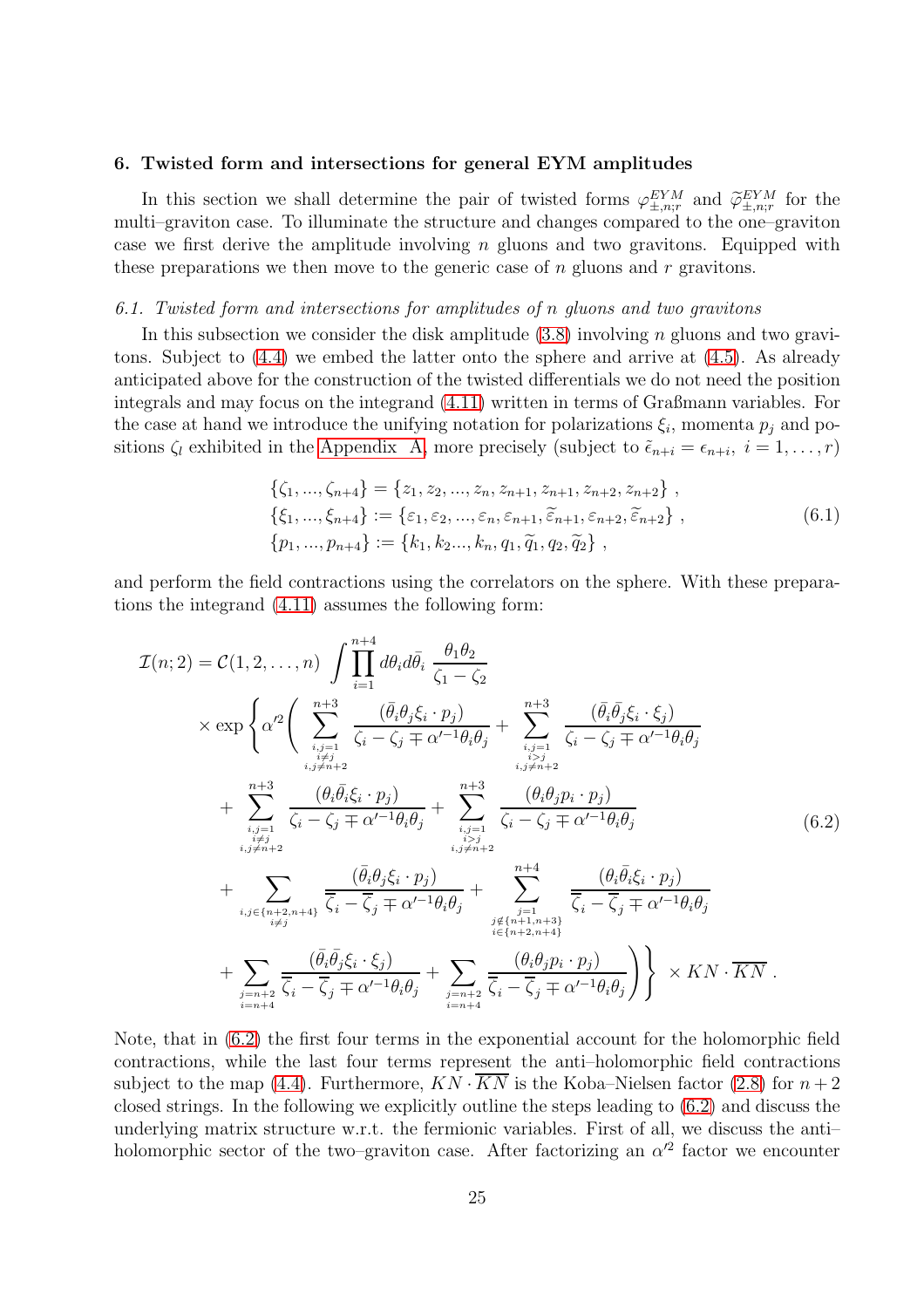two contributions. Firstly, there is the correlator of the bosonic part of one graviton vertex [\(3.4\)](#page-11-2) with both the open string exponentials stemming from the map [\(4.4\)](#page-19-0) and a single exponential from the second graviton (with  $z_{l,m} = z_l - z_m$ ):

<span id="page-25-0"></span>
$$
\langle \tilde{\varepsilon}_{\mu}^{n+1} \overline{\partial} \tilde{X}^{\mu} (\overline{z}_{n+1}) \left( \prod_{i=1}^{n} e^{ik_i \tilde{X}(\overline{z}_i)} \right) \times e^{iq_2 \tilde{X}(\overline{z}_{n+2})} = i \left( \sum_{i=1}^{n} \frac{\tilde{\varepsilon}^{n+1} \cdot k_i}{\overline{z}_i - \overline{z}_{n+1}} \right) + i \frac{\tilde{\varepsilon}^{n+1} \cdot k_i}{\overline{z}_n - \overline{z}_{n+1}} = i \left( \sum_{i=1}^{n-1} \frac{\tilde{\varepsilon}^{n+1} \cdot k_i}{\overline{z}_i - \overline{z}_{n+1}} \right) + i \frac{\tilde{\varepsilon}^{n+1} \cdot k_n}{\overline{z}_n - \overline{z}_{n+1}} + i \frac{\tilde{\varepsilon}^{n+1} \cdot q_2}{\overline{z}_{n+2} - \overline{z}_{n+1}}
$$
  
\n
$$
= i \sum_{i=1}^{n-1} \frac{\tilde{\varepsilon}^{n+1} \cdot k_i}{\overline{z}_i - \overline{z}_{n+1}} - i \frac{\tilde{\varepsilon}^{n+1} \cdot \sum_{j=1}^{n-1} k_j + q_2}{\overline{z}_n - \overline{z}_{n+1}} + i \frac{\tilde{\varepsilon}^{n+1} \cdot q_2}{\overline{z}_{n+2} - \overline{z}_{n+1}}
$$
  
\n
$$
= i \sum_{i=1}^{n-1} \frac{\tilde{\varepsilon}^{n+1} \cdot k_i}{\overline{z}_i - \overline{z}_{n+1}} - i \sum_{j=1}^{n-1} \frac{\tilde{\varepsilon}^{n+1} \cdot k_j}{\overline{z}_n - \overline{z}_{n+1}} + i \frac{(\tilde{\varepsilon}^{n+1} \cdot q_2) \overline{z}_{n,n+2}}{\overline{z}_{n+2,n+1} \overline{z}_{n,n+1}}
$$
(6.3)  
\n
$$
= i \sum_{i=1}^{n-1} (\tilde{\varepsilon}^{n+1} \cdot k_i) \frac{\overline{z}_{ni}}{(\overline{z}_i - \overline{z}_{n+1})(\overline{z}_n
$$

The above correlator  $\Xi^{n+2}$  amounts to the generalized version of the expression [\(2.35\)](#page-9-5) for the case of more than one graviton. In the last line of [\(6.3\)](#page-25-0) the first term in the sum is exactly [\(2.35\)](#page-9-5) and the second term takes into account the additional interaction with the second graviton. For  $\Xi^l$  the upper index l indicates the corresponding pair of Graßmann variables in the anti–holomorphic sector. For the case at hand we have

<span id="page-25-1"></span>
$$
\langle \theta_{n+2} \overline{\theta}_{n+2} \ \tilde{\varepsilon}_{\mu_1}^{n+1} \ \overline{\partial} \widetilde{X}^{\mu_1}(\overline{z}_{n+1}) \left( \prod_{i=1}^n e^{ik_i \widetilde{X}(\overline{z}_i)} \right) \times e^{iq_{2\mu_2} \widetilde{X}^{\mu_2}(\overline{z}_{n+2})} \rangle = \theta_{n+2} \overline{\theta}_{n+2} \ \Xi^{n+2} \ , \tag{6.4}
$$

and similarly for the second graviton we encounter:

<span id="page-25-2"></span>
$$
\langle \theta_{n+4} \overline{\theta}_{n+4} \ \tilde{\varepsilon}_{\mu_2}^{n+2} \ \overline{\partial} \widetilde{X}^{\mu_2} (\overline{z}_{n+2}) \left( \prod_{i=1}^n e^{ik_i \widetilde{X}(\overline{z}_i)} \right) \times e^{iq_{1\mu_1} \widetilde{X}^{\mu_1} (\overline{z}_{n+1})} \rangle = \theta_{n+4} \overline{\theta}_{n+4} \ \Xi^{n+4} \ . \tag{6.5}
$$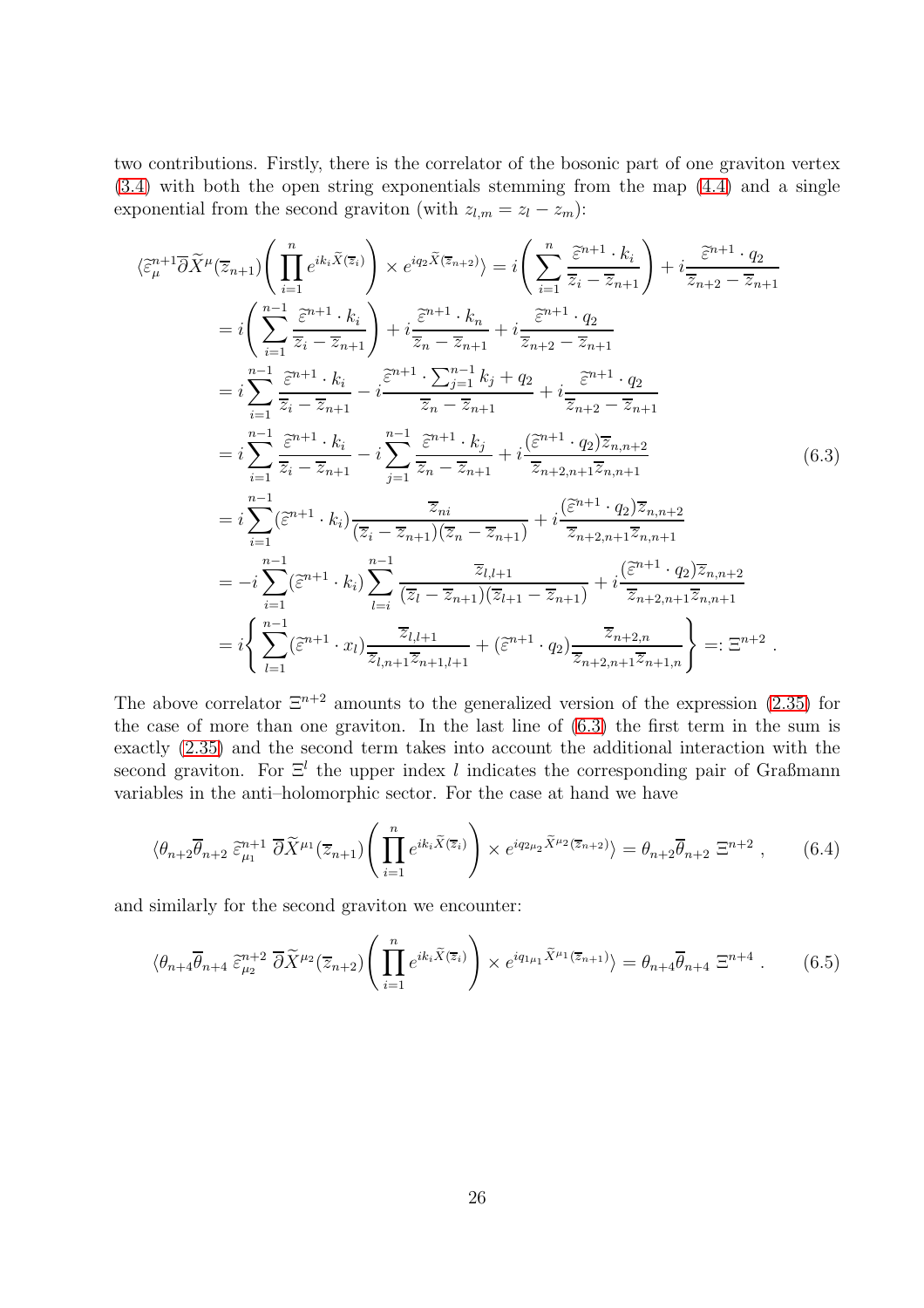Secondly, there is the fermionic piece from the anti–holomorphic parts of the two graviton vertex operators [\(3.4\)](#page-11-2):

$$
\theta_{n+2}\overline{\theta}_{n+2}\theta_{n+4}\overline{\theta}_{n+4} \left\langle \tilde{\varepsilon}_{\mu_1}^{n+1} \tilde{\psi}^{\mu_1} q_1 \cdot \tilde{\psi} \tilde{\varepsilon}_{\mu_2}^{n+2} \tilde{\psi}^{\mu_2} q_2 \cdot \tilde{\psi} \right\rangle_{S^2}
$$
\n
$$
= \theta_{n+2}\overline{\theta}_{n+2}\theta_{n+4}\overline{\theta}_{n+4} \left\{ -\frac{\tilde{\varepsilon}_{n+1} \cdot \tilde{\varepsilon}_{n+2}}{\overline{z}_{n+1} - \overline{z}_{n+2} \overline{z}_{n+1} - \overline{z}_{n+2}} + \frac{\tilde{\varepsilon}_{n+1} \cdot q_2}{\overline{z}_{n+1} - \overline{z}_{n+2} \overline{z}_{n+1} - \overline{z}_{n+2}} \right\}
$$
\n
$$
= -\left( \overline{\theta}_{n+2}\overline{\theta}_{n+4} \frac{\tilde{\varepsilon}_{n+1} \cdot \tilde{\varepsilon}_{n+2}}{\overline{z}_{n+1} - \overline{z}_{n+2}} \right) \left( \theta_{n+2}\theta_{n+4} \frac{q_1 \cdot q_2}{\overline{z}_{n+1} - \overline{z}_{n+2}} \right)
$$
\n
$$
+ \left( \overline{\theta}_{n+2}\theta_{n+4} \frac{\tilde{\varepsilon}_{n+1} \cdot q_2}{\overline{z}_{n+1} - \overline{z}_{n+2}} \right) \left( \theta_{n+2}\overline{\theta}_{n+4} \frac{\tilde{\varepsilon}_{n+2} \cdot q_1}{\overline{z}_{n+1} - \overline{z}_{n+2}} \right) . \tag{6.6}
$$

The expressions [\(6.4\)](#page-25-1), [\(6.5\)](#page-25-2) and [\(6.6\)](#page-26-0) can be extracted from the last four terms of the exponential [\(6.2\)](#page-24-2). Let us now comprise all terms into a matrix. We have the following relation

$$
\left\langle \left( \prod_{i=1}^{n} e^{ik_i \tilde{X}(\overline{z}_i)} \right) \exp\{i \tilde{q}_1 \cdot \tilde{X} + \theta_{n+2} \bar{\theta}_{n+2} \tilde{\epsilon}_{n+1} \cdot \overline{\partial} \tilde{X} + \theta_{n+2} \tilde{q}_1 \cdot \tilde{\psi} + \bar{\theta}_{n+2} \tilde{\epsilon}_{n+1} \cdot \tilde{\psi} \} \times \exp\{i \tilde{q}_2 \cdot \tilde{X} + \theta_{n+4} \bar{\theta}_{n+4} \tilde{\epsilon}_{n+2} \cdot \overline{\partial} \tilde{X} + \theta_{n+4} \tilde{q}_2 \cdot \tilde{\psi} + \bar{\theta}_{n+4} \tilde{\epsilon}_{n+2} \cdot \tilde{\psi} \} \right\rangle_{S_2} \Big|_{\alpha' \to \infty} = \exp \left\{ \frac{1}{2} \alpha'^2 \sum_{i,j \in \{n+2, n+4\}} \left( \frac{\theta_i}{\bar{\theta}_i} \right)^t \Psi_2 \left( \frac{\theta_j}{\bar{\theta}_j} \right) \right\} + \mathcal{O}(\alpha'^{-1}),
$$
\n(6.7)

where  $\Psi_2$  is given as:

<span id="page-26-2"></span><span id="page-26-1"></span><span id="page-26-0"></span>
$$
\Psi_{2} = \begin{pmatrix}\n0 & \frac{q_{1} \cdot q_{2}}{\overline{z}_{n+1,n+2}} & \frac{q_{1} \cdot q_{2}}{\overline{z}_{n+2,n+1}} \\
-\frac{q_{1} \cdot q_{2}}{\overline{z}_{n+1,n+2}} & 0 & \frac{-\tilde{c}_{n+1} \cdot q_{2}}{\overline{z}_{n+1,n+2}} & \frac{q_{1} \cdot q_{2}}{\overline{z}_{n+1,n+2}} \\
-\frac{q_{1} \cdot q_{2}}{\overline{z}_{n+1,n+2}} & \frac{\tilde{c}_{n+1} \cdot q_{2}}{\overline{z}_{n+1,n+2}} & 0 & \frac{\tilde{c}_{n+1} \cdot \tilde{c}_{n+2}}{\overline{z}_{n+1,n+2}} \\
-\frac{\tilde{c}_{n+2} \cdot q_{1}}{\overline{z}_{n+2,n+1}} & -\frac{q_{1} \cdot q_{2}}{\overline{z}_{n+1,n+2}} & -\frac{\tilde{c}_{n+1} \cdot \tilde{c}_{n+2}}{\overline{z}_{n+1,n+2}} & 0\n\end{pmatrix} .
$$
\n(6.8)

The matrix [\(6.8\)](#page-26-1) is the same expression (denoted by  $\Psi_S$ ) defined in eq. (3.8) of [\[43](#page-39-7)] for the two–graviton case. Here,  $\Xi^{n+2}$  and  $\Xi^{n+4}$  are the objects introduced in [\(6.4\)](#page-25-1) and [\(6.5\)](#page-25-2) and correspond to the two anti-holomorphic graviton fields labelled by  $n + 2$  and  $n + 4$ , respectively. Putting everything together, for the anti holomorphic part we have:

$$
\overline{KN}^{-1} \mathcal{I}(n;2) \Big|_{\substack{\text{anti-}\atop \alpha' \to \infty}} = \mathcal{C}(1,2,\ldots,n)
$$
\n
$$
\times \int \prod_{i \in \{n+2,n+4\}} d\theta_i d\bar{\theta}_i \, \exp\left\{\frac{1}{2}\alpha'^2 \sum_{i,j \in \{n+2,n+4\}} \left(\frac{\theta_i}{\bar{\theta}_i}\right)^t \Psi_2 \left(\frac{\theta_j}{\bar{\theta}_j}\right)\right\} + \mathcal{O}(\alpha'^{-1})
$$
\n
$$
= \mathcal{C}(1,2,\ldots,n) \, \text{Pf}\Psi_2 + \mathcal{O}(\alpha'^{-1}) \,.
$$
\n(6.9)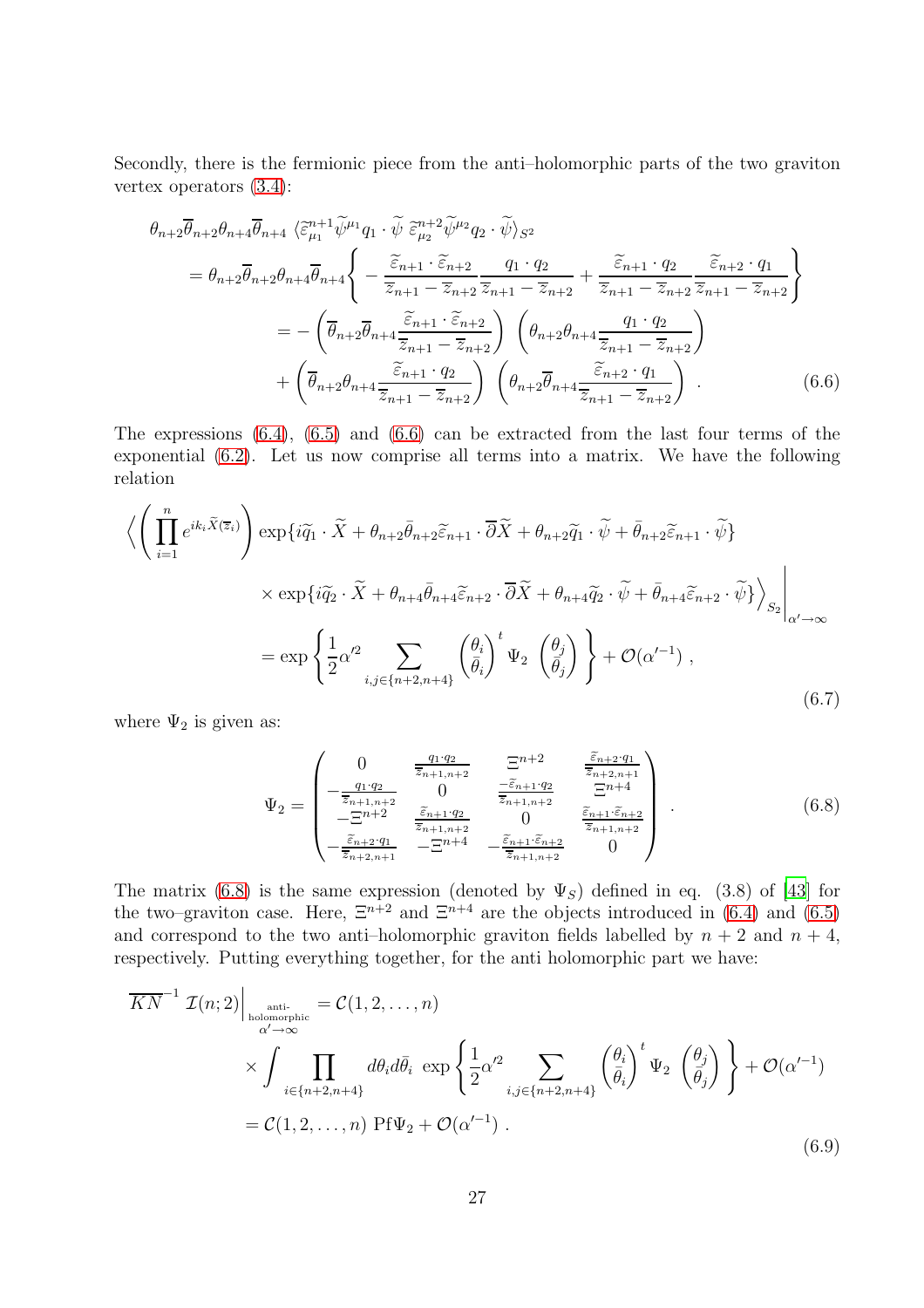As a second for the holomorphic part of [\(6.3\)](#page-25-0) we are dealing with  $n + r = n + 2$  open superstring vertex operators which can be described by the pure open superstring disk amplitude, which is related to the Pfaffian of the matrix  $\Psi_{n+2}$ :

<span id="page-27-0"></span>
$$
KN^{-1} \mathcal{I}(n;2) \Big|_{\substack{\text{holomorphic} \\ \alpha' \to \infty}} = \left\langle \prod_{j=1}^{n} V_o(\varepsilon_j, k_j, z_j) \prod_{l=1}^{2} V_o(\varepsilon_l, q_l, z_l) \right\rangle_{S^2} \Big|_{\alpha' \to \infty}
$$
  
= 
$$
\left\langle \prod_{j=1}^{n} V_o(\varepsilon_j, k_j, z_j) \prod_{l=1}^{2} V_o(\varepsilon_l, q_l, z_l) \right\rangle_{D^2} \Big|_{\alpha' \to \infty} = \text{Pf}' \Psi_{n+2} .
$$
 (6.10)

It is clear that these contractions give rise to the first four terms of the integrand [\(6.2\)](#page-24-2) as they are identical to contractions of the  $n + 2$  open strings given in the standard formula [\(3.2\)](#page-10-3). After putting together the anti–holomorphic [\(6.9\)](#page-26-2) and holomorphic [\(6.10\)](#page-27-0) parts we have

$$
\lim_{\alpha' \to \infty} \overline{KN}^{-1} \mathcal{I}(n;2) \Big|_{\substack{\text{anti-} \\ \text{holomorphic}}} \cdot KN^{-1} \mathcal{I}(n;2) \Big|_{\substack{\text{holomorphic} \\ \times \text{Pf}\Psi_2 \text{Pf}'\Psi_{n+2}} + \mathcal{O}(\alpha'^{-1})},
$$
(6.11)

with the  $(2n+4) \times (2n+4)$  matrix  $\Psi_{n+2}$  and the  $4 \times 4$  matrix  $\Psi_2$  both assuming the form of [\(2.36\)](#page-9-8) with entries [\(2.37\)](#page-10-5)

$$
\Psi_{n+2} = \Psi_S = \begin{pmatrix} A_{ij} & -C_{ji} \\ C_{ij} & B_{ij} \end{pmatrix} \Big|_{\sigma_l = \zeta_l, l=1,\dots,n+1} , S = \{1,\dots,n,n+1,n+2\} , \qquad (6.12)
$$

$$
\Psi_2 = \Psi_{S_2} = \begin{pmatrix} A_{ij} & -C_{ji} \\ C_{ij} & B_{ij} \end{pmatrix} \Big|_{\substack{\sigma_l = \bar{\zeta}_l, l = 1, \dots, n \\ \sigma_{n+1} = \bar{\zeta}_n + 2, \sigma_{n+2} = \bar{\zeta}_{n+4}}} , \quad S_2 = \{n+1, n+2\} ,
$$
 (6.13)

respectively. Finally, noting the expansion of denominator terms w.r.t.  $\alpha'$ 

<span id="page-27-4"></span><span id="page-27-3"></span><span id="page-27-2"></span><span id="page-27-1"></span>
$$
\frac{\overline{\theta}_{i}\overline{\theta}_{j}(\xi_{i}\cdot\xi_{j})}{\zeta_{i}-\zeta_{j}\mp\alpha'^{-1}\theta_{i}\theta_{j}} = \frac{\overline{\theta}_{i}\overline{\theta}_{j}(\xi_{i}\cdot\xi_{j})}{\zeta_{i}-\zeta_{j}} \pm \alpha'^{-1}\frac{\theta_{i}\theta_{j}\overline{\theta}_{i}\overline{\theta}_{j}(\xi_{i}\cdot\xi_{j})}{(\zeta_{i}-\zeta_{j})^{2}} ,
$$
\n(6.14)

with  $(6.12)$  and  $(6.13)$  we can write the integrand  $(6.2)$  in the terms of the generalized notation [\(6.1\)](#page-24-3) as the following product:

$$
\mathcal{I}(n;2) = \int \prod_{i=1}^{n+4} d\theta_i d\bar{\theta}_i \frac{\theta_1 \theta_2}{\zeta_1 - \zeta_2} \exp \left\{ \frac{1}{2} \alpha'^2 \sum_{\substack{i,j=1 \ i,j \neq n+2}}^{n+3} \binom{\theta_i}{\bar{\theta}_i}^t \Psi_{n+2} \binom{\theta_j}{\bar{\theta}_j} \pm \frac{1}{2} \alpha' \sum_{\substack{i,j=1 \ i,j \neq n+2}}^{n+3} \frac{\theta_i \theta_j \overline{\theta}_i (\xi_i \cdot \xi_j)}{(\zeta_i - \zeta_j)^2} \right\}
$$

$$
\times \exp \left\{ \frac{1}{2} \alpha'^2 \sum_{\substack{i,j \in \{n+2, n+4\}} \binom{\theta_i}{\bar{\theta}_i}^t \Psi_2 \binom{\theta_j}{\bar{\theta}_j} \pm \frac{1}{2} \alpha' \sum_{\substack{i,j \in \{n+2, n+4\}} \frac{\theta_i \theta_j \overline{\theta}_i (\xi_i \cdot \xi_j)}{(\overline{\zeta}_i - \overline{\zeta}_j)^2} \right\}
$$

$$
\times \mathcal{C}(1,2,\ldots,n) \times KN \cdot \overline{KN}.
$$
(6.15)

Our integrand [\(6.15\)](#page-27-3) furnishes a KLT like structure factorizing holomorphic and anti– holomorphic terms. In addition, to this factorized form the two sets of fermionic variables  $\overline{\phantom{a}}$  $\bigcup_{j\in\{1,\ldots,n+1,n+3\}} {\{\theta_j,\bar{\theta}_j\}}$  and  $\bigcup_{i\in\{n+2,n+4\}} {\{\theta_i,\bar{\theta}_i\}}$  can be attributed, respectively.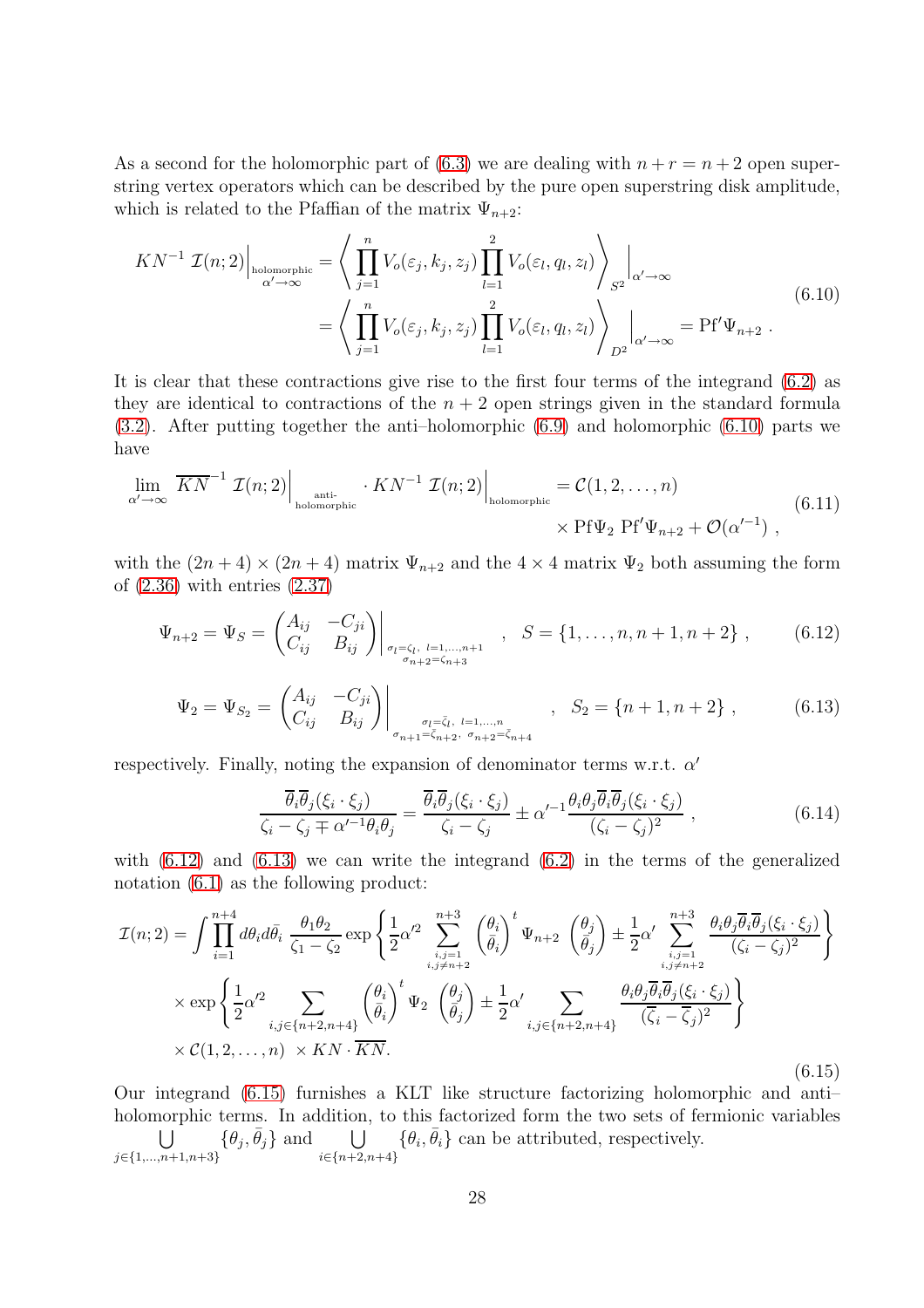Eventually, after these preparations we are able to construct the pair of twisted forms  $\varphi_{\pm,m;2}^{EYM}$  and  $\widetilde{\varphi}_{\pm,m;2}^{EYM}$ . Similarly to [\(5.10\)](#page-23-0) we take the pure holomorphic part of [\(6.15\)](#page-27-3) to constitution to the training of  $EYM$ tute the twisted form  $\varphi_{\pm,n;2}^{EYM}$ 

$$
\varphi_{\pm,n;2}^{EYM} = d\mu_{n+2} \int \prod_{\substack{i=1 \ i \neq n+2}}^{n+3} d\theta_i d\bar{\theta}_i \frac{\theta_1 \theta_2}{\zeta_1 - \zeta_2} \exp \left\{ \frac{1}{2} \alpha'^2 \sum_{\substack{i,j=1 \ i,j \neq n+2}}^{n+3} \left( \frac{\theta_i}{\bar{\theta}_i} \right)^t \Psi_{n+2} \left( \frac{\theta_j}{\bar{\theta}_j} \right) \right\}
$$

$$
\times \exp \left\{ \pm \frac{1}{2} \alpha' \sum_{\substack{i,j=1 \ i,j \neq n+2}}^{n+3} \frac{\theta_i \theta_j \overline{\theta}_i \overline{\theta}_j (\zeta_i \cdot \xi_j)}{(\zeta_i - \zeta_j)^2} \right\},
$$
(6.16)

with  $\Psi_{n+2}$  defined in [\(6.12\)](#page-27-1). To find our second twisted form  $\widetilde{\varphi}_{\pm,n;2}^{EYM}$  we take the antiholomorphic part of  $(6.15)$  and apply the isomorphism  $(3.33)$  to arrive at:

$$
\widetilde{\varphi}_{\pm,n;2}^{EYM} = d\mu_{n+2} C(1,2,\ldots,n) \int \prod_{i \in \{n+2,n+4\}} d\theta_i d\bar{\theta}_i \exp\left\{ \frac{1}{2} \alpha'^2 \sum_{i,j \in \{n+2,n+4\}} \left(\frac{\theta_i}{\bar{\theta}_i}\right)^t \Psi_2 \left(\frac{\theta_j}{\bar{\theta}_j}\right) \right\} \Big|_{\overline{\zeta}_i \to \zeta_i}
$$
\n
$$
\times \exp\left\{ \pm \frac{1}{2} \alpha' \sum_{i,j \in \{n+2,n+4\}} \frac{\theta_i \theta_j \overline{\theta}_i \overline{\theta}_j(\xi_i \cdot \xi_j)}{(\zeta_i - \zeta_j)^2} \right\}.
$$
\n(6.17)

Our two twisted forms  $\varphi_-=\widetilde{\varphi}_{+,n;2}^{EYM}$  and  $\varphi_+=\varphi_{-,n;2}^{EYM}$  reproduce the EYM integrand in the  $\alpha' \rightarrow \infty$  limit [\(2.28\)](#page-8-4). These limits can be determined as:

$$
\lim_{\alpha' \to \infty} \hat{\varphi}_{\pm, n; 2}^{EYM} = \int \prod_{\substack{i=1 \ i \neq n+2}}^{n+3} d\theta_i d\bar{\theta}_i \frac{\theta_1 \theta_2}{\zeta_1 - \zeta_2} \exp \left\{ \frac{1}{2} \alpha'^2 \sum_{\substack{i,j=1 \ i,j \neq n+2}}^{n+3} \left( \frac{\theta_i}{\bar{\theta}_i} \right)^t \Psi_{n+2} \left( \frac{\theta_j}{\bar{\theta}_j} \right) \right\} \pm \mathcal{O}(\alpha'^{-1})
$$
\n
$$
= \frac{\text{Pf}\Psi_{n+2}^{12}}{\zeta_1 - \zeta_2} + \mathcal{O}(\alpha'^{-1}) = \text{Pf}'\Psi_{n+2} + \mathcal{O}(\alpha'^{-1}) ,
$$
\n
$$
\lim_{\alpha' \to \infty} \hat{\varphi}_{\pm, n; 2}^{EYM} = \mathcal{C}(1, 2, \dots, n) \int \prod_{\substack{i,j=1 \ i,j \neq n+2}} d\theta_i d\bar{\theta}_i \exp \left\{ \frac{1}{2} \alpha'^2 \sum_{\substack{i,j=1 \ i,j \neq n+2}} \left( \frac{\theta_i}{\bar{\theta}_i} \right)^t \Psi_2 \left( \frac{\theta_j}{\bar{\theta}_j} \right) \right\} \Big|_{\mp} .
$$

$$
\mathcal{P}_{\pm,n;2} = \mathcal{O}(1,2,\ldots,n) \int \prod_{i \in \{n+2,n+4\}} \omega_i \omega_i \exp \left\{ 2^{\alpha} \sum_{i,j \in \{n+2,n+4\}} \left( \theta_i \right)^{-1} \left( \theta_j \right) \int \Big|_{\overline{\zeta}_l \to \zeta_l} \right\}
$$
  
 
$$
\pm \mathcal{O}(\alpha'^{-1}) = \mathcal{C}(1,2,\ldots,n) \Pr[\Psi_2]_{\overline{\zeta}_l \to \zeta_l} + \mathcal{O}(\alpha'^{-1})
$$
(6.18)

Using these limits in [\(2.28\)](#page-8-4) gives the final result for EYM amplitude in the CHY formalism:

$$
\mathcal{A}(n;2) = \lim_{\alpha' \to \infty} \langle \widetilde{\varphi}_{+,n;2}^{EYM}, \varphi_{-,n;2}^{EYM} \rangle_{\omega} = \int_{\mathcal{M}_{0,n+2}} d\mu_{n+2} \prod_{a=1}^{n+2} \delta(f_a) \lim_{\alpha' \to \infty} \hat{\varphi}_{-,n;2}^{EYM} \hat{\varphi}_{+,n;2}^{EYM}
$$
\n
$$
= \int_{\mathcal{M}_{0,n+2}} d\mu_{n+2} \prod_{a=1}^{n+2} \delta(f_a) \frac{\text{Pf}\Psi_2|_{\overline{\zeta}_l \to \zeta_l} \text{Pf}'\Psi_{n+2}}{(z_1 - z_2)(z_2 - z_3) \dots (z_n - z_1)} .
$$
\n(6.19)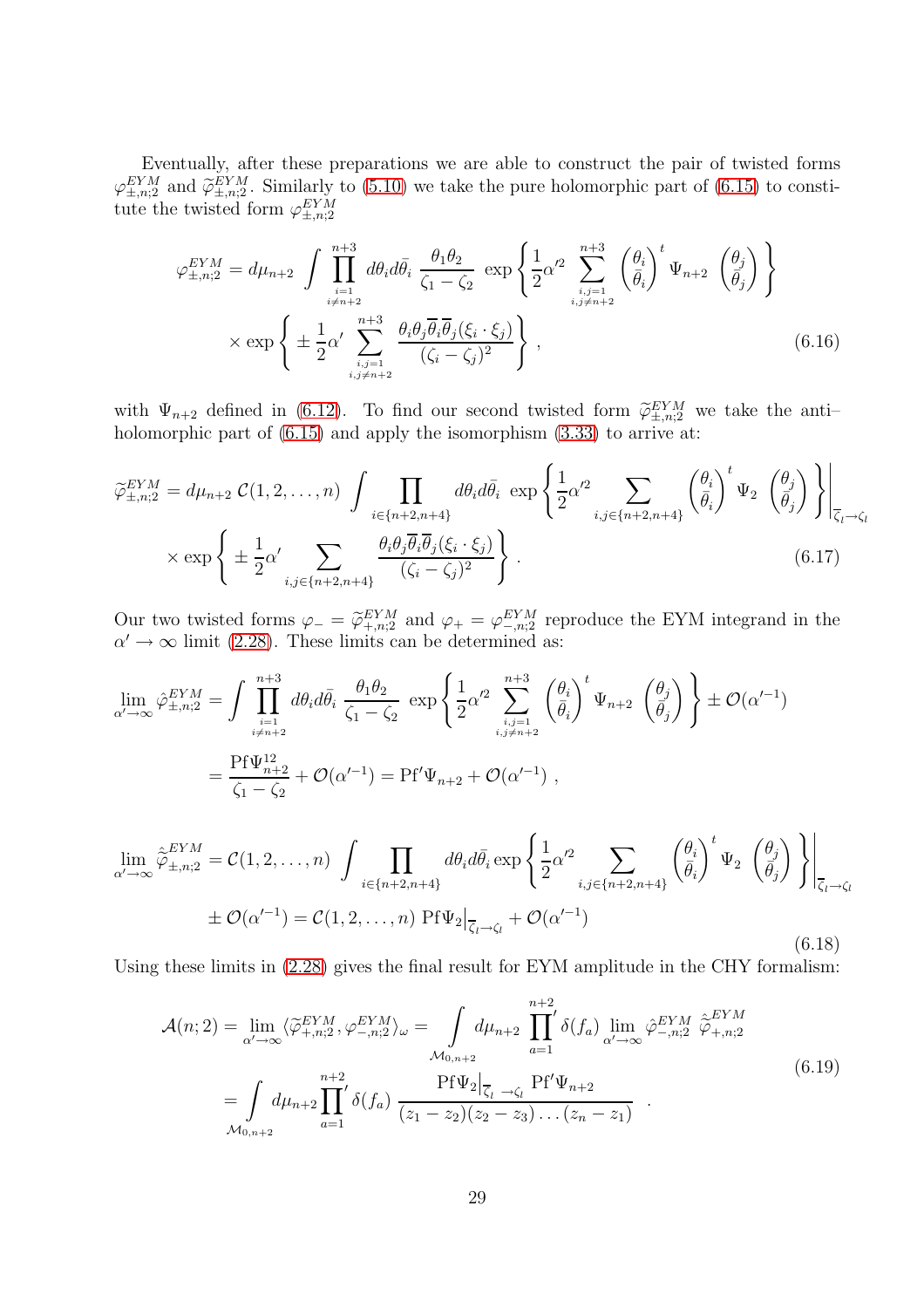#### <span id="page-29-0"></span>*6.2. Twisted form and intersections for amplitudes of* n *gluons and* r *gravitons*

Finally, in this subsection we extend our results for EYM amplitudes to the all multiplicity case. We shall consider the EYM amplitude involving  $n$  gluons and  $r$  gravitons. We start with the correlator [\(4.5\)](#page-19-2) on the sphere, which can be expressed in terms of Graßmann variables as given in [\(4.11\)](#page-20-1). Performing the Wick contractions on the sphere we obtain for the integrand:

<span id="page-29-1"></span>
$$
\mathcal{I}(n;r) = \int \prod_{i=1}^{n+2r} \frac{\theta_1 \theta_2}{\zeta_1 - \zeta_2} d\theta_i d\bar{\theta}_i \exp \left\{ \alpha'^2 \left( \sum_{\substack{i,j,\in\mathcal{S} \\ i \neq j}} \frac{(\bar{\theta}_i \theta_j \xi_i \cdot p_j)}{\zeta_i - \zeta_j \mp \alpha'^{-1} \theta_i \theta_j} + \sum_{\substack{i,j,\in\mathcal{S} \\ i \neq j}} \frac{(\theta_i \bar{\theta}_i \xi_i \cdot p_j)}{\zeta_i - \zeta_j \mp \alpha'^{-1} \theta_i \theta_j} + \sum_{\substack{i,j,\in\mathcal{S} \\ i>j}} \frac{(\bar{\theta}_i \bar{\theta}_j \xi_i \cdot \xi_j)}{\zeta_i - \zeta_j \mp \alpha'^{-1} \theta_i \theta_j} + \sum_{\substack{i,j,\in\mathcal{S} \\ i>j}} \frac{(\theta_i \theta_j p_i \cdot p_j)}{\zeta_i - \zeta_j \mp \alpha'^{-1} \theta_i \theta_j} + \sum_{\substack{i,j,\in\mathcal{S} \\ i>j}} \frac{(\theta_i \theta_j p_i \cdot p_j)}{\zeta_i - \zeta_j \mp \alpha'^{-1} \theta_i \theta_j} + \sum_{\substack{i,j,\in\mathcal{S} \\ i \neq j}} \frac{(\bar{\theta}_i \theta_j \xi_i \cdot p_j)}{\zeta_i - \overline{\zeta}_j \mp \alpha'^{-1} \theta_i \theta_j} + \sum_{\substack{i,j,\in\mathcal{S} \\ i \neq j}} \frac{(\bar{\theta}_i \bar{\theta}_j \xi_i \cdot \xi_j)}{\zeta_i - \overline{\zeta}_j \mp \alpha'^{-1} \theta_i \theta_j} + \sum_{\substack{i,j,\in\mathcal{S} \\ i \neq j}} \frac{(\theta_i \bar{\theta}_j \xi_i \cdot p_j)}{\zeta_i - \overline{\zeta}_j \mp \alpha'^{-1} \theta_i \theta_j} \right\}
$$
\n
$$
\times \mathcal{C}(1, 2, \dots, n) \times KN \cdot \overline{KN} \tag{6.20}
$$

In [\(6.20\)](#page-29-1) we have introduced the two sets  $S$  and  $S_r$ , given by:

$$
S := \{1, 2, 3, ..., n, n+1, n+3, ..., n+2r-1\},\
$$
  

$$
S_r := \{n+2, n+4, ..., n+2r\}.
$$
 (6.21)

Here,  $S_r$  represents the set of indices accounting for the anti-holomorphic parts of the r graviton vertex operators  $(3.4)$ , while S is the set of indices labelling the holomorphic parts of both gluons and gravitons. Furthermore, in the exponential of [\(6.20\)](#page-29-1) the sums run over indices denoting fermionic variables  $\theta_i, \theta_i$ , the set of the generalized momenta  $p_i$  given in [\(A.3\)](#page-34-1), polarizations  $\xi_i$  defined in [\(A.6\)](#page-35-1) and positions  $\zeta_i$  defined [\(A.9\)](#page-35-2), respectively. As in [\(6.2\)](#page-24-2) the first four terms in the exponential account for the holomorphic field contractions, while the last four terms represent the anti–holomorphic field contractions subject to the map [\(4.4\)](#page-19-0). Furthermore,  $KN \cdot \overline{KN}$  is the Koba–Nielsen factor [\(2.8\)](#page-5-1) for  $n+r$  closed strings.

We shall follow similar steps as in the previous subsection to extract from [\(6.20\)](#page-29-1) a pair of twisted forms suitable for describing the multi–leg EYM amplitude. Let us first look at the CHY integral introduced in [\(2.29\)](#page-9-0) for this general case

$$
\mathcal{I}_{n+r}(n;r) = \mathcal{C}(1,2,\ldots,n) \text{ Pf}\Psi_r \text{ Pf}'\Psi_{n+r}(k_a,q_a,\varepsilon,\sigma) ,\qquad (6.22)
$$

with  $C(1, 2, \ldots, n)$  being the Parke–Taylor factor [\(2.34\)](#page-9-7). As in our constructions above the latter is to be identified with the gauge current factor  $\mathcal C$  in [\(6.20\)](#page-29-1) which enters the definition of  $\widetilde{\varphi}_{\pm,n;r}^{EYM}$ .

Again, by using [\(6.14\)](#page-27-4) in the exponential of the integrand [\(6.20\)](#page-29-1) we may disentangle quadratic from linear orders in  $\alpha'$ . As a consequence the eight sums accounting for the quadratic order  $\alpha'^2$  can compactly be written as

<span id="page-29-2"></span>
$$
\sum_{i,j\in\mathcal{S}}(\theta_i\ \bar{\theta}_i)\Psi_{n+r}\ \left(\frac{\theta_j}{\bar{\theta}_j}\right)+\sum_{i,j\in\mathcal{S}_r}(\theta_i\ \bar{\theta}_i)\Psi_r\ \left(\frac{\theta_j}{\bar{\theta}_j}\right)\ ,\tag{6.23}
$$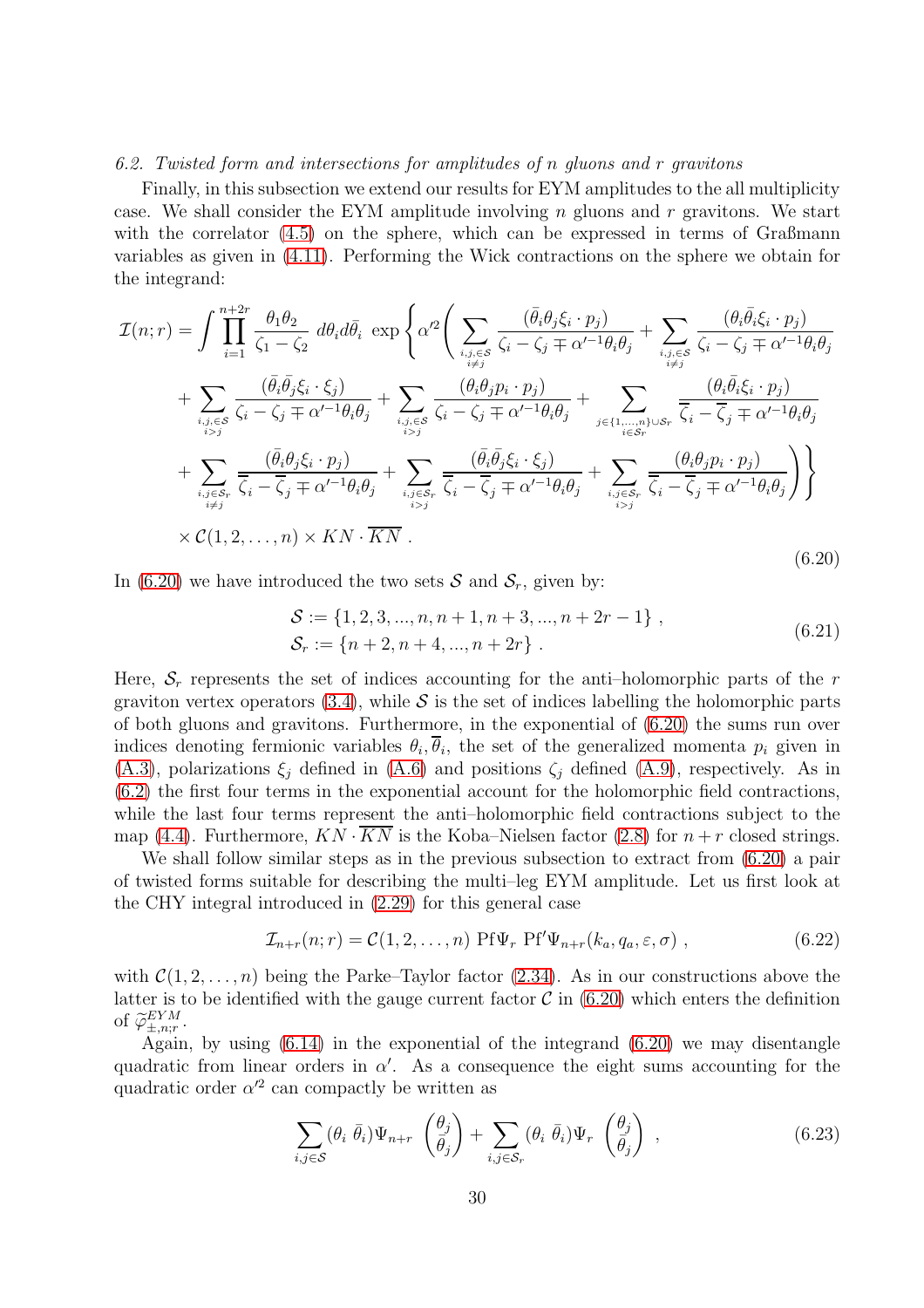with the  $(2n + 2r) \times (2n + 2r)$  matrix  $\Psi_{n+r}$  and the  $2r \times 2r$  matrix  $\Psi_r$  both assuming the form of  $(2.36)$  with entries  $(2.37)$ 

$$
\Psi_{n+r} = \Psi_S = \begin{pmatrix} A_{ij} & -C_{ji} \\ C_{ij} & B_{ij} \end{pmatrix} \Big|_{\sigma_l = \zeta_l, l=1,\dots,n \atop \sigma_{n+k} = \zeta_{n+2k-1}, k=1,\dots,r}, \quad S = \{1,\dots,n,n+1,\dots,n+r\}, \quad (6.24)
$$

<span id="page-30-2"></span><span id="page-30-1"></span><span id="page-30-0"></span>
$$
\Psi_r = \Psi_{S_r} = \begin{pmatrix} A_{ij} & -C_{ji} \\ C_{ij} & B_{ij} \end{pmatrix} \Big|_{\sigma_l = \bar{\zeta}_l, l = 1, \dots, n \atop \sigma_{n+k} = \bar{\zeta}_n + 2k, k = 1, \dots, r}, \quad S_r = \{n+2, \dots, n+2r\} ,
$$
 (6.25)

respectively. After taking into account the linear  $\alpha'$  order originating from the expansion  $(6.14)$  with the above matrices  $(6.24)$  and  $(6.25)$  the integrand  $(6.20)$  can be cast into:

$$
\mathcal{I}(n;r) = \int \prod_{i=1}^{n+2r} d\theta_i d\bar{\theta}_i \frac{\theta_1 \theta_2}{\zeta_1 - \zeta_2} \exp\left\{ \frac{1}{2} \alpha'^2 \sum_{i,j \in \mathcal{S}} \left( \frac{\theta_i}{\bar{\theta}_i} \right)^t \Psi_{n+r} \left( \frac{\theta_j}{\bar{\theta}_j} \right) \pm \frac{1}{2} \alpha' \sum_{i,j \in \mathcal{S}} \frac{\theta_i \theta_j \overline{\theta}_i \overline{\theta}_j (\xi_i \cdot \xi_j)}{(\zeta_i - \zeta_j)^2} \right\}
$$

$$
\times \exp\left\{ \frac{1}{2} \alpha'^2 \sum_{i,j \in \mathcal{S}_r} \left( \frac{\theta_i}{\bar{\theta}_i} \right)^t \Psi_r \left( \frac{\theta_j}{\bar{\theta}_j} \right) \pm \frac{1}{2} \alpha' \sum_{i,j \in \mathcal{S}_r} \frac{\theta_i \theta_j \overline{\theta}_i \overline{\theta}_j (\xi_i \cdot \xi_j)}{(\overline{\zeta}_i - \overline{\zeta}_j)^2} \right\}
$$

$$
\times \mathcal{C}(1, 2, \dots, n) \times KN \cdot \overline{KN} .
$$
(6.26)

Again, our integrand [\(6.26\)](#page-30-2) furnishes a KLT like structure factorizing holomorphic and anti–holomorphic terms. In addition, to this factorized form in lines of [\(6.23\)](#page-29-2) the two sets of fermionic variables  $\bigcup$  $\bigcup_{j\in\mathcal{S}} {\{\theta_j,\bar{\theta}_j\}}$  and  $\bigcup_{i\in\mathcal{S}_r} {\{\theta_i,\bar{\theta}_i\}}$  can be attributed, respectively.

Now, we are prepared to construct the pair of twisted forms  $\varphi_{\pm,n;r}^{EYM}$  and  $\tilde{\varphi}_{\pm,n;r}^{EYM}$ . As first differential form we define:

$$
\varphi_{\pm,n;r}^{EYM} = d\mu_{n+r} \int \prod_{i \in S} \frac{\theta_1 \theta_2}{\zeta_1 - \zeta_2} d\theta_i d\bar{\theta}_i
$$
\n
$$
\times \exp \left\{ \frac{1}{2} \alpha'^2 \sum_{i,j \in S} \left( \frac{\theta_i}{\bar{\theta}_i} \right)^t \Psi_{n+r} \left( \frac{\theta_j}{\bar{\theta}_j} \right) \right\} \exp \left\{ \pm \frac{1}{2} \alpha' \sum_{i,j \in S} \frac{\theta_i \theta_j \bar{\theta}_i \bar{\theta}_j (\xi_i \cdot \xi_j)}{(\zeta_i - \zeta_j)^2} \right\}.
$$
\n(6.27)

In this form  $\varphi_{\pm,n;\mathbf{r}}^{EYM}$  can be identified with the twisted gauge form [\(2.19\)](#page-7-1), i.e.:

<span id="page-30-5"></span><span id="page-30-4"></span><span id="page-30-3"></span>
$$
\varphi_{\pm,n;r}^{EYM} \equiv \varphi_{\pm,n+r}^{gauge} \begin{bmatrix} z_{n+k} = z_{n+2k-1}, & i=1,\dots,r \\ z_{n+k} = z_{n+2k-1}, & k=1,\dots,r \\ \theta_{n+k} = \theta_{n+2k-1}, & k=1,\dots,r \end{bmatrix} \tag{6.28}
$$

For the second twisted form  $\tilde{\varphi}_{\pm,n;r}^{EYM}$  we take the anti-holomorphic part of [\(6.20\)](#page-29-1) and apply the isomorphism [\(3.33\)](#page-17-0):

$$
\widetilde{\varphi}_{\pm,n;r}^{EYM} = d\mu_{n+r} \mathcal{C}(1,2,\ldots,n) \int \prod_{i \in S_r} d\theta_i d\bar{\theta}_i \exp \left\{ \frac{1}{2} \alpha'^2 \sum_{i,j \in S_r} \left( \frac{\theta_i}{\bar{\theta}_i} \right)^t \Psi_r \left( \frac{\theta_j}{\bar{\theta}_j} \right) \right\} \Big|_{\overline{\zeta_i} \to \zeta_l}
$$
\n
$$
\times \exp \left\{ \pm \frac{1}{2} \alpha' \sum_{i,j \in S_r} \frac{\theta_i \theta_j \overline{\theta}_i \overline{\theta}_j (\xi_i \cdot \xi_j)}{(\zeta_i - \zeta_j)^2} \right\}.
$$
\n(6.29)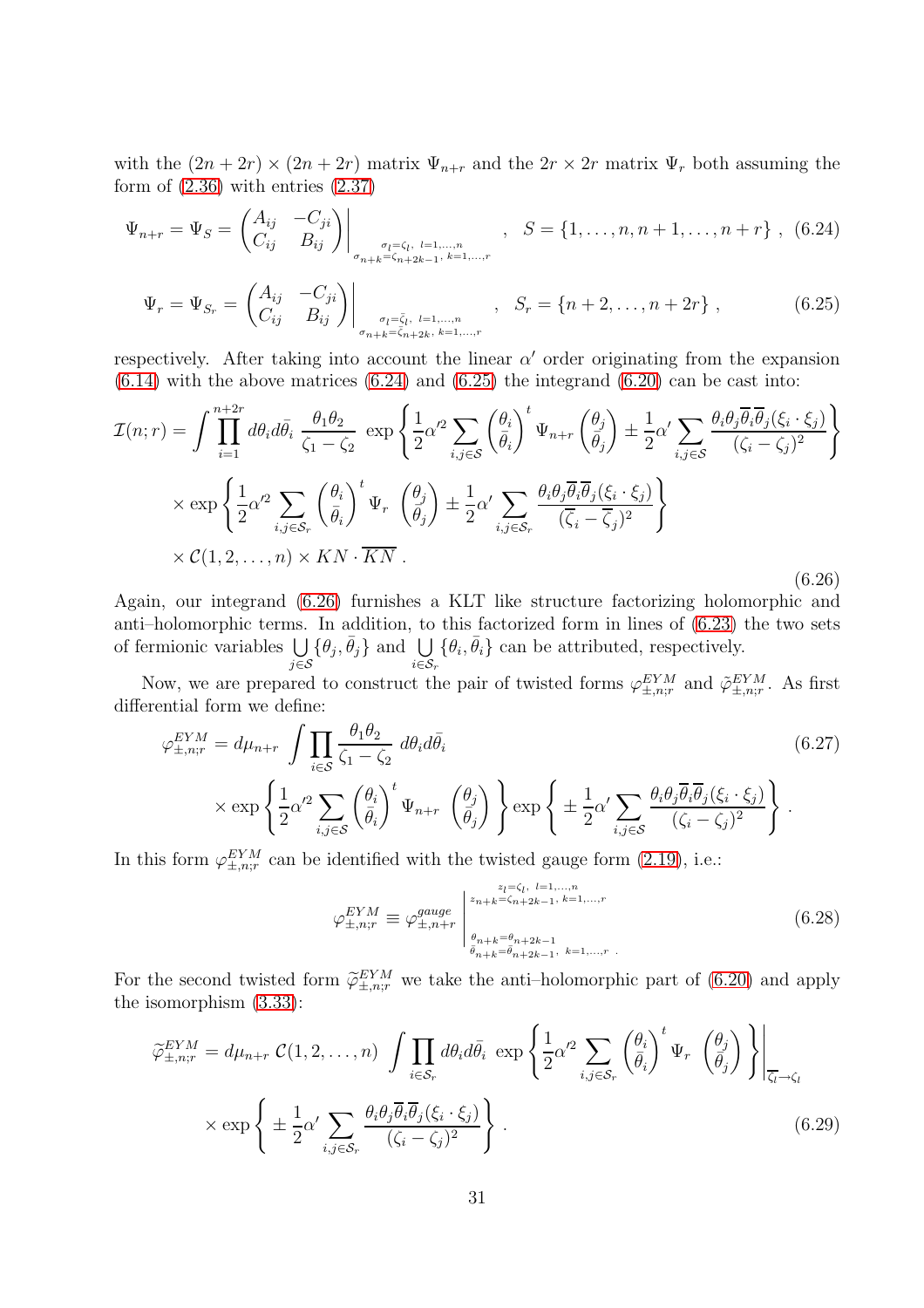With these two twisted forms  $(6.27)$  and  $(6.29)$  we can compute the EYM amplitude through the expression for the intersection number [\(2.28\)](#page-8-4) in the  $\alpha' \to \infty$  limit. For this we determine the following limits:

$$
\lim_{\alpha' \to \infty} \hat{\varphi}_{\pm, n; r}^{EYM} = \int \prod_{i \in S_r} d\theta_i d\bar{\theta}_i \frac{\theta_1 \theta_2}{\zeta_1 - \zeta_2} \exp \left\{ \frac{1}{2} \alpha'^2 \sum_{i,j \in S} \left( \frac{\theta_i}{\bar{\theta}_i} \right)^t \Psi_{n+r} \left( \frac{\theta_j}{\bar{\theta}_j} \right) \right\} + \mathcal{O}(\alpha'^{-1})
$$
\n
$$
= \frac{\text{Pf}\Psi_{n+r}^{12}}{\zeta_1 - \zeta_2} + \mathcal{O}(\alpha'^{-1}) = \text{Pf}'\Psi_{n+r} + \mathcal{O}(\alpha'^{-1}) ,
$$
\n
$$
\lim_{\alpha' \to \infty} \hat{\varphi}_{\pm, n; r}^{EYM} = \mathcal{C}(1, 2, \dots, n) \int \prod_{i \in S_r} d\theta_i d\bar{\theta}_i \exp \left\{ \frac{1}{2} \alpha'^2 \sum_{i,j \in S_r} \left( \frac{\theta_i}{\bar{\theta}_i} \right)^t \Psi_r \left( \frac{\theta_j}{\bar{\theta}_j} \right) \right\} \Big|_{\overline{\zeta}_1 \to \zeta_l} + \mathcal{O}(\alpha'^{-1})
$$
\n
$$
= \mathcal{C}(1, 2, \dots, n) \text{Pf}\Psi_r \Big|_{\overline{\zeta}_l \to \zeta_l} + \mathcal{O}(\alpha'^{-1}) . \tag{6.30}
$$

Putting the limits [\(6.30\)](#page-31-1) into [\(2.28\)](#page-8-4) subject to the choice  $\varphi_+ = \widetilde{\varphi}^{EYM}_{+,n;r}$  and  $\varphi_- = \varphi^{EYM}_{-,n;r}$ yields the EYM amplitude for  $n$  gluons and  $r$  gravitons:

<span id="page-31-2"></span><span id="page-31-1"></span>
$$
\mathcal{A}(n;r) = \lim_{\alpha' \to \infty} \langle \widetilde{\varphi}_{+,n;r}^{EYM}, \varphi_{-,n;r}^{EYM} \rangle_{\omega} = \int_{\mathcal{M}_{0,n+r}} d\mu_{n+r} \prod_{a=1}^{n+r} \delta(f_a) \lim_{\alpha' \to \infty} \hat{\varphi}_{-,n;r}^{EYM} \hat{\varphi}_{+,n;r}^{EYM}
$$
\n
$$
= \int_{\mathcal{M}_{0,n+r}} d\mu_{n+r} \prod_{a=1}^{n+r} \delta(f_a) \frac{\text{Pf}\Psi_r|_{\overline{\zeta}_l \to \zeta_l} \text{Pf}'\Psi_{n+r}}{(z_1 - z_2)(z_2 - z_3) \dots (z_n - z_1)} .
$$
\n(6.31)

This is the integral formula for the Einstein Yang-Mills amplitude [\(2.29\)](#page-9-0) formulated in the CHY formalism for the generic case of  $n$  gluons and  $r$  gravitons.

### <span id="page-31-0"></span>*6.3. Decomposing EYM amplitudes in terms of pure gluon subamplitudes*

Finally, in view of the results [\[4](#page-37-3)[–8](#page-37-4)] where EYM amplitudes are expressed in terms of pure gluon amplitudes in this subsection we shall use our pair of twisted forms [\(6.27\)](#page-30-3) and [\(6.29\)](#page-30-4) and work out some decomposition subject to twisted intersection theory. With  $m = n + r$ and following [\[32](#page-38-14)] we may expand  $\widetilde{\varphi}_{+,n;r}^{EYM}$  w.r.t. to a orthonormal basis of  $(n + r)$ -forms  $\begin{pmatrix} m-3)! \\ | \end{pmatrix}$  $\bigcup_{a=1}^{(m-3)!} {\{\Phi_{+,a}\}} \in H_{+\omega}^{m-3}$  and  $\varphi_{-,n;r}^{EYM}$  w.r.t. to its dual basis  $\bigcup_{b=1}^{(m-3)!}$  $\bigcup_{b=1}^{\infty} \{\Phi_{-,b}^{\vee}\}\in H_{-\omega}^{m-3}$  as

$$
\widetilde{\varphi}_{+,n;r}^{EYM} = \sum_{a=1}^{(m-3)!} \langle \Phi_{-,a}^{\vee}, \widetilde{\varphi}_{+,n;r}^{EYM} \rangle_{\omega} \Phi_{+,a} , \qquad (6.32)
$$

$$
\varphi_{-,n;r}^{EYM} = \sum_{b=1}^{(m-3)!} \langle \varphi_{-,n;r}^{EYM}, \Phi_{+,b} \rangle_{\omega} \Phi_{-,b}^{\vee} , \qquad (6.33)
$$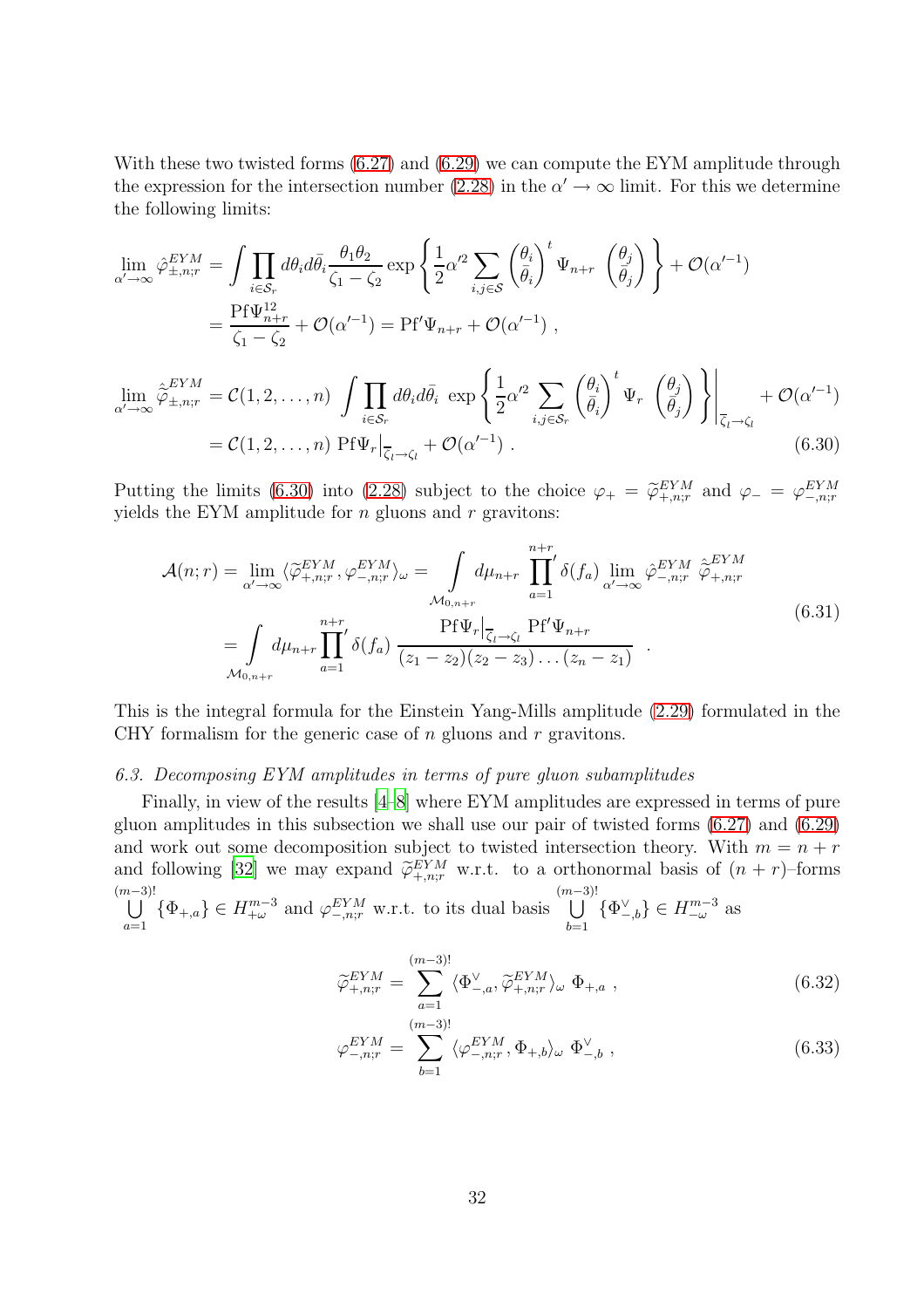respectively. With the intersection matrix  $\langle \Phi_{+,a}, \Phi_{-,b}^{\vee} \rangle_{\omega} = \delta_{ab}$  we then can write our EYM amplitude [\(6.31\)](#page-31-2) as:

<span id="page-32-0"></span>
$$
\mathcal{A}(n;r) = \lim_{\alpha' \to \infty} \langle \widetilde{\varphi}_{+,n;r}^{EYM}, \varphi_{-,n;r}^{EYM} \rangle_{\omega}
$$
\n
$$
= \lim_{\alpha' \to \infty} \sum_{a,b=1}^{(m-3)!} \langle \Phi_{-,a}^{\vee}, \widetilde{\varphi}_{+,n;r}^{EYM} \rangle_{\omega} \, \delta_{ab} \, \langle \varphi_{-,n;r}^{EYM}, \Phi_{+,b} \rangle_{\omega} .
$$
\n(6.34)

If our basis is represented by Parke–Taylor forms  $(2.5)$ , i.e.  $\Phi_{+,b} = PT(b)$  with  $(6.28)$ the intersection number  $\langle \varphi_{-,n;r}^{EYM}, \Phi_{+,b} \rangle_{\omega}$  becomes the  $(n + r)$  gluon subamplitude [\(2.20\)](#page-7-2) of ordering b being independent on  $\alpha'$ , i.e.  $\langle \varphi_{-,n;r}^{EYM}, \Phi_{+,b} \rangle_{\omega} = \mathcal{A}_{YM}(b)$ . The dual Parke–Taylor forms  $PT^{\vee}(a)$  have been introduced in [\[32\]](#page-38-14)

$$
PT^{V}(a) \equiv PT^{V}(1, a(2), ..., a(m-2), m-1, m)
$$
\n
$$
= \frac{d\mu_{m}}{(\zeta_{1} - \zeta_{m-1})(\zeta_{m-1} - \zeta_{m})(\zeta_{1} - \zeta_{m})} \prod_{i=2}^{m-2} \sum_{j=1}^{i-1} \frac{(p_{a(i)} + p_{a(j)})^{2}}{\zeta_{a(i)} - \zeta_{a(j)}} \frac{\zeta_{a(j)} - \zeta_{m}}{\zeta_{a(i)} - \zeta_{m}},
$$
\n(6.35)

and are related to the integrands of the  $m$  open superstring amplitude [\[39,](#page-39-5) [40](#page-39-9)]. To this end [\(6.34\)](#page-32-0) becomes  $\overline{a}$ 

<span id="page-32-1"></span>
$$
\mathcal{A}(n;r) = \lim_{\alpha' \to \infty} \sum_{a=1}^{(m-3)!} \langle PT^{\vee}(a), \tilde{\varphi}_{+,n;r}^{EYM} \rangle_{\omega} \mathcal{A}_{YM}(a) , \qquad (6.36)
$$

which expresses any EYM amplitude  $\mathcal{A}(n;r)$  in terms of a linear combination of a basis of  $(m-3)!$  pure m gluon subamplitudes  $\mathcal{A}_{YM}(a)$ . Note, that in [\(6.36\)](#page-32-1) only the twisted form  $\widetilde{\varphi}_{+,n;r}^{EYM}$  depends on  $\alpha'$ . Consequently, the limit  $\alpha' \to \infty$  only acts on the latter and is given<br>in (c, 20). The result (c, 26) consequently is a geometric such b EVM relations of [8, 0] to such in [\(6.30\)](#page-31-1). The result [\(6.36\)](#page-32-1) generalizes in a geometric way the EYM relations of [\[8,](#page-37-4) [9\]](#page-37-5) to any multiplicity in terms of intersection numbers.

Let us present a simple example of  $(6.36)$  with  $n = 3$ ,  $r = 1$ , i.e.  $m = 4$ . In this case we have

$$
PT^{\vee}(1,2,3,4) = -(p_1 + p_2)^2 \frac{d\mu_4}{\zeta_{12}\zeta_{24}\zeta_{43}\zeta_{31}} \equiv -(p_1 + p_2)^2 \, PT(1,2,4,3) \,, \tag{6.37}
$$

and from [\(5.12\)](#page-23-2) we read off:

$$
\lim_{\alpha' \to \infty} \widetilde{\varphi}_{+,n;r}^{EYM} = \frac{d\mu_4}{\zeta_{12}\zeta_{23}\zeta_{31}} \left( \sum_{j=1}^3 \frac{\epsilon_4 p_j}{\zeta_4 - \zeta_j} \right) = (\epsilon_4 p_1) \ PT(1,2,3,4) + (\epsilon_4 p_2) \ PT(1,2,4,3) \ . \tag{6.38}
$$

Eventually, with the intersection numbers  $\langle PT(1, 2, 4, 3), PT(1, 2, 3, 4)\rangle_\omega = -\frac{1}{(p_1+p_2)^2}$  $\frac{1}{(p_1+p_2)^2}$  and  $\langle PT(1, 2, 4, 3), PT(1, 2, 4, 3)\rangle_\omega = \frac{1}{(p_1 + p_2)}$  $\frac{1}{(p_1+p_2)^2}+\frac{1}{(p_1+p_2)^2}$  $\frac{1}{(p_1+p_3)^2}$  we find

$$
\mathcal{A}(3,1) = \left\{ (\epsilon_4 p_1) + \frac{(p_1 + p_4)^2}{(p_1 + p_3)^2} (\epsilon_4 p_2) \right\} \mathcal{A}_{YM}(1,2,3,4) , \qquad (6.39)
$$

in agreement with [\[8](#page-37-4)].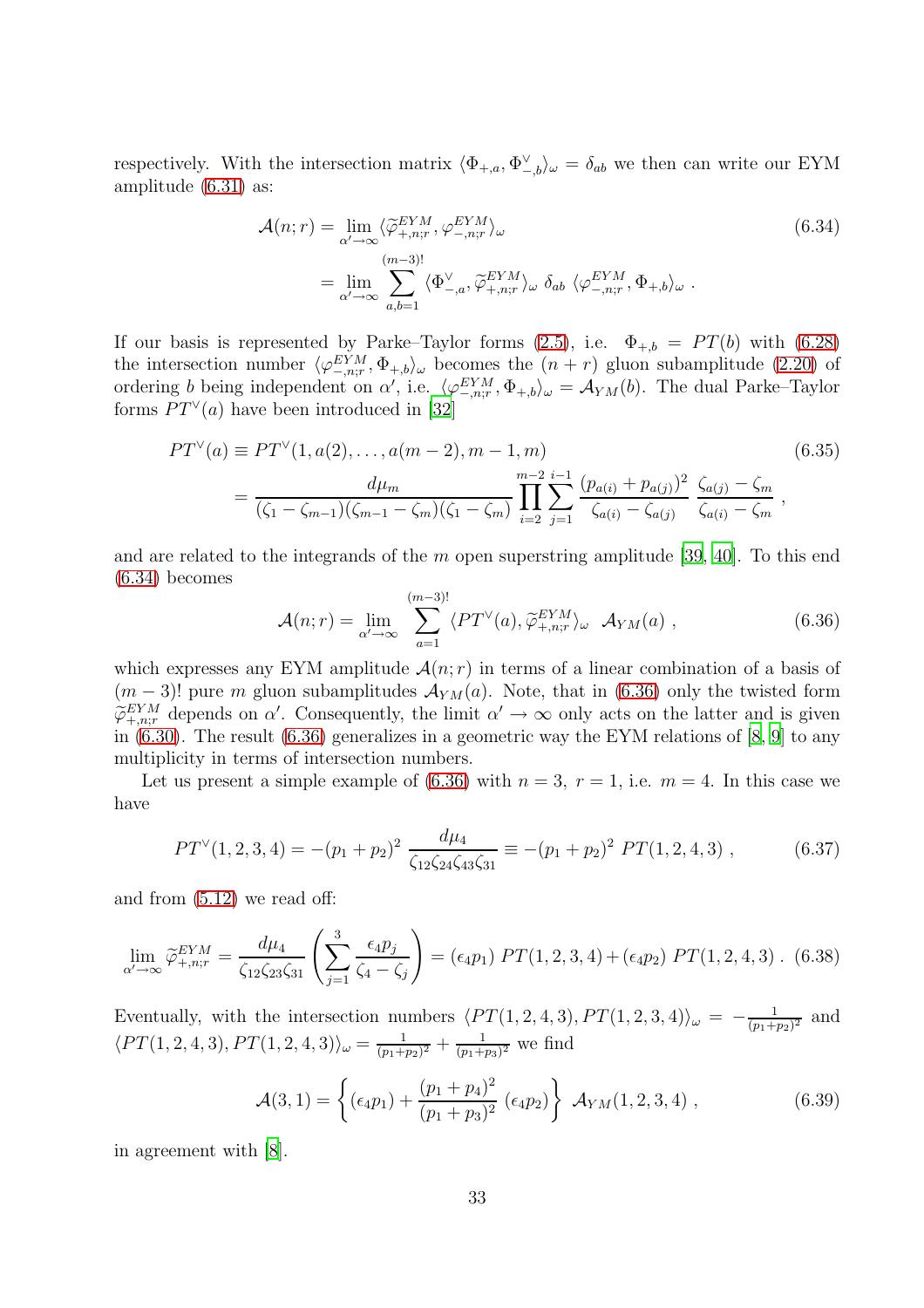Finally, let us compare the decomposition [\(6.36\)](#page-32-1) with the double–copy expression  $EYM$  $YM+\phi^3\otimes YM$  [\[45\]](#page-39-10)

$$
\mathcal{A}(n;r) = \sum_{a,b=1}^{(m-3)!} \mathcal{A}_{gYMS}(b) S[b|a] \mathcal{A}_{YM}(a) , \qquad (6.40)
$$

with the KLT bilinear  $S[b]a]$  and the m-point (single–trace) doubly–partial subamplitude  $\mathcal{A}_{aYMS}(b)$  of generalized Yang–Mills–Scalar theory (gYMS) (pure YM plus cubic scalar theory) involving *n* scalars and  $r$  gluons. This gives rise to the relation

$$
\lim_{\alpha' \to \infty} \langle PT^{\vee}(a), \tilde{\varphi}^{EYM}_{+,n;r} \rangle_{\omega} = \sum_{b=1}^{(m-3)!} \mathcal{A}_{gYMS}(b) S[b|a] , \qquad (6.41)
$$

which in turn expresses the intersection number in terms of gYMS theory. A comprehensive extension of the relations presented in this subsection will be performed elsewhere.

#### <span id="page-33-0"></span>7. Concluding remarks

In this work we have derived all–multiplicity expressions for EYM amplitudes in terms of twisted intersection numbers. We have used the mixed superstring disk amplitude involving both open and closed strings to find a pair of twisted differentials. Their intersection numbers reproduce the CHY formula [\(2.29\)](#page-9-0) for EYM amplitudes in the infinite inverse tension limit  $\alpha' \to \infty$ . Our expressions for the twisted differentials are very compact and provide results [\(6.31\)](#page-31-2) for any multi–leg case. Twisted differentials are naturally defined on the Riemann sphere. To find the latter from the disk we have established a map [\(4.4\)](#page-19-0) from the disk onto the sphere. This map converts the mixed superstring disk amplitude to a KLT like expression with factorized holomorphic and anti–holomorphic pieces with each piece giving rise to the relevant twisted differential form. Our embedding from the disk to the sphere resembles the construction of heterotic string theory in which one has a superstring sector for right–movers and a bosonic string sector for the left–movers. This way our map links EYM amplitudes built from superstring disk amplitudes [\[4](#page-37-3)[–8\]](#page-37-4) to EYM amplitudes engineered from closed string heterotic amplitudes [\[11,](#page-37-7) [17\]](#page-38-0).

It would be interesting to find connections between our construction and that of the heterotic ambitwistor string theory. In fact, it is worth comparing our findings with the ambitwistor results in [\[33](#page-38-15)]. In ambitwistor string theory only the massless part of the spectrum survives and it is used to compute the CHY formula for gauge and gravitational amplitudes. In contrast, here we use in the string path integral that part of perturbative string theory, which is dominant in the high energy limit  $\alpha' \to \infty$  to construct the appropriate pair of twisted differential forms [\(6.27\)](#page-30-3) and [\(6.29\)](#page-30-4). This procedure not only provides the localization of the integrand over the solutions of the scattering equations but also eliminates the double poles associated to the contraction of bosonic fields  $\partial X$ . On the other hand, in the ambitwistor case the path integral over the fields  $X$  imposes the localization over solutions to the scattering equations. We may interpret our embedding [\(4.4\)](#page-19-0) from the disk onto the sphere as a geometrical map from perturbative string theory to ambitwistor string theory.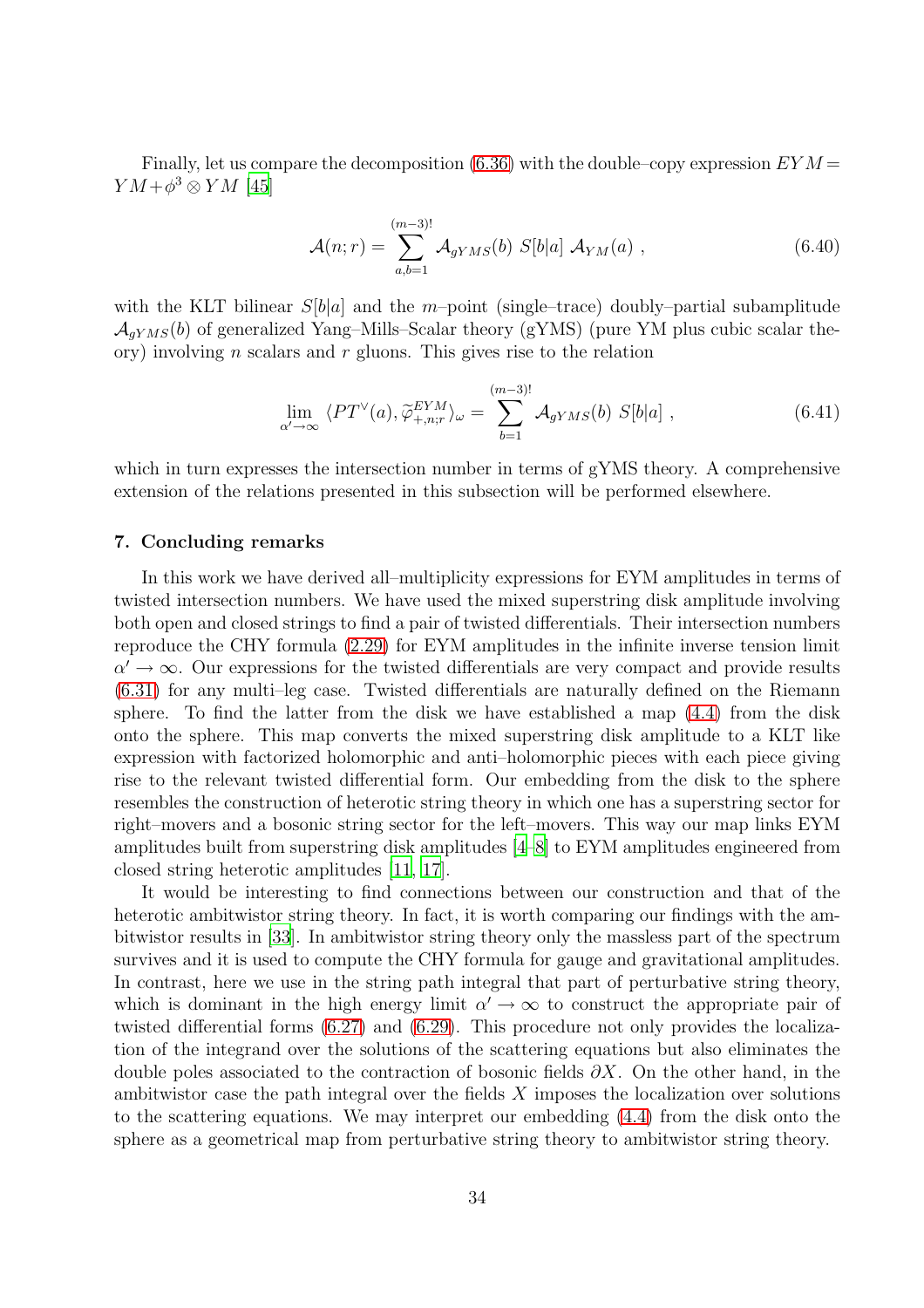We have presented the all–multiplicity relation [\(6.36\)](#page-32-1) expressing any EYM amplitude involving n gluons and r gravitons as a linear combination of a  $(m-3)!$  dimensional basis of pure m gluon subamplitudes, with  $m=n+r$ . These findings, which simply follow from [\(6.31\)](#page-31-2), generalize the results of [\[8,](#page-37-4) [9](#page-37-5)] towards a geometric interpretation by twisted intersection theory.

Generalizing the EYM tree–level relations [\[4](#page-37-3)[–8\]](#page-37-4) to one–loop is of considerable interest and can be accomplished by using the results of [\[29](#page-38-11)]. A subsequent question is finding appropriate twisted forms on the elliptic curve which generalize [\(2.19\)](#page-7-1) and give rise to one–loop integrands of gauge and gravity theories. The one–loop monodromy results from [\[26,](#page-38-8) [28,](#page-38-10) [29\]](#page-38-11) are of importance for constructing such differential forms.

## <span id="page-34-0"></span>Appendix A. Unifying world–sheet description of gluons and gravitons

In this appendix we introduce a universal notation for the momenta, polarizations and positions of the string vertex operators on the world–sheet. This dictionary unifies the appearance of gluons and gravitons in our construction for the twisted differential forms.

There are two different types of momenta. One set of momenta  $k_i$  refers to the open string (gluon) legs while the set of momenta  $q_i, \tilde{q}_i$  relates to closed string (graviton) legs. Since we are restricting to Neumann boundary conditions we can choose  $q_i = \tilde{q}_i$ . These two different sets are unified into a larger set of momenta denoted by  $p_i$  and described by:

$$
p := \left\{ \{k_i\}_{i=1}^n \cup \{q_i, \widetilde{q}_i\}_{i=1}^r \right\}.
$$
\n(A.1)

As an example for the case of three gluons and two gravitons we are dealing with the following set of seven momenta p:

<span id="page-34-2"></span>
$$
p = \left\{ k_1, k_2, k_3, q_1, \tilde{q}_1, q_2, \tilde{q}_2 \right\}.
$$
 (A.2)

For generic n and r one can relate the elements of the set p to the graviton and gluon momenta as:

<span id="page-34-1"></span>
$$
p_m = \begin{cases} m > n & \begin{cases} if \ m = n + 2l - 1 & p_m = q_l, \\ if \ m = n + 2l & p_m = \widetilde{q}_l, \end{cases} \\ m \leq n & p_m = k_m, \end{cases} \tag{A.3}
$$

E.g. for  $(A.2)$  we have:

$$
p_6 = p_{3+2(2)-1} = q_2 ,
$$
  

$$
p_5 = p_{3+2(1)} = \tilde{q}_1 .
$$

Similarly, for the gluon  $\varepsilon_i$  and graviton polarizations  $\varepsilon_i$ ,  $\tilde{\varepsilon}_i$  we use the unifying set  $\xi_i$  as follows:

$$
\xi_i := \left\{ \{\varepsilon_i\}_{i \le n} \cup \{\varepsilon_i, \widetilde{\varepsilon}_i\}_{>n} \right\} . \tag{A.4}
$$

<span id="page-34-3"></span>For the previous example of three gluons and two gravitons we then deal with the following set  $\xi$ :

$$
\xi = \{\varepsilon_1, \varepsilon_2, \varepsilon_3, \varepsilon_4, \widetilde{\varepsilon}_4, \varepsilon_5, \widetilde{\varepsilon}_5\}.
$$
\n(A.5)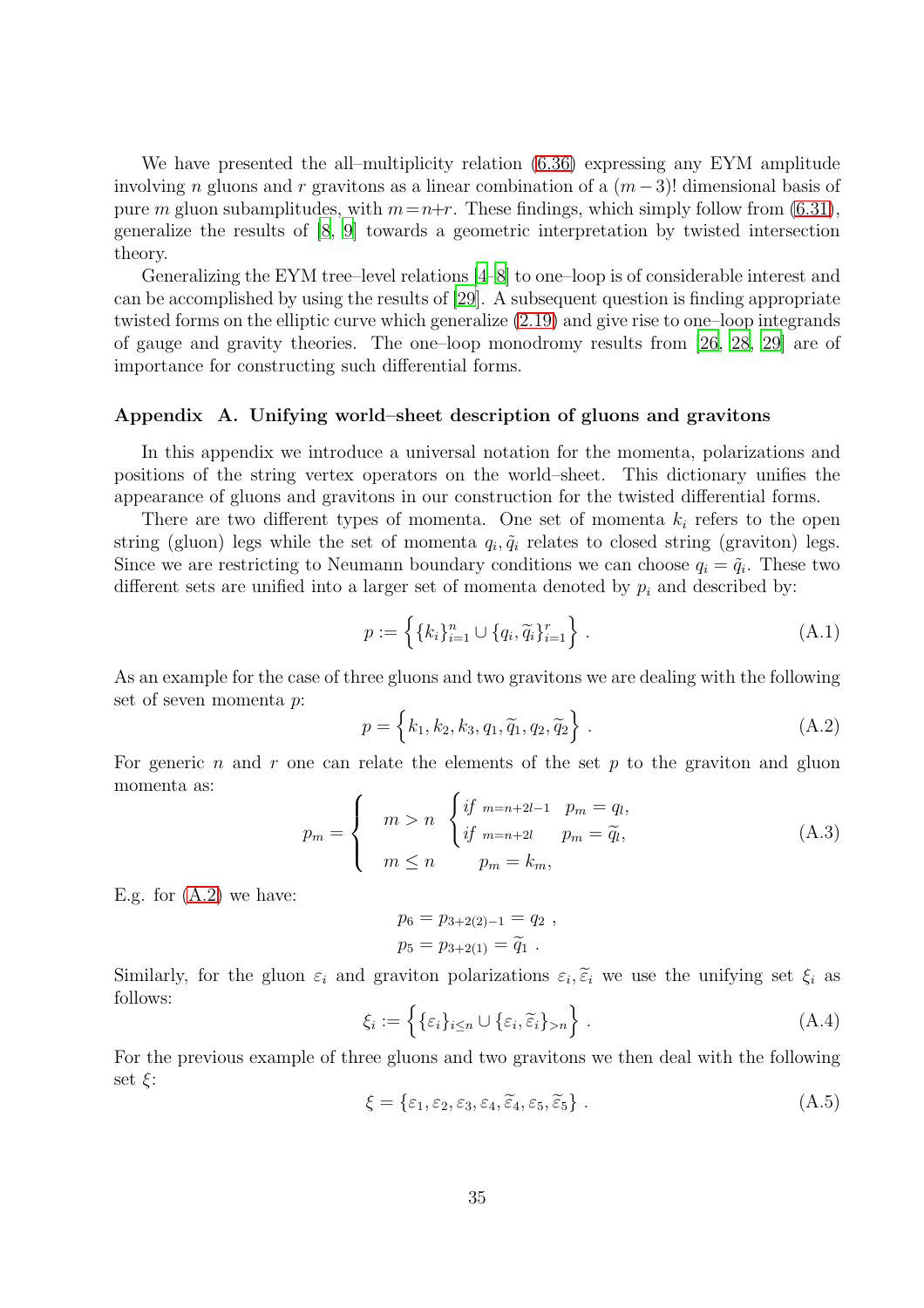Furthermore, we get the relation for the elements of the set  $\xi$  to the n gluon and r graviton polarizations:

<span id="page-35-1"></span>
$$
\xi_m = \begin{cases}\n m > n \\
 m < n\n\end{cases}\n\begin{cases}\n\text{if } m = n + 2l - 1 \\
\text{if } m = n + 2l \\
 \text{if } m = 2l - 2n\n\end{cases}\n\xi_m = \widetilde{\varepsilon}_{l+n},\n\tag{A.6}
$$

Again, for the previous example [\(A.5\)](#page-34-3) we have:

$$
\xi_6 = \xi_{3+2(2)-1} = \varepsilon_5 ,
$$
  

$$
\xi_5 = \xi_{3+2(1)} = \tilde{\varepsilon}_4 .
$$

Finally, to use a unifying description for the string vertex operator positions we introduce  $\zeta_i$ accounting for the open string positions  $({z_i}_{i\leq n})$  and the closed string positions  $({z_i}_{i\geq n})$ , respectively:

$$
\zeta_i := \left\{ \{ z_i \}_{i \le n} \cup \{ z_i, z_i \}_{i > n} \right\} . \tag{A.7}
$$

Where *n* is the number of gluons and *i* index runs up to  $n + r$ .

Following our three gluon and two graviton example, it is characterized by the following set:

<span id="page-35-3"></span><span id="page-35-2"></span>
$$
\zeta = \{z_1, z_2, z_3, z_4, z_4, z_5, z_5\} \tag{A.8}
$$

The elements of the generic set  $\zeta$  describing n gluons and r gravitons are:

$$
\zeta_m = \begin{cases}\n m > n \\
 m \le n\n\end{cases}\n\begin{cases}\n\text{if } m = n + 2l - 1 \\
\text{if } m = n + 2l \\
 \text{if } m = 2l + n,\n\end{cases}\n\zeta_m = z_{l+n},\n\tag{A.9}
$$

which in turn gives for our example  $(A.8)$ :

$$
\zeta_6 = \zeta_{3+2(2)-1} = z_5 ,
$$
  
\n
$$
\zeta_5 = \zeta_{3+2(1)} = z_4 .
$$

As we can see the set  $\zeta$  is a multiple set i.e. there exist duplicate elements for closed strings. We are going to see in the next sections that this choice helps us write the general amplitude in a concise way.

## <span id="page-35-0"></span>Appendix B. Calculation of correlator  $\psi_1$

Here we discuss how the factor  $C_{qq}$  appearing in CHY formalism [\(2.35\)](#page-9-5) is reproduced in the superstring amplitude. For this we need to consider the contractions of  $\partial X^{\mu}(z)$  (with z denoting the dependence on the graviton vertex position) with the exponential factor of the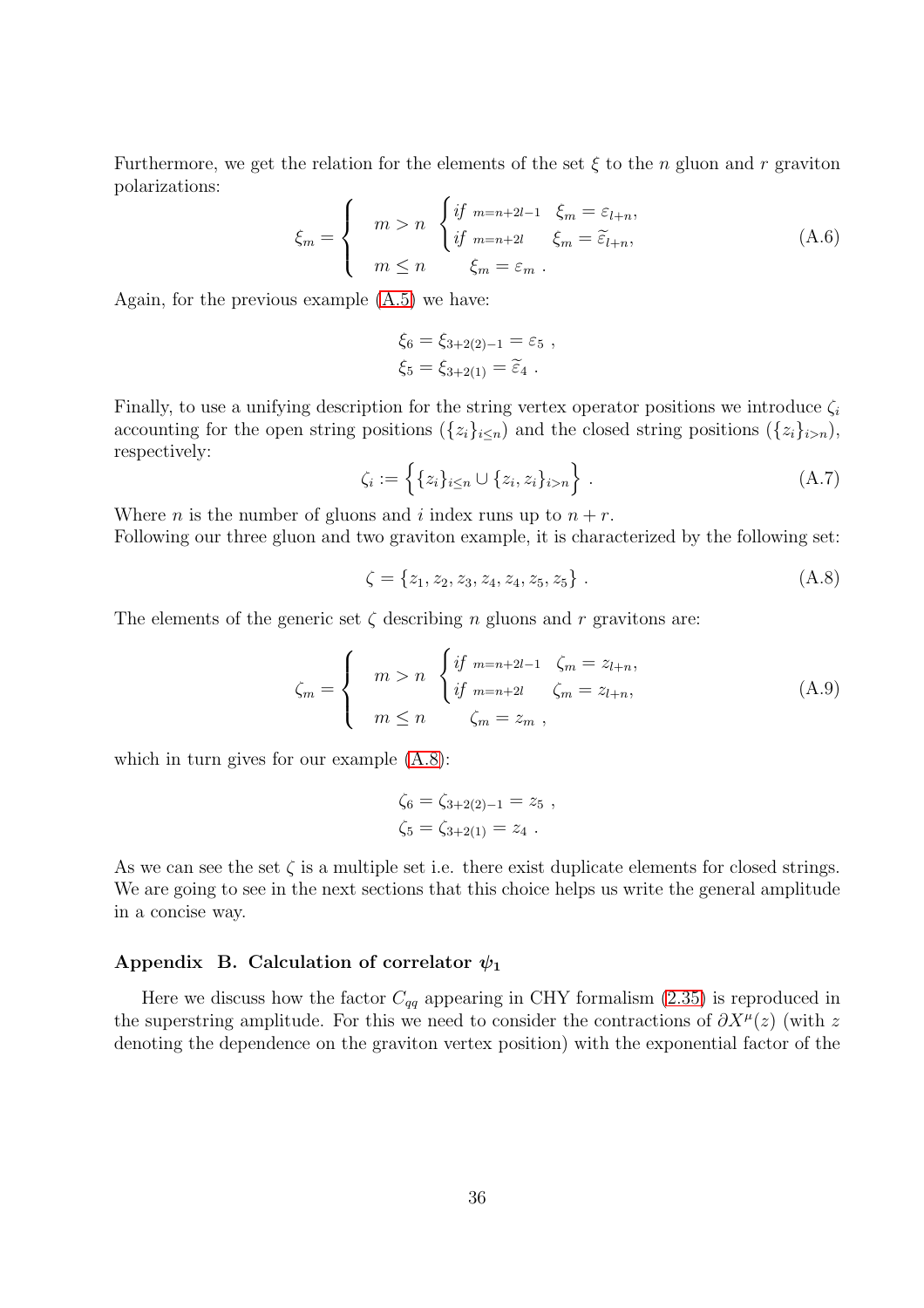<span id="page-36-0"></span>gluons 
$$
\prod_{i=1}^{n} e^{ik_i X_i^{\nu}(x_i)}.
$$
\n
$$
\psi_1 = \langle \varepsilon_{\mu} \partial X^{\mu}(z) \prod_{i=1}^{n} e^{ik_i X^{\nu_i}(x_i)} \rangle = i \sum_{i=1}^{n} \frac{\varepsilon \cdot k_i}{x_i - z} = i \sum_{i=1}^{n-1} \frac{\varepsilon \cdot k_i}{x_i - z} + i \frac{\varepsilon \cdot k_n}{x_n - z}
$$
\n
$$
= i \sum_{i=1}^{n-1} \frac{\varepsilon \cdot k_i}{x_i - z} - i \frac{\varepsilon \cdot \sum_{j=1}^{n-1} k_j}{x_n - z} = i \sum_{i=1}^{n-1} (\varepsilon \cdot k_i) \frac{(x_{ni})}{(x_i - z)(x_n - z)}
$$
\n
$$
= i \sum_{i=1}^{n-1} (\varepsilon \cdot k_i) \sum_{l=i}^{n-1} \left( \frac{1}{x_l - z} - \frac{1}{x_{l+1} - z} \right) = -i \sum_{i=1}^{n-1} (\varepsilon \cdot k_i) \sum_{l=i}^{n-1} \frac{x_{l,l+1}}{(x_l - z)(x_{l+1} - z)}
$$
\n
$$
= -i \sum_{l=1}^{n-1} \left[ (\varepsilon \cdot \sum_{j=1}^{l} k_j) \frac{x_{l,l+1}}{(x_l - z)(x_{l+1} - z)} \right] = -i \sum_{l=1}^{n-1} (\varepsilon \cdot x_l) \frac{x_{l,l+1}}{(x_l - z)(x_{l+1} - z)}.
$$
\n(B.1)

Here we have used the telescopic series summation and the definition  $x_i = \sum_{j=1}^i k_j$ . This demonstrates that the expression  $C_{pp}$  from [\(2.35\)](#page-9-5) originates from specific contractions in the superstring amplitudes.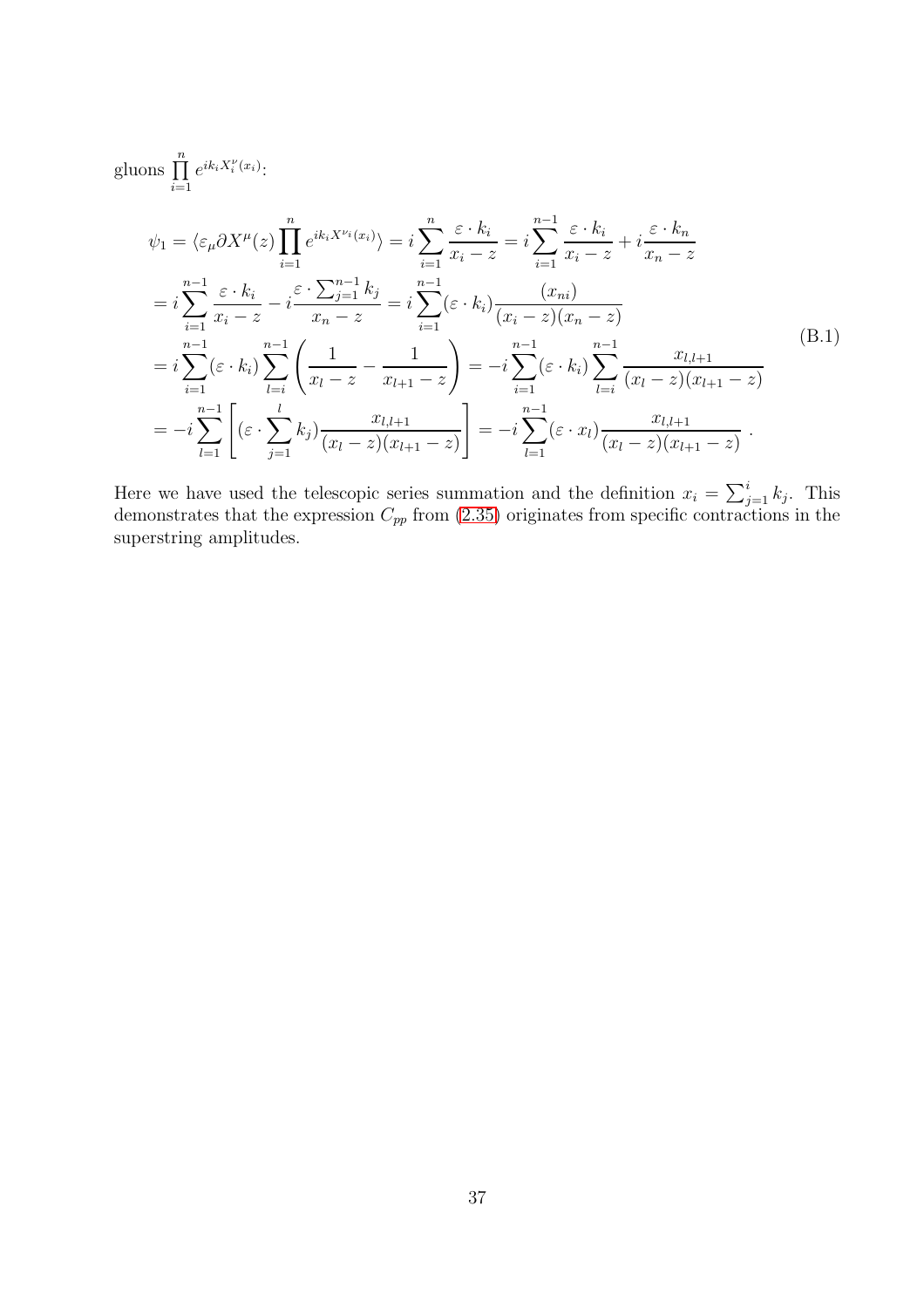#### References

- <span id="page-37-0"></span>[1] H. Kawai, D. C. Lewellen, S. H. H. Tye, *A Relation Between Tree Amplitudes of Closed and Open Strings*, Nucl. Phys. B 269 (1986) 1–23.
- <span id="page-37-1"></span>[2] Z. Bern, J. J. M. Carrasco, H. Johansson, *New Relations for Gauge-Theory Amplitudes*, Phys. Rev. D 78 (2008) 085011. [arXiv:0805.3993](http://arxiv.org/abs/0805.3993).
- <span id="page-37-2"></span>[3] Z. Bern, J. J. Carrasco, M. Chiodaroli, H. Johansson, R. Roiban, *The Duality Between Color and Kinematics and its Applications* (2019). [arXiv:1909.01358](http://arxiv.org/abs/1909.01358).
- <span id="page-37-3"></span>[4] S. Stieberger, T. R. Taylor, *Graviton as a Pair of Collinear Gauge Bosons*, Phys. Lett. B 739 (2014) 457–461. [arXiv:1409.4771](http://arxiv.org/abs/1409.4771).
- [5] S. Stieberger, T. R. Taylor, *Graviton Amplitudes from Collinear Limits of Gauge Amplitudes*, Phys. Lett. B 744 (2015) 160–162. [arXiv:1502.00655](http://arxiv.org/abs/1502.00655).
- [6] S. Stieberger, T. R. Taylor, *Subleading terms in the collinear limit of Yang–Mills amplitudes*, Phys. Lett. B 750 (2015) 587–590. [arXiv:1508.01116](http://arxiv.org/abs/1508.01116).
- [7] S. Stieberger, T. R. Taylor, *Disk Scattering of Open and Closed Strings (I)*, Nucl. Phys. B 903 (2016) 104–117. [arXiv:1510.01774](http://arxiv.org/abs/1510.01774).
- <span id="page-37-4"></span>[8] S. Stieberger, T. R. Taylor, *New relations for Einstein–Yang–Mills amplitudes*, Nucl. Phys. B 913 (2016) 151–162. [arXiv:1606.09616](http://arxiv.org/abs/1606.09616).
- <span id="page-37-5"></span>[9] D. Nandan, J. Plefka, O. Schlotterer, C. Wen, *Einstein-Yang-Mills from pure Yang-Mills amplitudes*, JHEP 10 (2016) 070. [arXiv:1607.05701](http://arxiv.org/abs/1607.05701).
- [10] L. de la Cruz, A. Kniss, S. Weinzierl, *Relations for Einstein–Yang–Mills amplitudes from the CHY representation*, Phys. Lett. B 767 (2017) 86–90. [arXiv:1607.06036](http://arxiv.org/abs/1607.06036).
- <span id="page-37-7"></span>[11] O. Schlotterer, *Amplitude relations in heterotic string theory and Einstein-Yang-Mills*, JHEP 11 (2016) 074. [arXiv:1608.00130](http://arxiv.org/abs/1608.00130).
- [12] C.-H. Fu, Y.-J. Du, R. Huang, B. Feng, *Expansion of Einstein-Yang-Mills Amplitude*, JHEP 09 (2017) 021. [arXiv:1702.08158](http://arxiv.org/abs/1702.08158).
- [13] M. Chiodaroli, M. Gunaydin, H. Johansson, R. Roiban, *Explicit Formulae for Yang-Mills-Einstein Amplitudes from the Double Copy*, JHEP 07 (2017) 002. [arXiv:1703.00421](http://arxiv.org/abs/1703.00421).
- [14] F. Teng, B. Feng, *Expanding Einstein-Yang-Mills by Yang-Mills in CHY frame*, JHEP 05 (2017) 075. [arXiv:1703.01269](http://arxiv.org/abs/1703.01269).
- [15] K. A. Roehrig, *Chiral splitting and*  $\mathcal{N} = 4$  *Einstein-Yang-Mills tree amplitudes in 4d*, JHEP 08 (2017) 033. [arXiv:1705.09315](http://arxiv.org/abs/1705.09315).
- <span id="page-37-6"></span>[16] Y.-J. Du, B. Feng, F. Teng, *Expansion of All Multitrace Tree Level EYM Amplitudes*, JHEP 12 (2017) 038. [arXiv:1708.04514](http://arxiv.org/abs/1708.04514).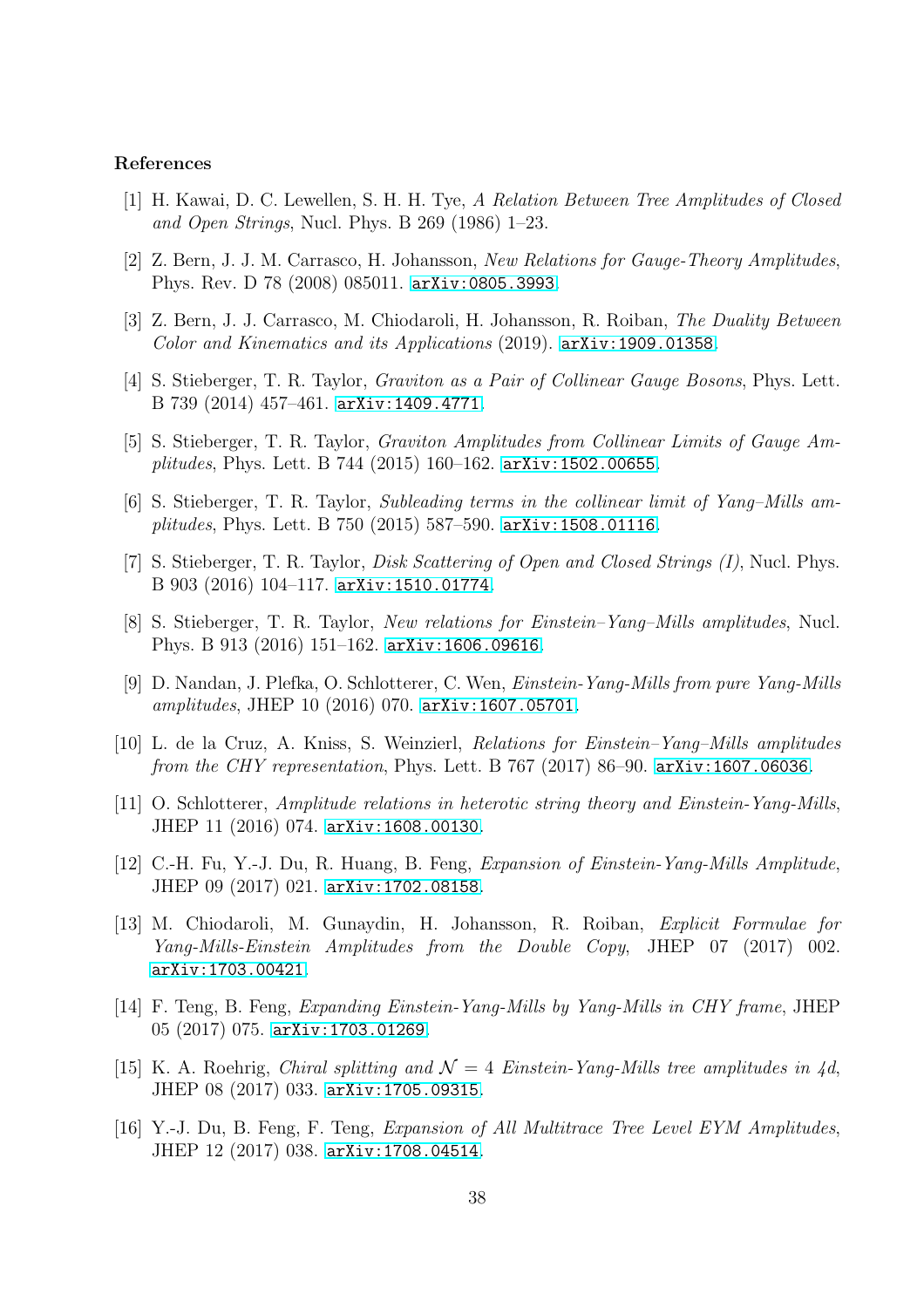- <span id="page-38-0"></span>[17] Z. Bern, A. De Freitas, H. L. Wong, *On the coupling of gravitons to matter*, Phys. Rev. Lett. 84 (2000) 3531. [arXiv:hep-th/9912033](http://arxiv.org/abs/hep-th/9912033).
- [18] K. G. Selivanov, *SD perturbiner in Yang-Mills + gravity*, Phys. Lett. B 420 (1998) 274–278. [arXiv:hep-th/9710197](http://arxiv.org/abs/hep-th/9710197).
- <span id="page-38-1"></span>[19] K. G. Selivanov, *Gravitationally dressed Parke-Taylor amplitudes*, Mod. Phys. Lett. A 12 (1997) 3087–3090. [arXiv:hep-th/9711111](http://arxiv.org/abs/hep-th/9711111).
- <span id="page-38-2"></span>[20] F. Cachazo, S. He, E. Y. Yuan, *Scattering of Massless Particles in Arbitrary Dimensions*, Phys. Rev. Lett. 113 (17) (2014) 171601. [arXiv:1307.2199](http://arxiv.org/abs/1307.2199).
- <span id="page-38-3"></span>[21] F. Cachazo, S. He, E. Y. Yuan, *Scattering of Massless Particles: Scalars, Gluons and Gravitons*, JHEP 07 (2014) 033. [arXiv:1309.0885](http://arxiv.org/abs/1309.0885).
- <span id="page-38-4"></span>[22] D. J. Gross, P. F. Mende, *String Theory Beyond the Planck Scale*, Nucl. Phys. B 303 (1988) 407–454.
- <span id="page-38-5"></span>[23] D. J. Gross, P. F. Mende, *The High-Energy Behavior of String Scattering Amplitudes*, Phys. Lett. B 197 (1987) 129–134.
- <span id="page-38-6"></span>[24] S. Stieberger, *Open & Closed vs. Pure Open String Disk Amplitudes,* [arXiv:0907.2211](http://arxiv.org/abs/0907.2211).
- <span id="page-38-7"></span>[25] N. E. J. Bjerrum-Bohr, P. H. Damgaard, P. Vanhove, *Minimal Basis for Gauge Theory Amplitudes*, Phys. Rev. Lett. 103 (2009) 161602. [arXiv:0907.1425](http://arxiv.org/abs/0907.1425).
- <span id="page-38-8"></span>[26] S. Hohenegger, S. Stieberger, *Monodromy Relations in Higher-Loop String Amplitudes*, Nucl. Phys. B 925 (2017) 63–134. [arXiv:1702.04963](http://arxiv.org/abs/1702.04963).
- <span id="page-38-9"></span>[27] P. Tourkine, P. Vanhove, *Higher-loop amplitude monodromy relations in string and gauge theory*, Phys. Rev. Lett. 117 (21) (2016) 211601. [arXiv:1608.01665](http://arxiv.org/abs/1608.01665).
- <span id="page-38-10"></span>[28] E. Casali, S. Mizera, P. Tourkine, *Monodromy relations from twisted homology*, JHEP 12 (2019) 087. [arXiv:1910.08514](http://arxiv.org/abs/1910.08514).
- <span id="page-38-11"></span>[29] S. Stieberger, *Open & Closed vs. Pure Open String One-Loop Amplitudes,* [arXiv:2105.06888](http://arxiv.org/abs/2105.06888).
- <span id="page-38-12"></span>[30] S. Mizera, *Scattering Amplitudes from Intersection Theory*, Phys. Rev. Lett. 120 (14) (2018) 141602. [arXiv:1711.00469](http://arxiv.org/abs/1711.00469).
- <span id="page-38-13"></span>[31] S. Mizera, *Combinatorics and Topology of Kawai-Lewellen-Tye Relations*, JHEP 08 (2017) 097. [arXiv:1706.08527](http://arxiv.org/abs/1706.08527).
- <span id="page-38-14"></span>[32] S. Mizera, *Aspects of Scattering Amplitudes and Moduli Space Localization*, Ph.D. thesis, Princeton, Inst. Advanced Study (2020). [arXiv:1906.02099](http://arxiv.org/abs/1906.02099).
- <span id="page-38-15"></span>[33] L. Mason, D. Skinner, *Ambitwistor strings and the scattering equations*, JHEP 07 (2014) 048. [arXiv:1311.2564](http://arxiv.org/abs/1311.2564).